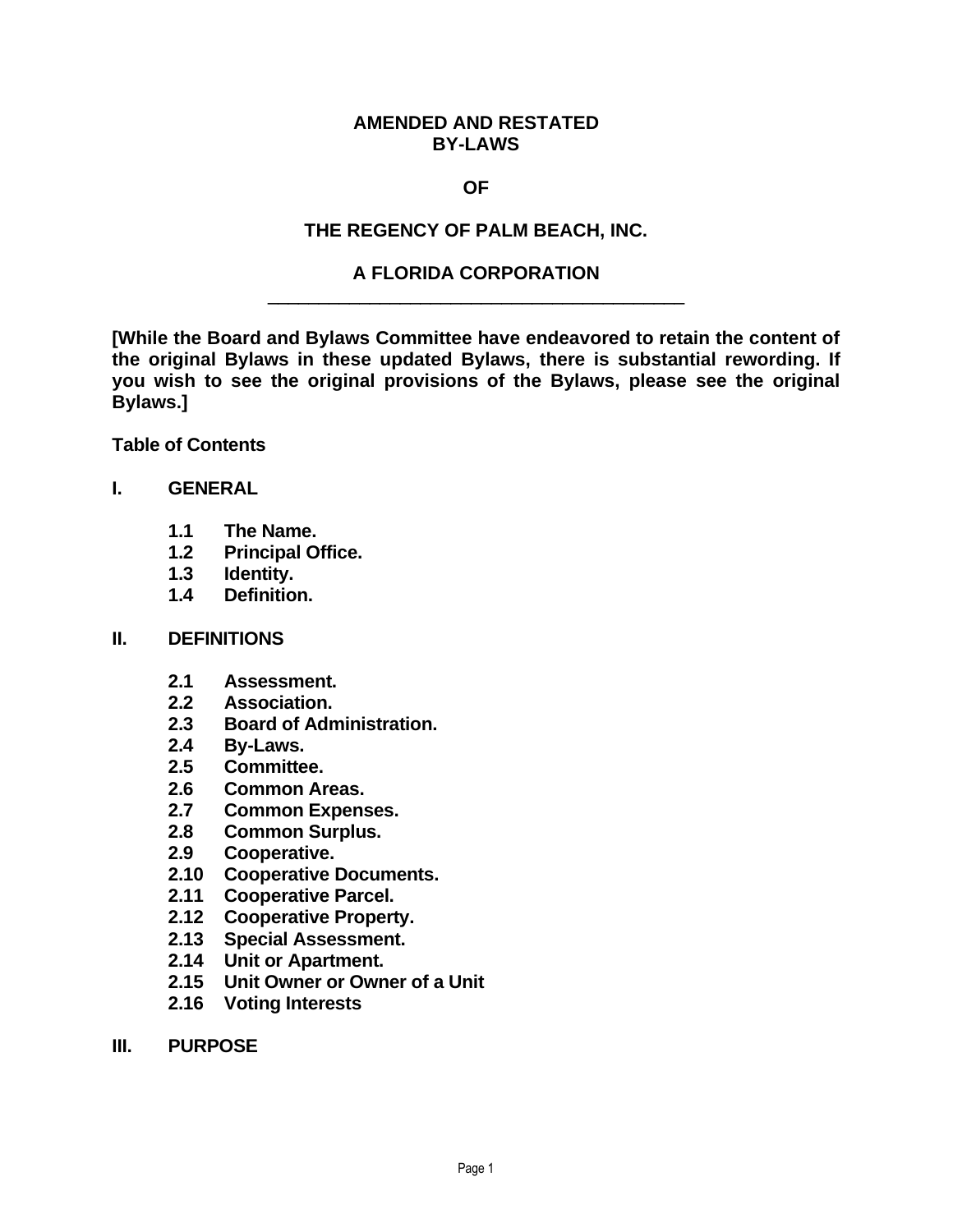### **IV. OPERATION OF THE COOPERATIVE BY THE ASSOCIATION; POWERS AND DUTIES**

- **4.1 Powers and Duties.**
- **4.2 Limitation Upon Liability of Association.**
- **4.3 Restraint Upon Assignment of Shares in Assets.**
- **4.4 Approval of Disapproval of Matters.**
- **4.5 Acts of the Association.**

#### **V. MEMBERSHIP AND VOTING PROVISIONS**

- **5.1 Membership.**
- **5.2 Voting.**
- **5.3 Quorum.**
- **5.4 Voting Procedure.**
- **5.5 Designation of Voting Member.**

#### **VI. MEMBERSHIP MEETINGS**

- **6.1 Place.**
- **6.2 Notices.**
- **6.3 Annual Meeting.**
- **6.4 Special Meeting.**
- **6.5 Action by Members Without a Meeting.**
- **6.6 Adjourned Meeting.**
- **6.7 Order of Business.**

#### **VII. DIRECTORS**

- **7.1 Membership.**
- **7.2 Election of Directors.**
- **7.3 Organizational Meeting.**
- **7.4 Term.**
- **7.5 Recall.**
- **7.6 Regular Meetings.**
- **7.7 Special Meetings.**
- **7.8 Waiver of Notice.**
- **7.9 Quorum and Voting.**
- **7.10 Adjourned Meetings.**
- **7.11 Presiding Officer.**
- **7.12 Order of Business.**
- **7.13 Compensation.**
- **7.14 Resignation.**
- **7.15 Committees.**
- **VIII. POWERS AND DUTIES**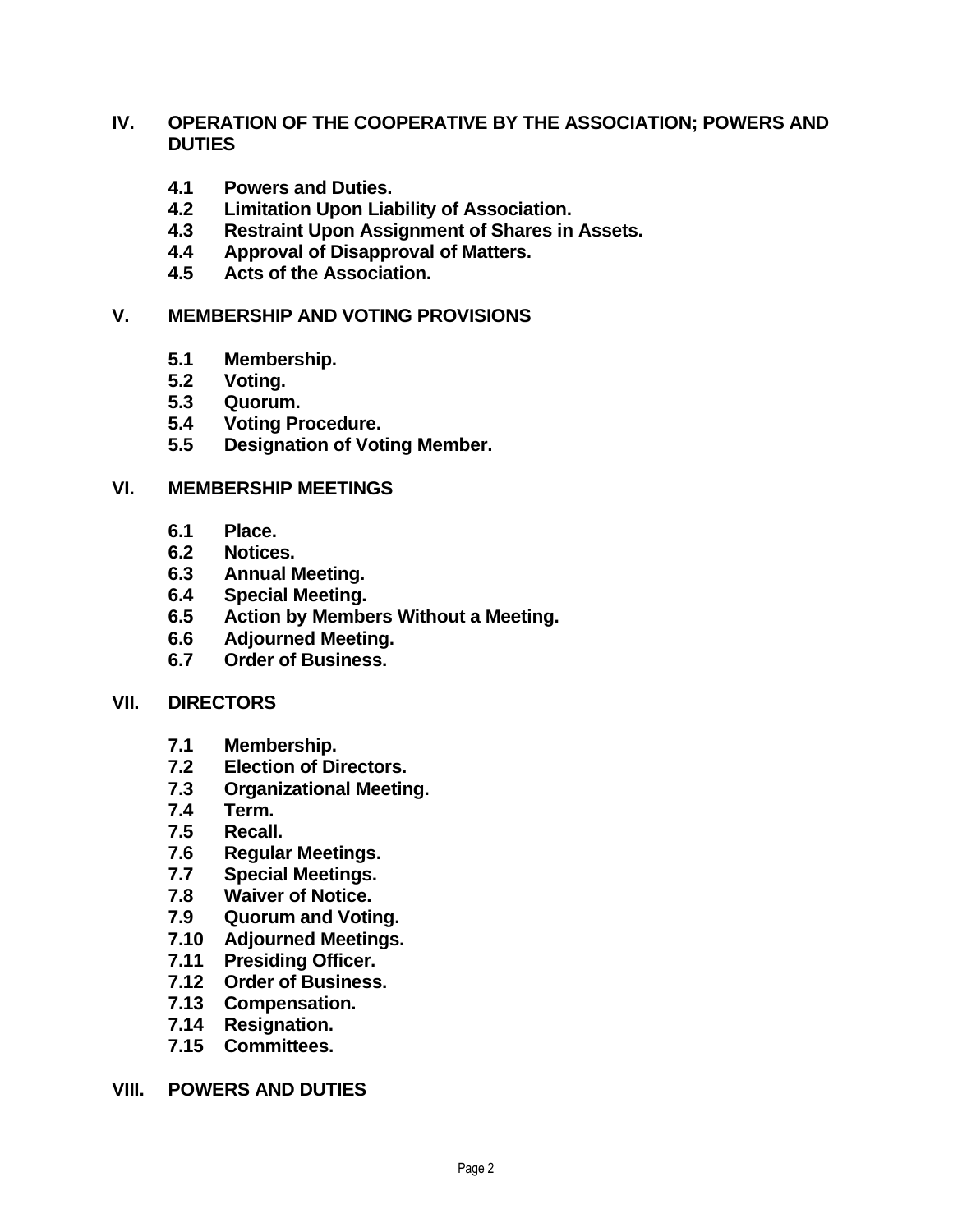### **IX. OFFICERS**

- **9.1 Executive Officers.**
- **9.2 Appointive Officers.**
- **9.3 Election.**
- **9.4 Term.**
- **9.5 The President.**
- **9.6 The Vice President.**
- **9.7 The Secretary.**
- **9.8 The Treasurer.**
- **9.9 Compensation.**
- **9.10 Resignations.**

### **X. STOCK OF THE ASSOCIATION**

- **10.1 Shares.**
- **10.2 Certificates of Stock.**
- **10.3 Transfer.**
- **10.4 Units of Issuance.**
- **10.5 Association's Lien.**
- **10.6 Maximum Number of Shares.**
- **10.7 Certificates to Be Held in Escrow.**

### **XI. FINANCES AND ASSESSMENTS**

- **11.1 Depositories.**
- **11.2 Fiscal Year.**
- **11.3 Determination of Assessments.**
- **11.4 Application of Payments and Commingling of Funds**
- **11.5 Fidelity Bonds.**
- **11.6 Financial Statements.**

### **XII. COLLECTION OF ASSESSMENTS**

- **12.1 Liability for Assessments.**
- **12.2 Default in Payment of Assessments for Common Expenses.**
- **12.3 Appointment of Receiver to Collect Rental.**
- **12.4 Certificate of Unpaid Assessments.**
- **12.5 Installments.**
- **12.6 Acceleration of Assessment Installments Upon Default.**

#### **XIII. PROPRIETARY LEASES (SUBLEASES) AND/OR OCCUPANCY AGREEMENTS**

### **13.1 Form.**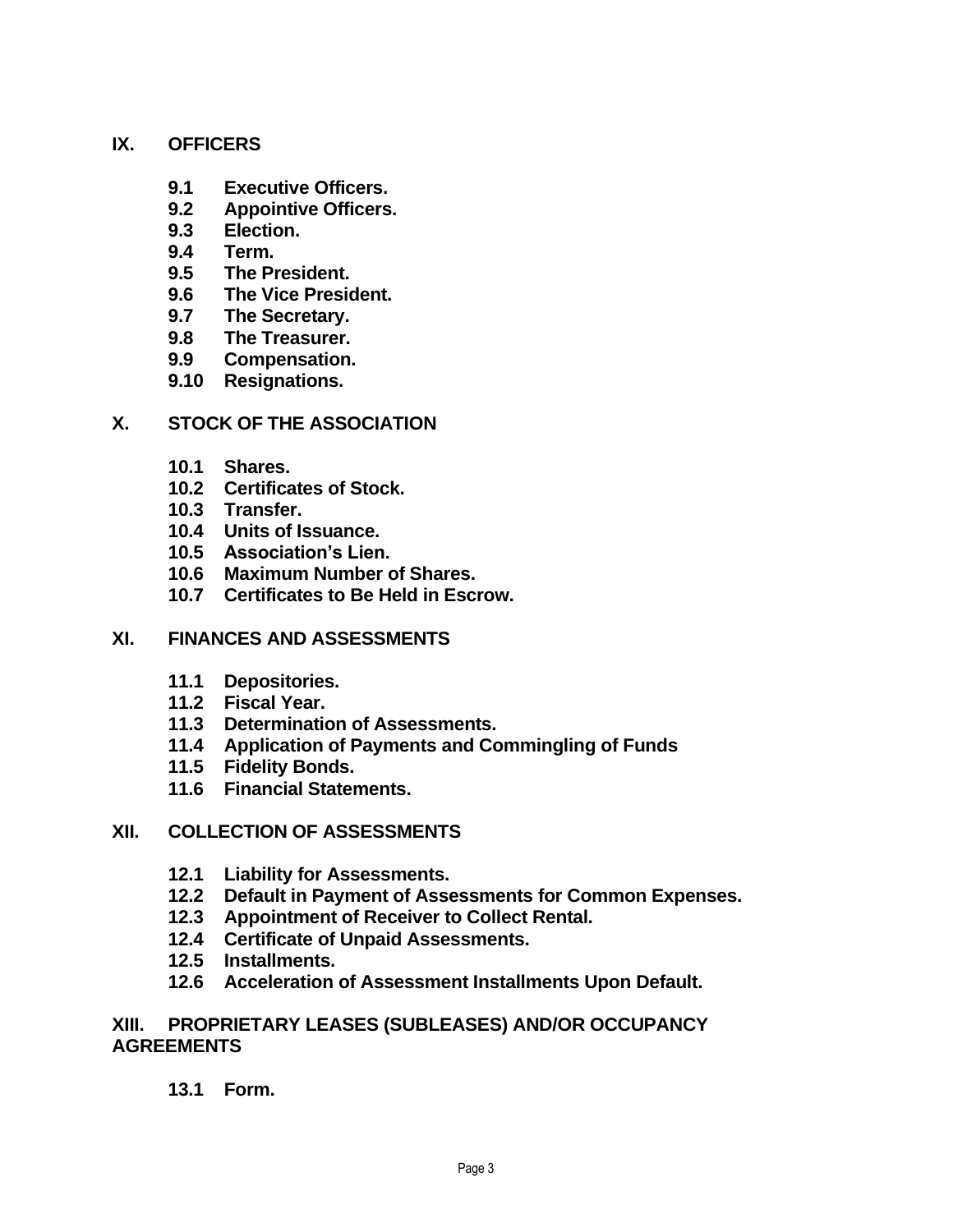- **13.2 Issuance and Assignment.**
- **13.3 Association and Trusts.**
- **13.4 Mandatory Provisions.**

#### **XIV. USE RESTRICTIONS**

- **14.1 Occupancy.**
- **14.2 Use of Common Areas.**
- **14.3 Nuisances.**
- **14.4 No Improper Use.**
- **14.5 Sub-Leases.**
- **14.6 Parking.**
- **14.7 Limitations on Ownership.**

#### **XV. CONVEYANCES, SALES, SUBLEASES AND TRANSFERS**

- **15.1 Transfers Subject to Approval.**
- **15.2 Notice and Application to Association.**
- **15.3 Association's Election.**

#### **XVI. SALE OR ACQUISITION OF ASSETS**

- **16.1 Sale of Assets.**
- **16.2 Distributions.**
- **16.3 Amendment.**

#### **XVII. INSURANCE**

- **17.1 Authority to Purchase; Named Insured.**
- **17.2 Coverage.**
- **17.3 Deductible and Other Insurance Features.**
- **17.4 Premiums.**
- **17.5 Shares of Proceeds.**
- **17.6 Distribution of Proceeds.**
- **17.7 The Association as Agent.**

#### **XVIII. RECONSTRUCTION AFTER CASUALTY**

- **18.1 Determination to Reconstruct.**
- **18.2 Responsibility for Reconstruction and Cost of Reconstruction.**
- **18.3 Estimates of Costs.**
- **18.4 Termination of Cooperative if not Reconstructed.**
- **18.5 Additional Board Authority.**

#### **XVIV. OFFICIAL RECORDS**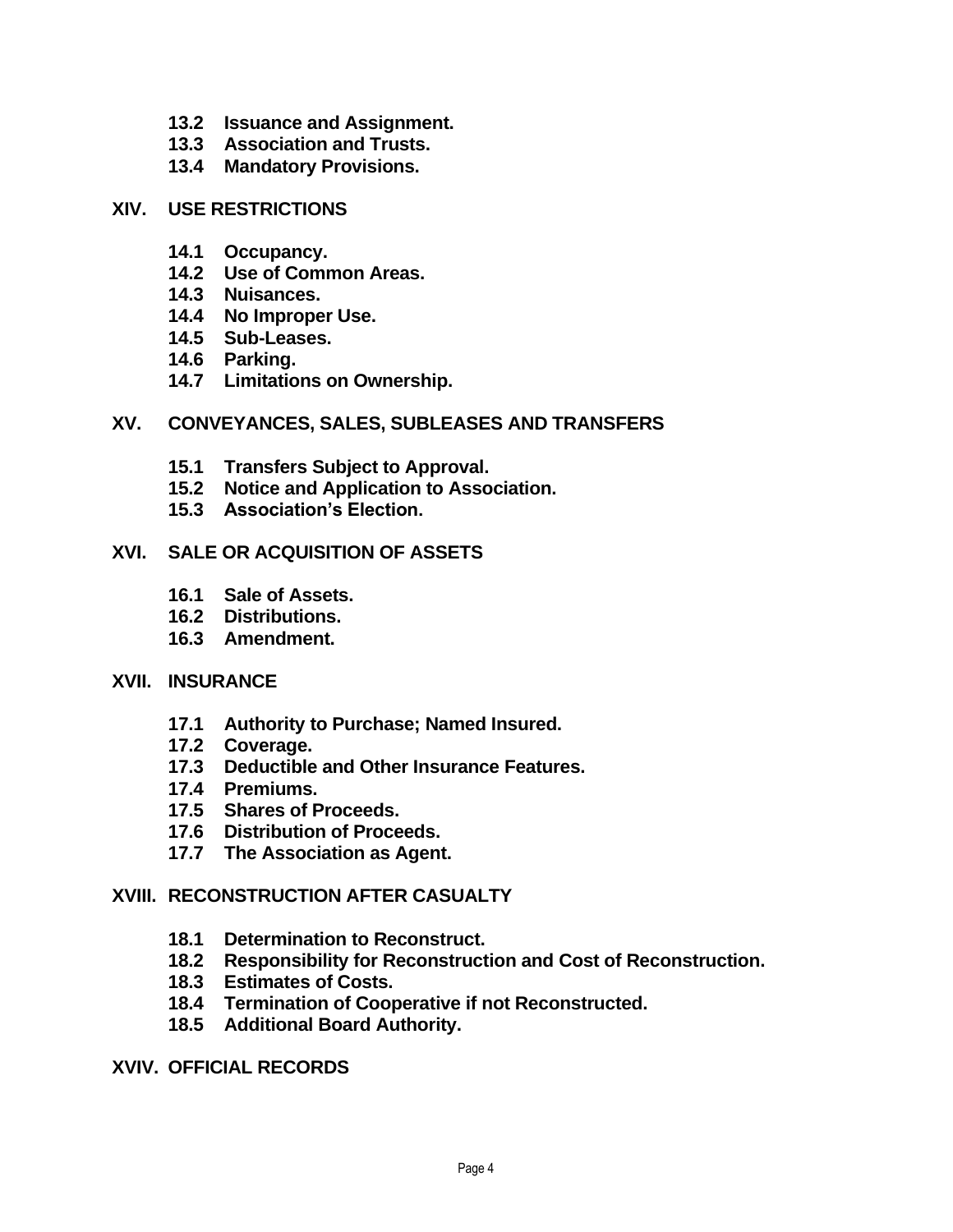#### **XX. PARLIAMENTARY RULES**

#### **XXI. INDEMNIFICATION**

#### **XXII. AMENDMENTS**

- **22.1 Notice.**
- **22.2 Adoption.**
- **22.3 Execution and Recording.**

### **XXIII. COMPLIANCE AND DEFAULT**

- **23.1 Violations.**
- **23.2 Negligence or Carelessness of an Owner.**
- **23.3 Costs and Attorney's Fees.**
- **23.4 No Waiver of Rights.**
- **23.5 Election of Remedies.**

#### **XXIV. LIABILITY SURVIVES TERMINATION OF MEMBERSHIP**

#### **XXV. LIMITATION OF LIABILITY**

#### **XXVI. CABANAS AND PARKING SPACES**

- **26.1 Cabanas.**
- **26.2 Parking Spaces.**

#### **XXVII. FLOORING**

- **27.1 Carpeting and Hard Surface Flooring.**
- **27.2 Balconies and Terraces.**

#### **XXVIII. SEAL**

- **XXIX. APPLICABILITY OF FLORIDA COOPERATIVE ACT**
- **XXX. CAPTIONS**

### **ARTICLE 1**

### **GENERAL**

1.1 **The Name**. The name of the Corporation shall be THE REGENCY OF PALM BEACH, INC., hereinafter referred to as the "Association."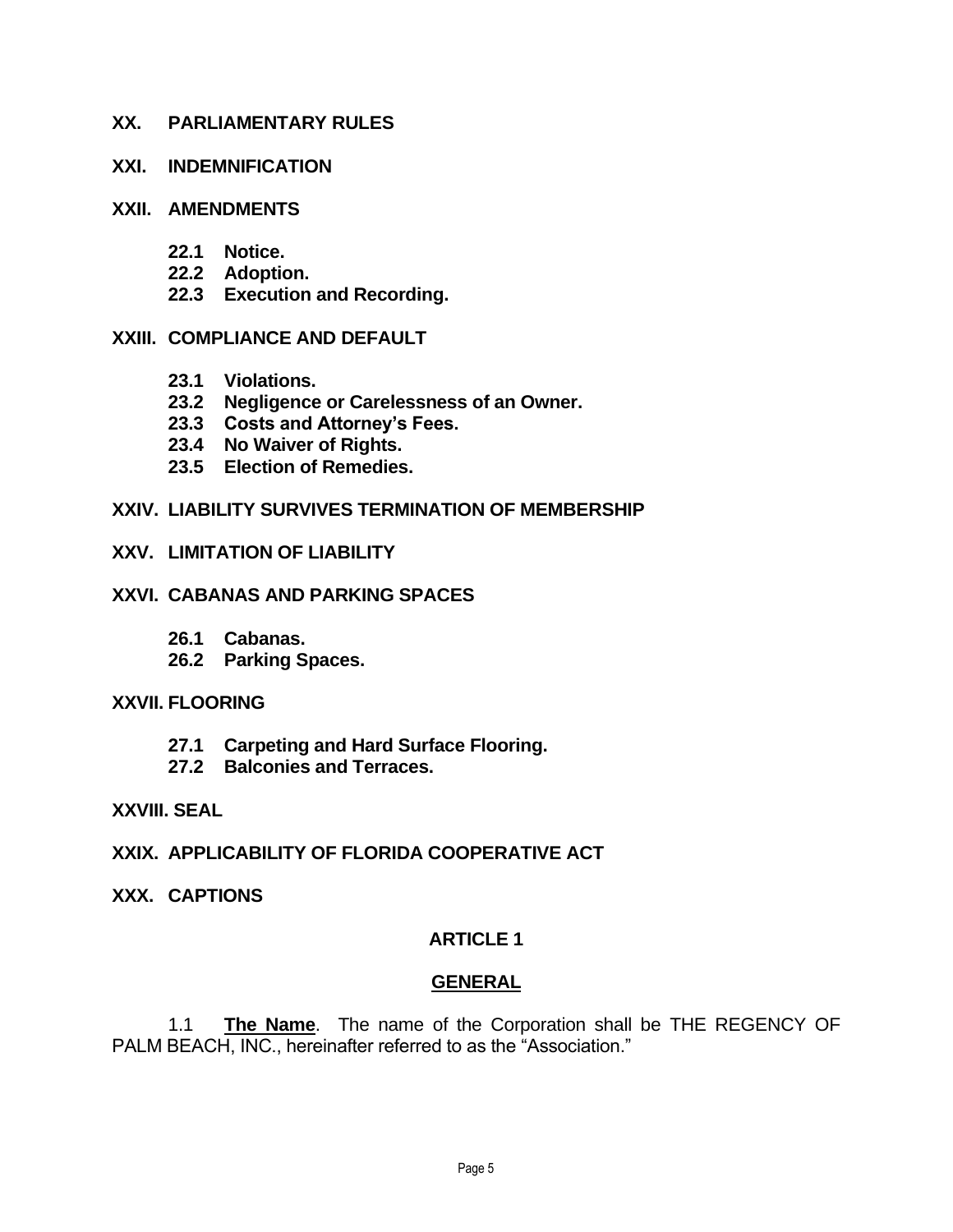1.2 **Principal Office**. The principal office of the Association shall be at 2760 South Ocean Boulevard, Palm Beach, Florida 33480, or at such other place as may be subsequently designated by the Board of Directors.

1.3 **Identity**. These By-Laws are established pursuant to the Florida Cooperative Act, Chapter 719, Florida Statutes ("Act"), for the purpose of administering, operating and managing The Regency of Palm Beach (the "Cooperative").

1.4 **Definition**. As used herein, the term "Corporation" shall be the equivalent of "Association," and all other words as used herein shall have the definitions set forth below. Any terms not defined shall have those definitions established by the Cooperative Act.

## **ARTICLE 2**

### **DEFINITIONS**

2.1 "Assessment" means a share of the funds required for the payment of Common Expenses, which from time to time is assessed against the Unit Owner. The term "Assessments" is synonymous with the term "Carrying Charges" and either term may be used.

2.2 "Association" means Regency of Palm Beach, Inc., the corporation that owns the Cooperative Property and that is responsible for the operation of the Cooperative.

2.3 "Board of Administration" means the Board of Directors or other representative body responsible for administration of the Association.

2.4 "By-Laws" means the By-Laws of the Association existing from time to time.

2.5 "Committee" means a group of Board members, Unit Owners, or Board members and Unit Owners appointed by the Board or a member of the Board to make recommendations to the Board or take action on behalf of the Board.

2.6 "Common Areas" includes within its meaning the following:

A. The Cooperative Property which is not included within the Units.

B. Easements through Units for conduits, ducts, plumbing, wiring, and other facilities for the furnishing of utility services to Units and the Common Areas.

C. An easement of support in every portion of a Unit which contributes to the support of a building.

D. The property and installations required for the furnishing of utilities and other services to more than one Unit or to the Common Areas.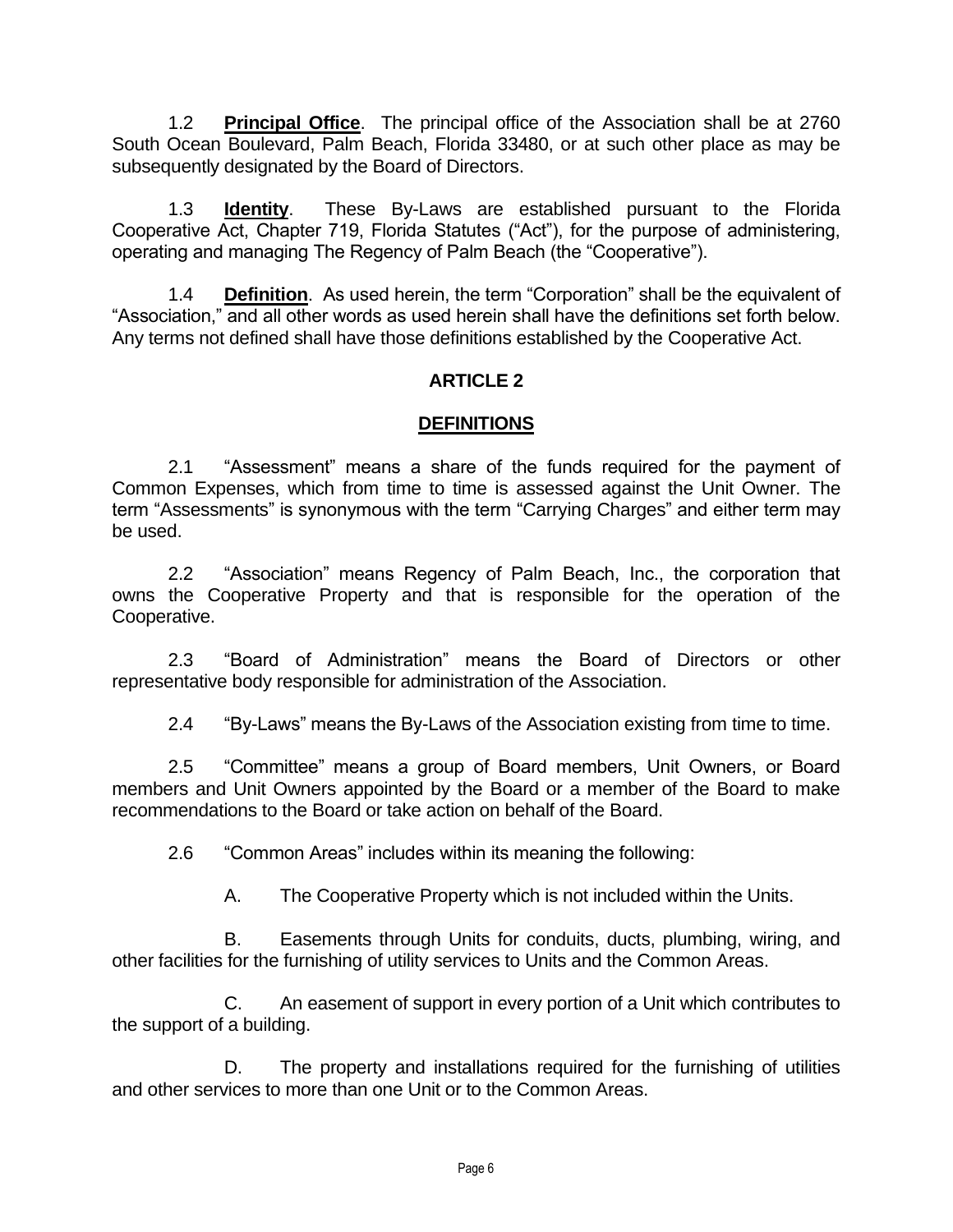E. Any other part of the Cooperative Property designated in the Cooperative Documents as Common Areas.

2.7 "Common Expenses" means all expenses and assessments properly incurred by the Association for the Cooperative.

2.8 "Common Surplus" means the excess of all receipts of the Association including, but not limited to, assessments, rents, profits and revenues on account of the Common Areas and over the amount of Common Expenses.

2.9 "Cooperative" means that form of ownership of real property wherein legal title is vested in a corporation or other entity and the beneficial use is evidenced by an ownership interest in the Association and a lease or other muniment of title or possession granted by the Association as the owner of the Cooperative Property.

2.10 "Cooperative Documents" means:

A. The documents that create a cooperative, including, but not limited to, Articles of Incorporation of the Association and By-Laws of the Association.

B. The stock or other document evidencing a Unit Owner's membership or share in the Association.

C. The Proprietary Lease and Occupancy Agreement or other document recognizing a Unit Owner's title or right of possession to his or her Unit.

D. The House Rules, as same may be made and amended from time to time by the Board of Directors.

2.11 "Cooperative Parcel" means the shares or other evidence of ownership in the Cooperative representing an undivided share in the assets of the Association, together with the lease or other muniment of title or possession.

2.12 "Cooperative Property" means the lands, leaseholds, and personal property owned by the Cooperative Association.

2.13 "Special Assessment" means any Assessment levied against Unit Owners other than the Assessment required by a budget adopted annually.

2.14 "Unit" or "Apartment" means a part of the Cooperative Property which is subject to exclusive use and possession.

2.15 "Unit Owner" or "Owner of a Unit" means the person or persons or permitted entity holding a share in the Cooperative Association and a lease or other muniment of title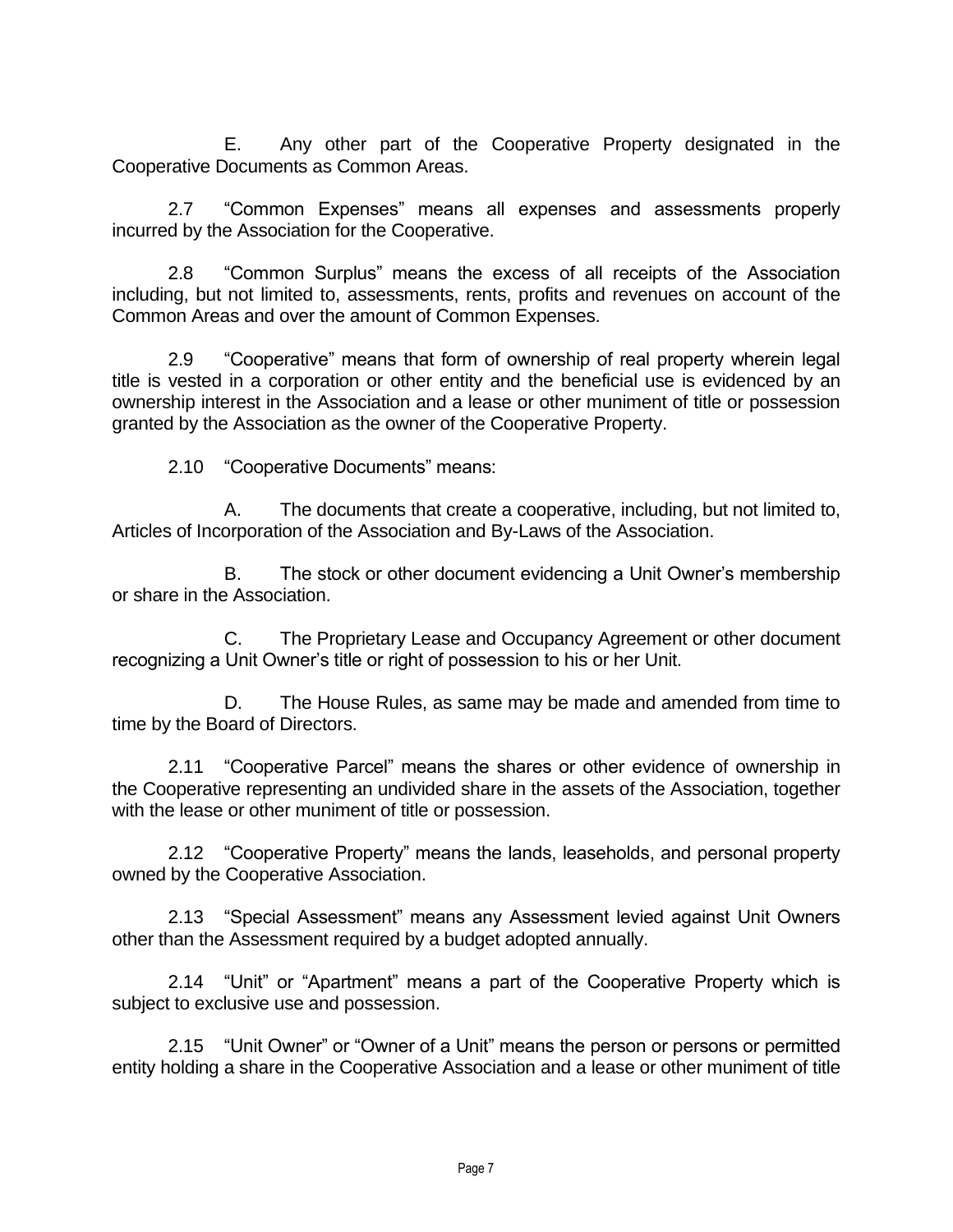or possession of a Unit that is granted by the Association as the Owner of the Cooperative Property.

2.16 "Voting Interests" means the voting rights distributed to the Association members as provided for in these By-Laws.

#### **ARTICLE 3**

#### **PURPOSE**

The purpose of this Association is to provide its Members with housing and community facilities, consistent with the provisions set forth in its Articles of Incorporation and these By-Laws.

### **ARTICLE 4**

#### **OPERATION OF THE COOPERATIVE BY THE ASSOCIATION; POWERS AND DUTIES**

4.1 **Powers and Duties**. The Association shall be the entity responsible for the operation of the Cooperative. The powers and duties of the Association shall include those set forth in these Amended and Restated By-Laws and the Articles of Incorporation of the Association, and Proprietary Lease and Occupancy Agreement as amended from time to time. In addition, the Association shall have (i) all the common law and statutory powers of a corporation not for profit and for profit under the laws of Florida that are not in conflict with the provisions of the Cooperative Documents or the Cooperative Act; (ii) the powers and duties set forth in the Cooperative Act, as amended from time to time; as well as (iii) all powers and duties granted to or imposed upon it by the Cooperative Documents, including without limitation:

A. The irrevocable right to have access to each Unit from time to time during reasonable hours when necessary for the inspection, maintenance, repair or replacement of any Common Areas or of any portion of a Unit to be maintained by the Association pursuant to the Cooperative Documents or at any time as necessary to prevent damage to the Common Areas or to a Unit or Units. Unit Owners shall be required to provide the Association with a key for access to the Unit for the foregoing purposes.

B. The power to make and collect regular and special Assessments and other charges against Unit Owners and to regulate, administer, convey, lease, maintain, repair and replace the Cooperative Property.

C. The power to acquire or convey title to real property (excluding Units in the Cooperative) and to mortgage real property upon the approval of two-thirds (2/3) of all the voting interests of the Association either at a meeting or by written agreement.

D. The power to purchase Units in the Cooperative and to hold, lease,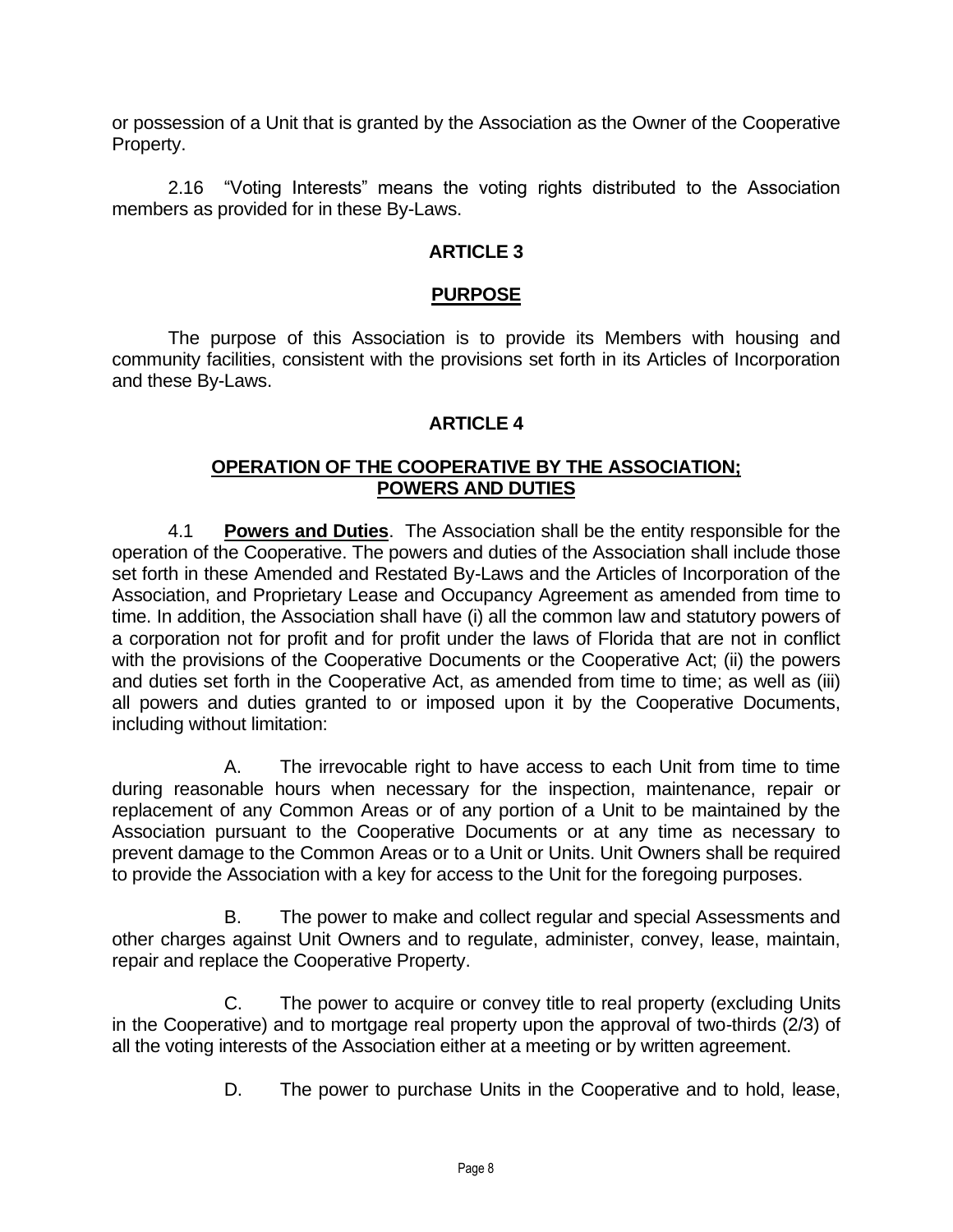mortgage or sell a Unit so acquired, subject to the restrictions on leasing set forth herein.

E. The power to acquire, sell or mortgage personal property and to hold, regulate, administer, lease, maintain, repair, and replace same.

F. The right to grant, modify or move easements which are part of or cross the Common Areas.

G. The duty to maintain official records according to good accounting practices, and the requirements of the Cooperative Act, as same may be amended from time to time.

H. The power to contract for the management and maintenance of the Cooperative Property and to authorize a management agent to assist the Association in carrying out its powers and duties by performing such functions as the submission of proposals, collection of Assessments, preparation of records, enforcement of rules, maintenance, repair and replacement of those portions of the Cooperative Property for which the Association is obligated or authorized to provide same and such other management functions as the Board of Directors may delegate with such funds as shall be made available by the Association for such purposes. The Association and its officers shall, however, retain at all times the powers and duties granted in the Cooperative Documents and the Cooperative Act, including, but not limited to, the making of Assessments, promulgation of rules and execution of contracts on behalf of the Association.

I. The power to borrow money, execute promissory notes and other evidences of indebtedness and to give as security therefor mortgages and security interests in property owned by the Association, subject to the limitation on mortgaging Association real property set forth in Paragraph C of this Article 4.1. The Association giving a collateral assignment of assessments in connection with a loan, shall not require a vote of the Unit Owners.

J. The power to adopt and amend rules and regulations concerning the details of the operation and use of the Units, cabanas, and the Common Areas.

K. The power to lease and/or charge a fee for the exclusive use of Common Areas to any Unit Owner being granted, by the Association, a right to such exclusive use. The fee shall be determined by the Board from time to time.

L. All of the powers which a corporation in the State of Florida may exercise.

4.2 **Limitation Upon Liability of Association**. Notwithstanding the duty of the Association to maintain and repair parts of the Cooperative Property, the Association shall not be liable to Unit Owners for injury or damage, other than for the cost of maintenance and repair, caused by any latent condition of the Cooperative Property. Further, the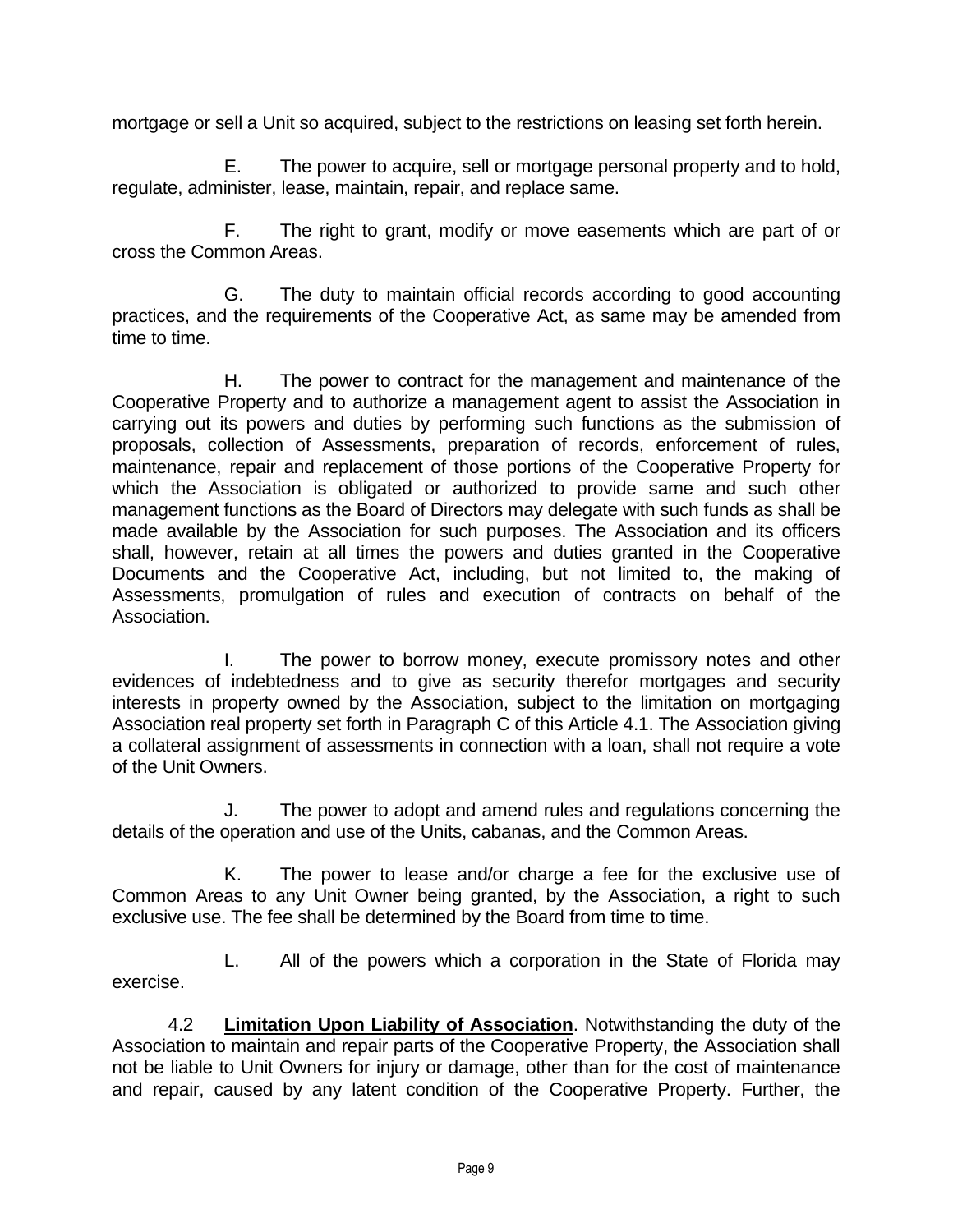Association shall not be liable for any such injury or damage caused by defects in design or workmanship or any other reason connected with any additions, alterations or improvements done by or on behalf of any Unit Owners regardless of whether or not same shall have been approved by the Association pursuant hereto. Further, the Association shall not be liable to any Unit Owner or lessee or to any other person or entity for any property damage, personal injury, death or other liability on the grounds that the Association did not obtain or maintain insurance (or carried insurance with any particular deductible amount) for any particular matter where (i) such insurance is not required hereby or (ii) the Association could not obtain such insurance at reasonable costs or upon reasonable terms.

4.3 **Restraint Upon Assignment of Shares in Assets**. The share of a Unit Owner in the funds and assets of the Association cannot be assigned, hypothecated or transferred in any manner except as an appurtenance to the Unit. However, the Board may give a collateral assignment of assessments in connection with a loan.

4.4 **Approval or Disapproval of Matters**. Whenever the decision of a Unit Owner is required upon any matter, whether or not the subject of an Association meeting or vote by written agreement, that decision shall be expressed by the same person who would cast the vote for that Unit if at an Association meeting, unless the joinder of all record Owners of the Unit is specifically required by these By-Laws.

4.5 **Acts of the Association**. Unless the approval or action of Unit Owners and/or a certain specific percentage of the Board of Directors of the Association is specifically required in the Cooperative Documents, applicable rules and regulations or applicable law, all approvals or actions required or permitted to be given or taken by the Association under the Cooperative Documents shall be given or taken by the Board of Directors, without the consent of Unit Owners, and the Board may so approve and act through the proper officers of the Association without a specific resolution. When an approval or action of the Association is permitted to be given or taken hereunder or thereunder, such action or approval may be conditioned in any manner the Association deems appropriate or the Association may refuse to take or give such action or approval without the necessity of establishing the reasonableness of such conditions or refusal.

# **ARTICLE 5**

# **MEMBERSHIP AND VOTING PROVISIONS**

## 5.1 **Membership**.

Membership in this Association shall be limited to record owners of Units in the Cooperative. Transfer of Unit ownership, either voluntarily or by operation of law, shall automatically terminate membership, and the transferee shall automatically become a Member of this Association. If Unit ownership is vested in more than one person, all of the persons owning a Unit shall be authorized to attend meetings. If Unit ownership is vested in a trust or, to the extent permitted by the Cooperative Documents, any other entity, the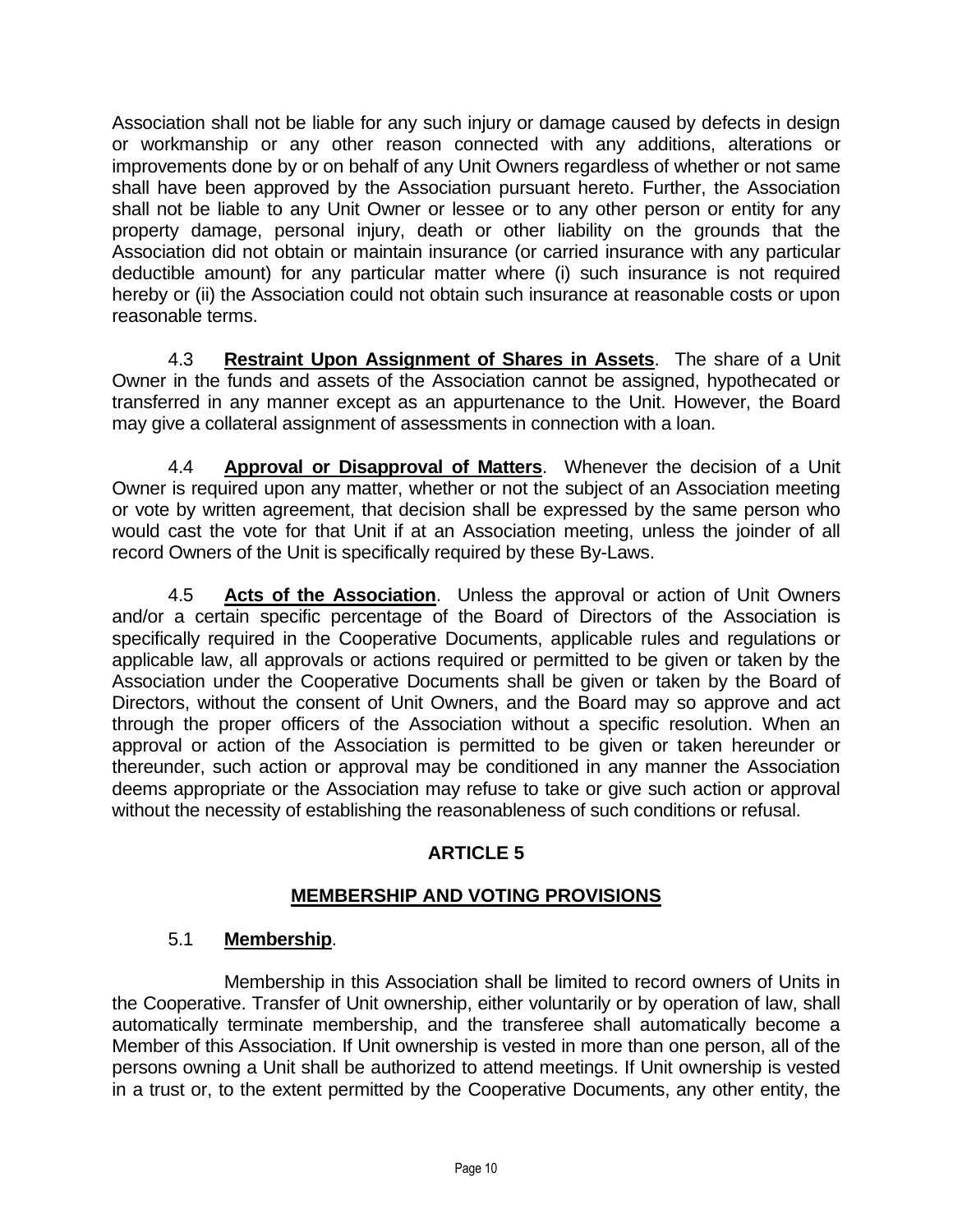entity may designate a representative or an individual officer or employee to exercise its rights as a Member. Membership in the Association shall entitle the member to use and occupancy of an Apartment within the Cooperative Property, subject, however, to the provisions of the Articles of Incorporation, the provisions of the proprietary lease and/or occupancy agreement required by these By-Laws which is executed by the member and the Association, and the House Rules.

5.2 **Voting**. On all matters upon which the membership shall be entitled to vote, there shall be one (1) vote for each Unit. Said votes shall be exercised or cast in the manner provided in these By-Laws. Any person or entity owning more than one (1) Unit shall be entitled to one vote for each Unit owned by the person or entity. The vote of a Unit shall not be divisible. Unless otherwise set forth in the Cooperative Documents or in the Cooperative Act, matters shall be voted on by the membership of the Association and shall be determined by a vote of a majority of the voting interests ("Voting Interests") present and voting, in person or by proxy, at any meeting at which a quorum is established, or by written agreement.

5.3 **Quorum**. Unless otherwise provided in these By-Laws, the presence in person or by proxy of a majority of the Voting Interests of the Association shall constitute a quorum. A quorum is not required for elections pursuant to Section 7.2 hereof.

5.4 **Voting Procedure**. Votes may be cast in person, by written agreement or by limited proxy, except as provided in Section 7.2 hereof. However, general proxies may be used to establish a quorum, for voting for non-substantive charges to items for which a limited proxy is given, and for procedural items. All proxies shall be in writing, signed by the person entitled to vote, shall be filed with the Secretary of the Association prior to or at the meeting at which they are to be used, or prior to or at any lawful adjournment thereof, and shall be effective only for the specific meeting for which originally given and any lawful adjournment thereof. In no event shall any proxy be valid for a period longer than ninety (90) days after the date of the first meeting for which it was given. Every proxy shall be revocable at any time at the pleasure of the Unit Owner executing it.

5.5 **Designation of Voting Member**. If a Unit is owned by one or more persons, their right to vote shall be established by the record title to the Unit and any one of them may cast the vote for the Unit. If a Unit is owned by a trust or, to the extent permitted by the Cooperative Documents, another entity, then the trustee or chief officer may vote the vote of the Unit.

# **ARTICLE 6**

# **MEMBERSHIP MEETINGS**

6.1 **Place**. All meetings of Members shall be held at the principal office of the Association or at such other place in Palm Beach County, Florida, and at such time as shall be designated by the Board and stated in the notice of meeting.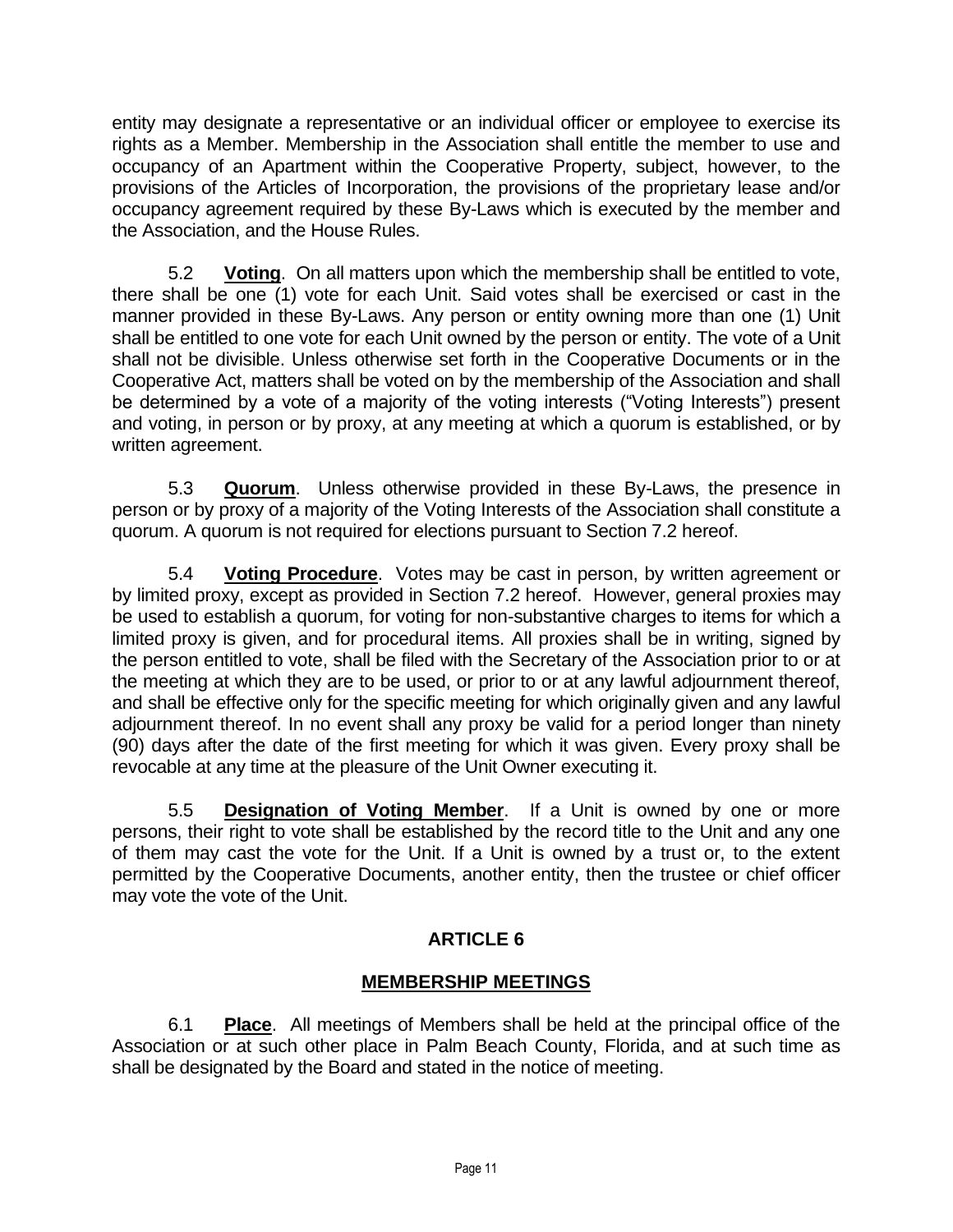6.2 **Notices**. It shall be the duty of the Secretary to send by regular mail, hand delivery or electronic transmission a notice of each annual or special meeting to each Unit Owner and to post a copy of said notice in a conspicuous place on the property at least fourteen (14) continuous days but not more than sixty (60) days prior to such meeting. The Board may adopt a rule to provide that, in lieu of posting notice of a members' meeting on the Cooperative Property, the notice and agenda may be conspicuously posted and repeatedly broadcast on a closed-circuit cable television system serving the Association in the manner required by the Act. Notice of any meeting shall list the time, place and purpose thereof and shall incorporate an identification of agenda items. Owners may, in writing, waive notice of specific meetings before or after the meeting. All notices shall be mailed, hand delivered or sent by electronic transmission to the address last furnished to the Association by the Unit Owner as it appears on the books of the Association to each Unit Owner. Proof of posting, delivery or mailing of the notice (if required) shall be given by the affidavit of the person serving the notice, or a United States Postal Service Certificate of mailing, shall be included in the official records of the Association affirming that the notice was mailed or hand delivered in accordance with Florida law.

6.3 **Annual Meeting**. The annual meeting for the purpose of electing directors and transacting any other authorized business shall be held during the first quarter of the year (January, February or March) at such date and time as shall be selected by the Board of Directors. At the annual meeting, the Members shall elect a Board by plurality vote (cumulative voting prohibited), and shall transact such other business as may be properly brought before the meeting.

6.4 **Special Meeting**. Special meetings of the Members for any purpose, unless otherwise prescribed by statute, may be called by the President, or shall be called by the President or Secretary at the request, in writing, of a majority of the Board of Directors or at the request, in writing, of Members representing one-fourth (1/4) of the total Voting Interests in the Association. Such requests shall state the purpose of the proposed meeting. Business transacted at all special meetings shall be confined to the subjects stated in the notice of meeting.

6.5 **Action by Members Without a Meeting**. Notwithstanding anything herein to the contrary, any action required or permitted to be taken at any annual or special meeting of Members may be taken by written agreement without a meeting, signed by the Members (or persons authorized to cast the vote of any such Members as elsewhere herein set forth), so long as at least a quorum of the members participates and so long as the number of votes required to authorize or approve such action is obtained. Voting by written agreement shall be done in accordance with the provisions of the applicable Statute, as same may be amended from time to time.

6.6 **Adjourned Meeting**. If any meeting of Members cannot be organized because a quorum is not present, either in person or by proxy, the meeting shall be adjourned from time to time until a quorum is present. If any agenda item at a meeting of the members cannot be approved because approval of more than a quorum of the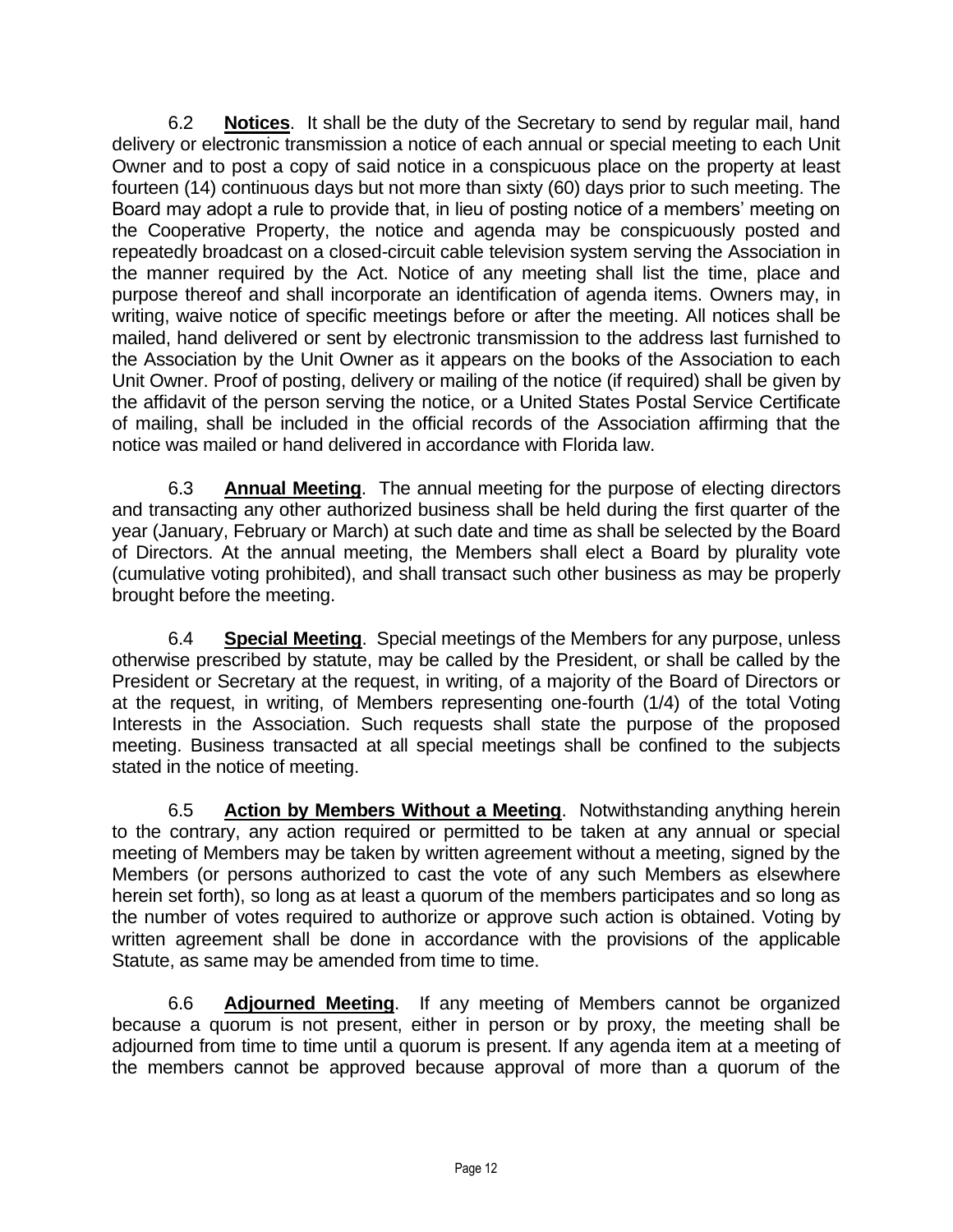members is required but such required percentage is not present or is not achieved, the meeting may be adjourned from time to time until the requisite vote is achieved.

6.7 **Order of Business**. The order of business at annual Members' meetings and as far as practical at other Members' meetings, shall be:

- A. Calling to order by President or Chairman;
- B. Appointment of chairperson of the meeting by the President or, in his or her absence, by a majority of the Board of Directors. The chairperson may be the attorney for the Association or a representative of the Association's management company who will conduct the meeting without vote;
- C. Appointment of inspectors of election;
- D. Determination of quorum. However, a quorum is not needed for election of Directors so long as at least 20% of the eligible voters cast a ballot.
- E. Election of directors;
- F. Proof of notice of the meeting or waiver of notice;
- G. Reading and disposal of any unapproved minutes;
- H. Reports of officers;
- I. Reports of committees;
- J. Unfinished business;
- K. New business;
- L. Adjournment.

The chairperson of the meeting may rearrange the order of business at annual Members' Meetings in order to proceed more efficiently.

## **ARTICLE 7**

### **DIRECTORS**

7.1 **Membership**. The affairs of the Association shall be managed by a Board of nine (9) directors. All directors shall be Members of the Association or the spouse or domestic partner of a Member residing with the Member.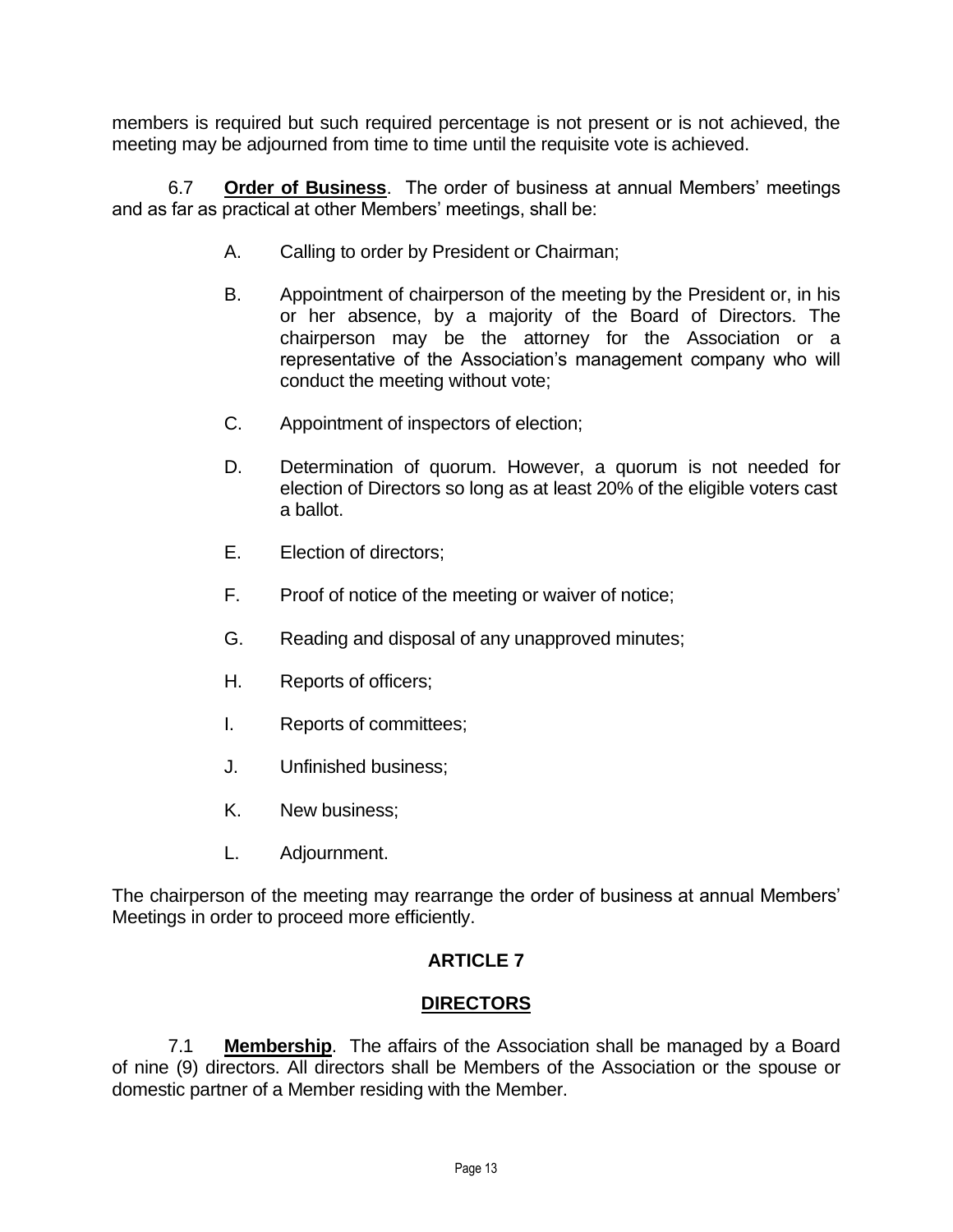7.2 **Election of Directors**. Election of directors shall be conducted in the following manner:

A. Election of directors shall be held at the annual Members' meeting.

B. The Board of Directors shall be elected by written ballot or voting machine. Proxies shall not be used in the election of the Board of Directors, either in general elections or elections to fill vacancies caused by recall, resignation, or otherwise. No Unit Owner shall permit any other person to vote his or her ballot, and any such ballots improperly cast shall be deemed invalid. Elections shall be decided by a plurality of those ballots cast. Cumulative voting is prohibited. There shall be no quorum requirement; provided, however, at least twenty percent (20%) of the eligible votes must cast a ballot in order to have a valid election.

C. Written notice of the scheduled election shall be mailed, hand delivered or electronically transmitted to each Member at his or her last known address as it appears on the books of the Association. The first notice of the date of the election shall be mailed, hand delivered or electronically transmitted to each Member not less than sixty (60) days before the scheduled election. The first notice must contain the name and correct mailing address of the Association.

D. Any Unit Owner or other eligible person desiring to be a candidate for the Board shall give written notice to the Association not less than forty (40) days before the scheduled election. Written notice shall be effective when received by the Association.

E. Upon the timely request of the candidate as set forth in this subparagraph, the Association shall include, with the second notice of election described in paragraph F below, a copy of an information sheet which may describe the candidate's background, education and qualifications as well as any other factors deemed relevant by the candidate. The information sheet shall not exceed one side of a sheet which shall be no larger than eight and one-half (8-1/2) by eleven (11) inches. Any candidate desiring the Association to mail or personally deliver copies of an information sheet to the eligible voters must furnish the information sheet to the Association not less than 35 days before the election. The Association is not liable for the contents of the information sheets prepared by the candidates. The Association shall not edit, alter or otherwise modify the content of the information sheet. The original copy provided by the candidate shall become part of the official records of the Association.

F. Not less than fourteen (14) days before the scheduled election, the Association shall mail, deliver or electronically transmit to the eligible voters at the addresses listed in the official records of the Association a second notice of the election, together with a ballot and any information sheets timely submitted by the candidates. Each Unit shall receive one (1) ballot. The second notice and accompanying documents shall not contain any communication by the Board which endorses, disapproves or otherwise comments on any candidate. Accompanying the ballot shall be an outer envelope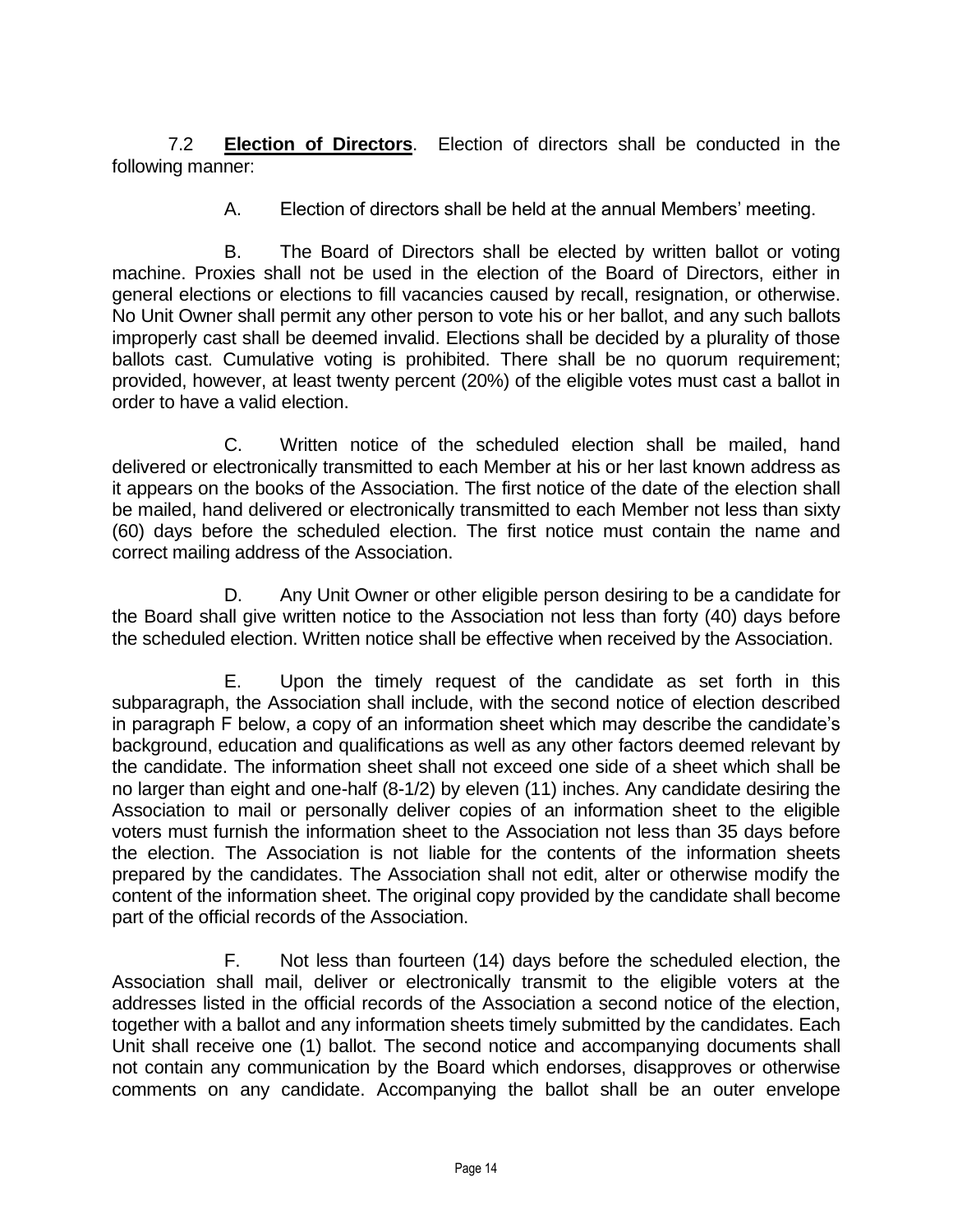addressed to the person or entity authorized to receive the ballots and a smaller inner envelope in which the ballot shall be placed. The exterior of the outer envelope shall indicate the name of the voter and the Unit or Unit numbers being voted and shall contain a signature space for the voter. Once the ballot is completed, the voter shall place the completed ballot in the inner smaller envelope and seal that envelope. The inner envelope shall then be placed within the larger outer envelope and the outer envelope shall then be sealed. Each inner envelope shall contain only one ballot, but if a person owns more than one Unit and is, therefore, entitled to cast more than one ballot, the separate inner envelopes required may be enclosed within a single outer envelope. The voter shall sign the exterior of the outer envelope in the space provided for his or her signature. The outer envelope shall either be mailed or hand delivered to the Association. Upon receipt by the Association, no ballot may be rescinded or changed.

G. The written ballot shall indicate in alphabetical order by surname, each and every Unit Owner or other eligible person who desires to be a candidate for the Board and who gave written notice to the Association not less than forty (40) days before a scheduled election, unless such person has, prior to the mailing of the ballot, withdrawn his or her candidacy in writing. No ballot shall indicate which candidates are incumbents on the Board. No write-in candidates shall be permitted. No ballot shall contain a section providing for the signature of a voter. Envelopes containing ballots received by the Association shall be retained and collected by the Association and shall not be opened except in the manner hereinafter provided and in accordance with the Florida Cooperative Act.

H. Any envelopes containing ballots not prevalidated as provided in subsection 7.2(I) below shall be collected by the Association and shall be transported to the location of the election. An impartial committee of persons appointed by the Board shall validate and process the ballots. The Association shall have available additional blank ballots at the meeting for distribution to the eligible voters who have not cast their votes. Each ballot distributed at the meeting shall be placed in an inner and outer envelope as provided in subsection 7.2(F) hereof. At the meeting, as the first order of business, ballots not yet cast shall be collected. Next, the signatures and Unit identifications on the outer envelopes shall be checked against the list of qualified voters, unless previously verified as set forth in subsection 7.2(I) below. Any exterior envelope not signed by the eligible voter shall be marked "disregarded" and any ballots contained therein shall not be counted. The voters shall be checked off on the list as having voted. Then, in the presence of any Unit Owners in attendance, and regardless of whether a quorum is present, all inner envelopes shall be first removed from the outer envelopes and shall be placed in a receptacle. Upon the commencement of the opening of the outer envelopes, the polls shall be closed, and no more ballots shall be accepted. Inner envelopes shall then be opened and the ballots shall be removed and counted in the presence of any Unit Owners. Any inner envelopes containing more than one ballot shall be marked "disregarded" and any ballots contained therein shall not be counted. All envelopes and ballots, whether disregarded or not, shall be retained as part of the official records of the Association for such time period as may be required by the Act. Board members whose terms expire and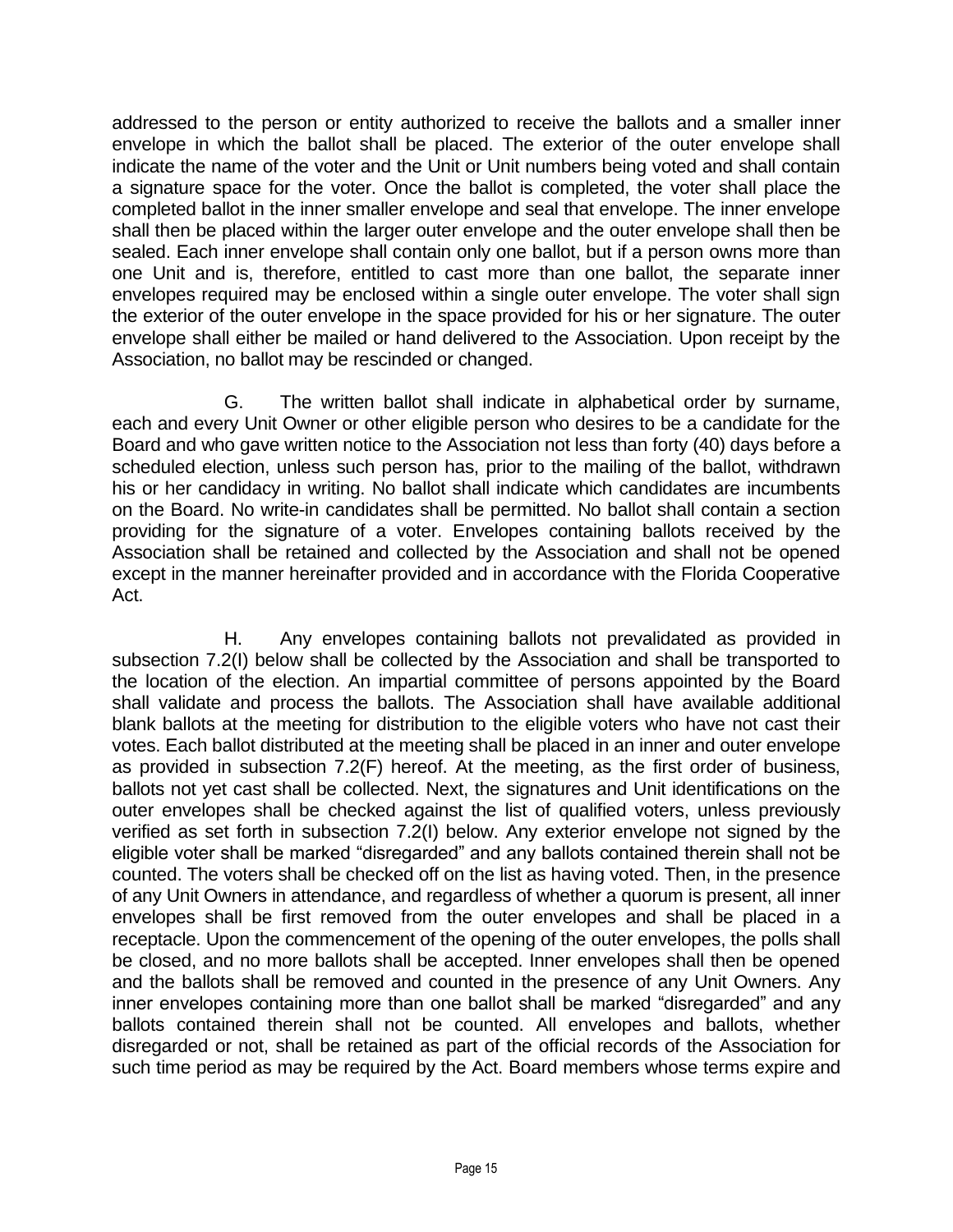who are not reelected shall relinquish their Board positions, and those positions shall be assumed by the duly elected Board members.

I. The Association may verify outer envelope information in advance of the meeting by following the procedure set forth in Chapter 719 of the Florida Statutes, and Chapter 61B of the Florida Administrative Code.

J. The Board shall not create or appoint any committee for the purpose of nominating a candidate or candidates for election to the Board. However, the Board may create or appoint a search committee which shall not have the authority to nominate any candidate, but may encourage eligible and qualified persons to become candidates for the Board.

K. The provisions of Paragraphs (B) through (J) of this Section 7.2 are in accordance with Chapter 719 of the Florida Statutes and Chapter 61B of the Florida Administrative Code. In the event such Statute or Code is repealed, the Board shall determine the procedure for elections of directors. In the event said Statute or Code is amended, these By-Laws shall be deemed automatically amended to comply with any such changes.

L. Notwithstanding anything contained herein to the contrary, an election is not necessary unless there are more eligible candidates than vacancies. In such case, not later than the date of the scheduled election, the Association shall call and hold a meeting of the membership to announce the names of the new Board members, or shall notify the Unit Owners that one or more Board member positions remain unfilled, as appropriate under the circumstances. In the alternative, the announcement may be made at the annual meeting.

M. If the office of any director becomes vacant by reason of death, resignation, retirement, disqualification, or otherwise, a majority of the remaining directors, though less than a quorum, may appoint a successor who shall hold office for the balance of the unexpired term of office. The appointment filling the vacancy may be made at any regular or special meeting of the Board.

7.3 **Organizational Meeting**. The organizational meeting of a newly elected Board shall be held after their selection within ten (10) days of their election, at such place and time as shall be fixed by the directors at the meeting at which they were elected. Notice of such organizational meeting; which notice specifically incorporates an identification of agenda items, shall be posted conspicuously on the Cooperative Property at least 48 continuous hours preceding the meeting, except in an emergency.

7.4 **Term**. Vacancies on the Board caused by the expiration of a director's term shall be filled by electing new Board members. The term of each director's service shall be for three (3) years and subsequently until his or her successor is duly elected and qualified, or until he or she is removed in the manner elsewhere provided. The directors shall serve staggered terms.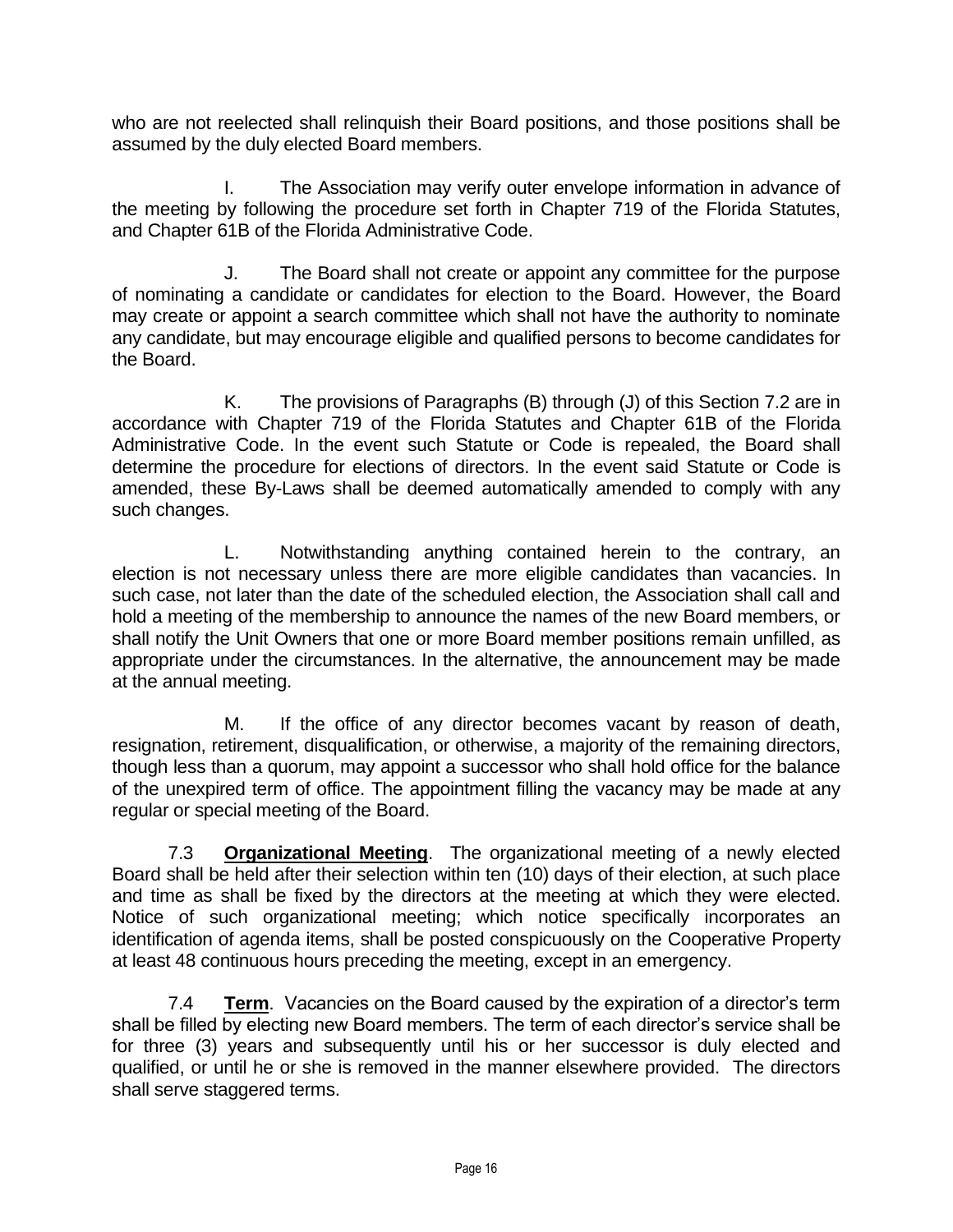7.5 **Recall**. Any member of the Board may be recalled and removed from office with or without cause by the vote or agreement in writing by a majority of all Unit Owners in accordance with Chapter 719 of the Florida Statutes and the Florida Administrative Code.

7.6 **Regular Meetings**. Regular meetings of the Board may be held at such time and place as shall be determined, from time to time, by a majority of the directors. Notice of regular meetings shall be given to each director, personally or by mail, telephone, facsimile, electronic mail or telegraph, and shall be transmitted at least fortyeight (48) hours prior to the meeting. Regular meetings of the Board and only those committee meetings which committees have the authority to take final action on behalf of the Board or make recommendations to the Board regarding the Association budget, shall be open to all Unit Owners, and notice of such meetings shall be posted conspicuously at the Cooperative forty-eight (48) continuous hours preceding the meeting for the attention of the Members of the Association except in the event of an emergency. However, written notice of any meeting at which non-emergency special assessments, or at which amendments to rules regarding Unit use will be adopted or approved, shall be mailed, hand delivered or electronically transmitted to the Unit Owners and posted conspicuously on the Cooperative Property not less than fourteen (14) days prior to the meeting. Evidence of compliance with this fourteen (14) day notice requirement shall be made by an affidavit executed by the person providing the notice and filed among the official records of the Association. The Board may adopt a rule to provide that, in lieu of posting notice of a regular Board meeting on the Cooperative Property, the notice and agenda may be conspicuously posted and repeatedly broadcast on a closed-circuit cable television system serving the Association in the manner required by the Cooperative Act. Notice of any meeting where assessments against Unit Owners are to be considered for any reason shall contain a statement that assessments will be considered and the nature of any such assessments. The right of a Member to attend regular Board meetings includes the right to speak at such meetings with reference to all designated agenda items. A Member does not have the right to speak with reference to items not specifically designated on the agenda, but the Board, in its discretion, may permit a Member to speak on such items. The Board may adopt reasonable rules governing the frequency, duration, and manner of Unit Owner statements. Any Member may tape record or videotape meetings of the Board, committee or Members; provided, however, that the equipment utilized does not produce distracting sound or light emissions and subject to any rules which may be adopted by the Board regarding placement, assemblage of audio and video equipment, prior notice to record the meeting, and distraction resulting from moving about during recording of the meeting.

7.7 **Special Meetings**. Special meetings of the Board of Directors may be called by the President or, in his or her absence, by the Vice President, and must be called by the President or Secretary at the written request of three (3) of the directors. Notice of the meeting shall be given personally or by mail, telephone, facsimile, electronic mail or telegraph, which notice shall state the time, place and purpose of the meeting, and shall be transmitted not less than forty-eight (48) hours prior to the meeting. Special meetings of the Board shall be open to all Unit Owners, and notice of a special meeting shall be posted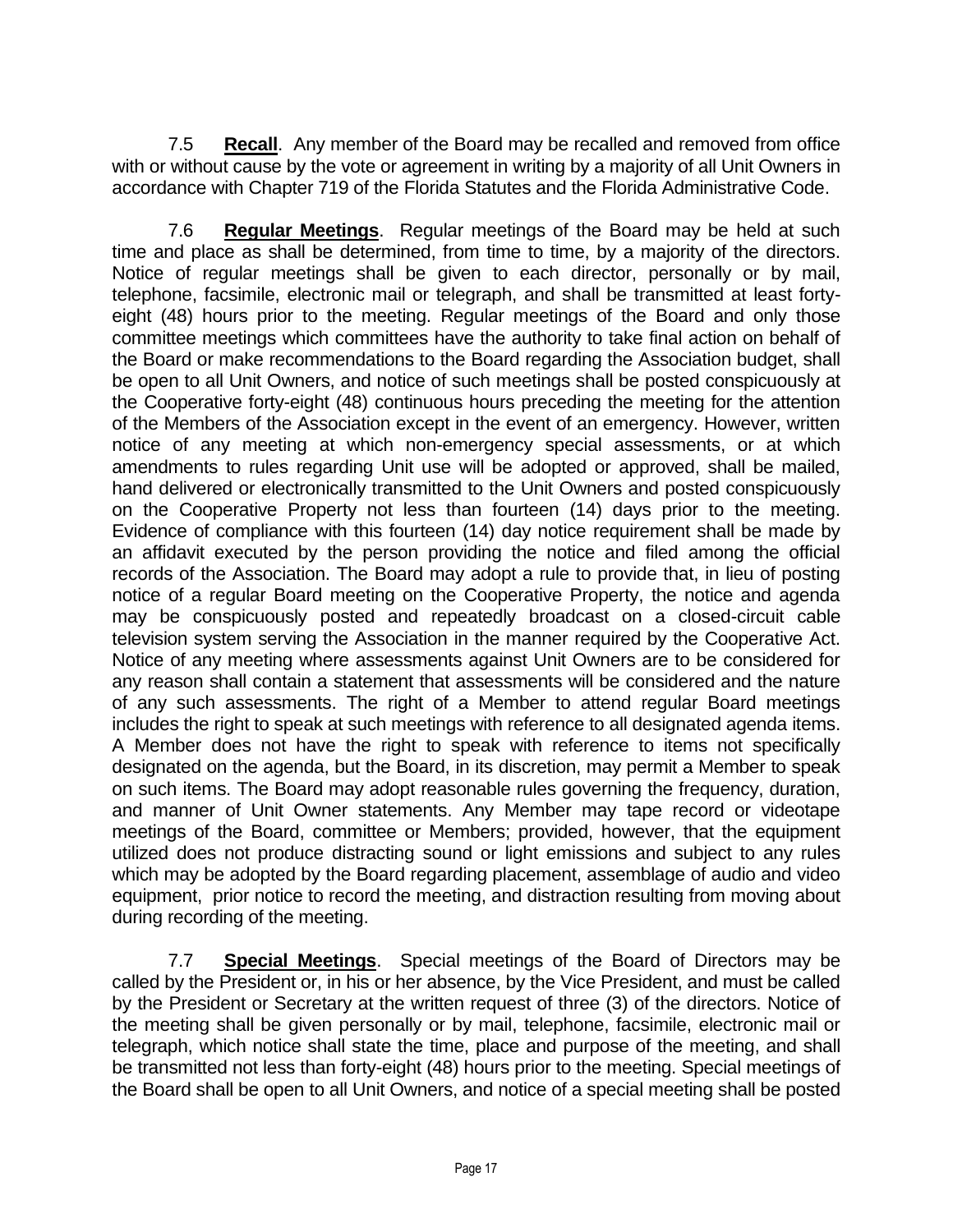conspicuously at the Cooperative forty-eight (48) continuous hours in advance for the attention of the Members of the Association except in the event of an emergency. However, written notice of any special meeting at which non-emergency special assessments, or at which amendments to rules regarding Unit use will be proposed, discussed or approved, shall be mailed, hand delivered or electronically transmitted to the Unit Owners and posted conspicuously on the Cooperative Property not less than fourteen (14) days prior to the meeting. Evidence of compliance with this fourteen (14) day notice requirement shall be made by an affidavit executed by the person providing the notice and filed among the official records of the Association. The Board may adopt a rule to provide that, in lieu of posting notice of a special Board meeting on the Cooperative Property, the notice and agenda may be conspicuously posted and repeatedly broadcast on a closedcircuit cable television system serving the Association in the manner required by the Act. Notice of any meeting where assessments against Unit Owners are to be considered for any reason shall specifically contain a statement that assessments will be considered and the nature of any such assessments. The right of a Member to attend special Board meetings includes the right to speak at such meetings with reference to all designated agenda items. The provisions set forth in Section 7.6 hereof with respect to speaking at meetings and recording of meetings shall also apply to special meetings.

7.8 **Waiver of Notice**. Any director may waive notice of a meeting before or after the meeting and that waiver shall be deemed equivalent to the giving of notice. Attendance by any director at a meeting shall constitute a waiver of notice of such meeting, except when his or her attendance is for the express purpose of objecting at the beginning of the meeting to the transaction of business because the meeting is not lawfully called.

7.9 **Quorum and Voting**. A quorum at directors meetings shall consist of a majority of the entire Board. The acts approved by a majority of those present at a meeting at which a quorum is present shall constitute the acts of the Board, except when approval by a greater number of directors is required by the Cooperative Documents. Directors may not vote by proxy or secret ballot at Board meetings, except, if allowed by statute, for election of officers. A vote or abstention for each director present shall be recorded in the minutes. Any director present at a meeting of the Board who does not vote against a resolution considered at such meeting or does not abstain due to an asserted conflict of interest is deemed to have assented to the action taken by the Board at such meeting. Directors may meet by telephone conference and those attending by telephone conference may be counted toward a quorum and may vote by telephone, provided the telephone conference is conducted on a speaker so that the conversation of those Board members attending by telephone may be heard by the Board and any other person attending the meeting.

7.10 **Adjourned Meetings**. If, at any meeting of the Board, there be less than a quorum present, the majority of those present may adjourn the meeting from time to time until a quorum is present. At any adjourned meeting any business that might have been transacted at the meeting as originally called may be transacted without further notice.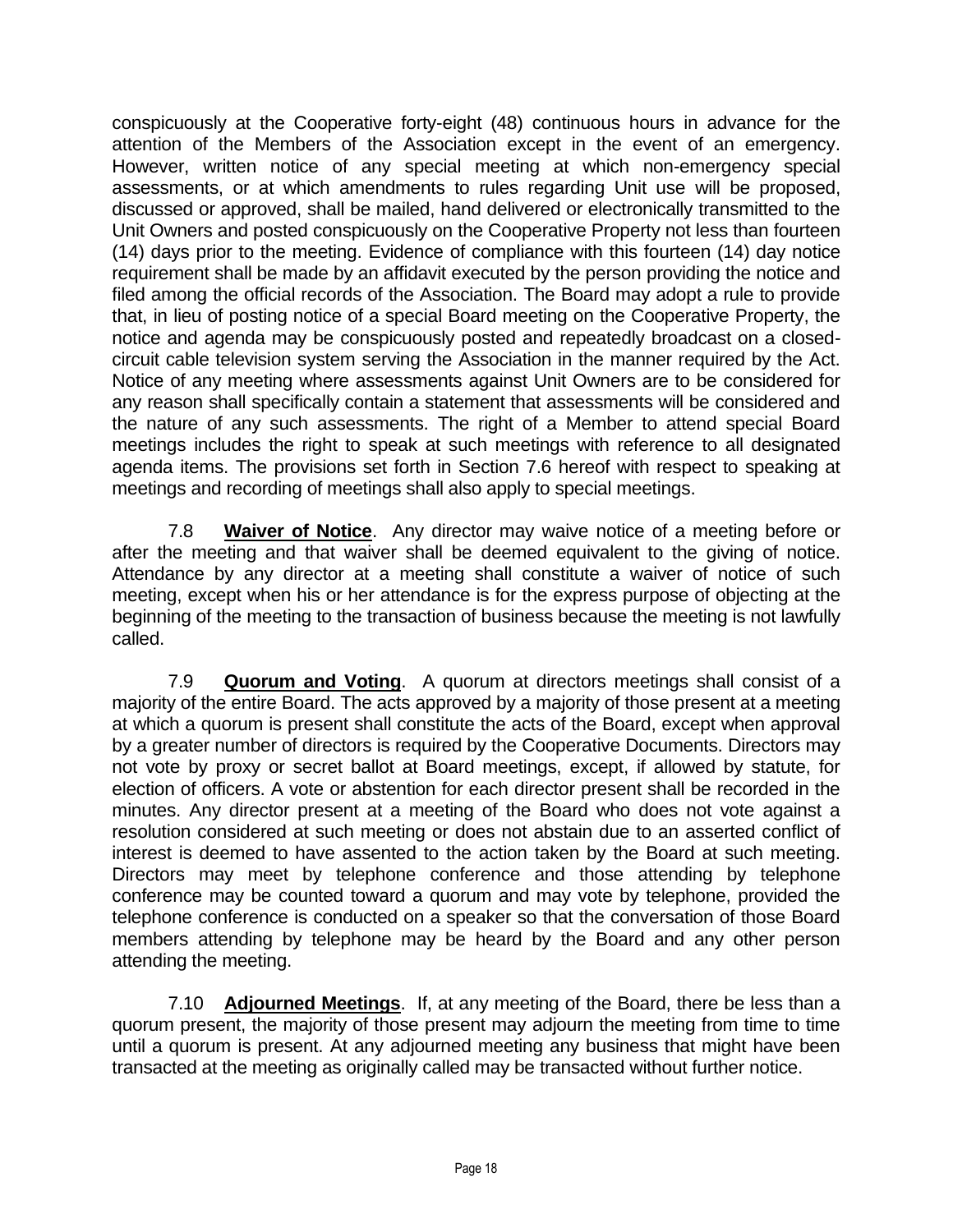7.11 **Presiding Officer**. The presiding officer of the directors' meetings shall be the President, his or her designee or, in the absence of the President, the Vice-President or his or her designee. In the absence of the President or Vice-President, the directors present shall designate one of their number to preside or designate the attorney of the Association or a representative of the Association's management company to act as chairman.

7.12 **Order of Business**. The order of business at directors' meetings shall, to the extent practical, be:

- A. Calling of roll;
- B. Proof of due notice of meeting;
- C. Reading and disposal of any unapproved minutes;
- D. Reports of officers and committees;
- E. Unfinished business;
- F. New business;
- G. Adjournment.

7.13 **Compensation**. Directors shall not be entitled to compensation for their services. No director, officer or manager required to be licensed under Florida Statutes Chapter 486 shall solicit, offer to accept, or accept any thing or service of a value for which consideration has not been provided for his or her own benefit or that of his or her immediate family, from any person providing or proposing to provide goods or services to the Association. Any such individual who knowingly so solicits, offers to accept, or accepts any thing or service of value is subject to a civil penalty pursuant to Florida Statutes.

7.14 **Resignation**. Any Board member may resign at any time at a Board or members' meeting or by written resignation, delivered to the President or Secretary, which shall take effect upon its receipt unless a later date is specified in the resignation, in which event the resignation shall be effective from such date. The acceptance of a resignation shall not be required to make it effective.

7.15 **Committees.** Any committee formed for the purpose of assisting in the promulgation of a budget or any committee that is delegated the authority to take final action on behalf of the Association shall conduct its meetings in accordance with the procedural requirements applicable to Board of Directors' meetings, set forth in Section 7.6 hereof. All other committee meetings shall be exempt from those requirements.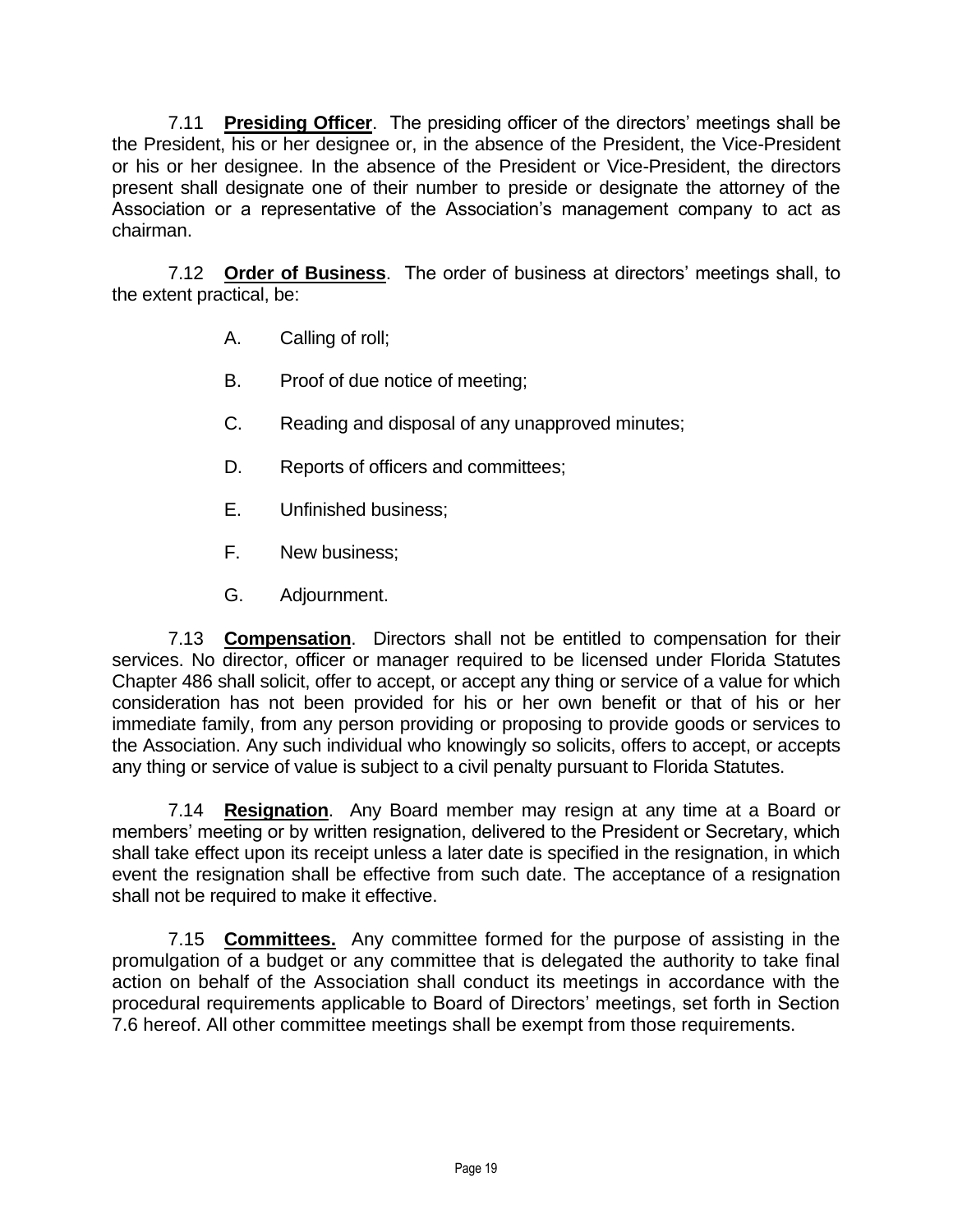## **ARTICLE 8**

### **POWERS AND DUTIES**

The Board shall exercise all powers and duties of the Association under Chapters 617 and 719, Florida Statutes, and the Cooperative Documents, except where a vote of the members is specifically required. Such powers and duties of the Board shall include, without limitation (except as limited elsewhere herein and to the extent that same is in accordance with Chapter 719, Florida Statutes) the following:

A. Operation, care, upkeep and maintenance of the Common Areas and facilities.

B. Determination and adoption of the annual budget of Common Expenses required for the operation of the Cooperative and the Association.

C. Levying and collection of regular and special Assessments for Common Expenses from Unit Owners required to pay same.

D. Employment and dismissal of the personnel necessary for the maintenance and operation of the Common Areas and Cooperative Property.

E. Adoption and amendment of the rules and regulations covering the details of the operation and use of Cooperative Property and facilities.

F. Maintaining of bank accounts on behalf of the Association and the designation of the signatories required therefor.

G. Purchasing, leasing or other acquiring of Units in the name of the Association, or its designee.

H. Purchase of Units at foreclosure or other judicial sales, in the name of the Association or its designee.

I. Selling, leasing, mortgaging, or otherwise dealing with Units acquired by, and subleasing Units leased by, the Association or its designee.

J. Organization of Corporations to act as designees of the Association in acquiring title to Units or leasing Units by the Association.

K. Obtaining and reviewing insurance for the Cooperative Property.

L. Making repairs, additions and improvements to, or alterations of, the Cooperative Property, and repairs to and restoration of the Cooperative Property, in accordance with the provisions of the Cooperative Documents.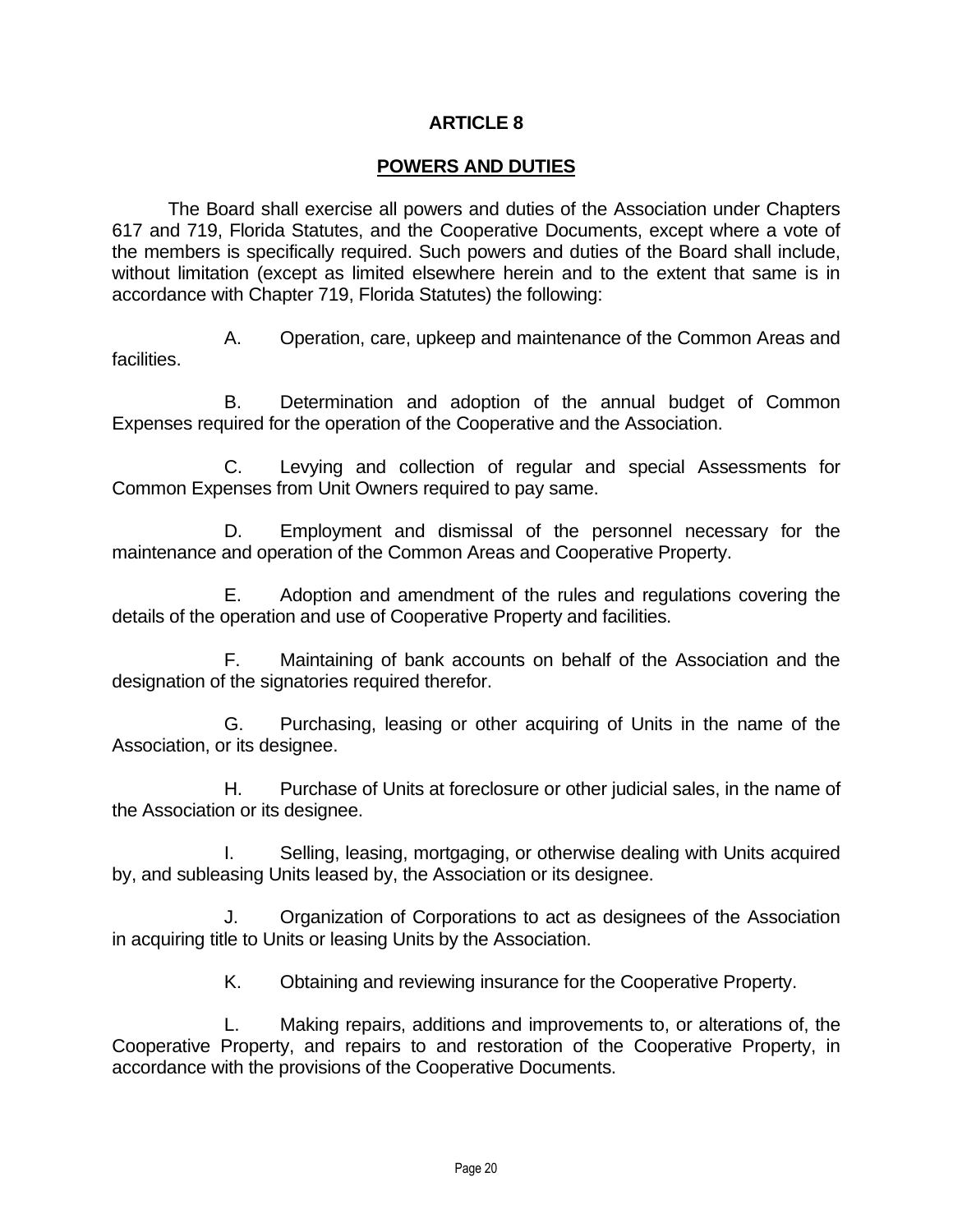M. Enforcement of the obligations of the Unit Owners, the allocation of profits and expenses, and the performance of anything and everything else necessary and proper for the sound management of the Cooperative.

N. Borrowing money on behalf of the Association when required in connection with the operation, care, upkeep and maintenance of the common elements and giving a collateral assignment of assessments as collateral. If any sum borrowed by the Board on behalf of the Association pursuant to authority contained in this subparagraph N is not repaid by the Association, a Unit Owner, who pays to the creditor such proportion thereof as his or her share in the Common Expenses bears to the interest of all the Unit Owners in the Common Expenses, shall be entitled to obtain from the creditor a release of any judgment or other lien which said creditor shall have filed or shall have the right to file against the Unit Owner's Unit.

O. Contracting for the management of the Cooperative and the delegation to such manager such powers and duties of the Board as the Board may deem appropriate in the circumstances, and contracting for the management or operation of portions of the Cooperative Property susceptible to separate management or operation thereof, and the granting of concessions for the purpose of providing services to the Unit Owners. As an exception to the foregoing, there shall be no delegation of powers and duties wherein (1) same are contrary to the Statutes of the State of Florida and are accordingly not susceptible of being delegated; (2) those delegations and duties which may be required by the Cooperative Documents to have approval of the Board or of the Unit Owners; (3) the delegation is a power and duty which by its very nature is a decision or fiduciary responsibility to be made by the Board and is therefore not susceptible of delegation; and (4) same may be contrary to the Cooperative Documents.

## **ARTICLE 9**

## **OFFICERS**

9.1 **Executive Officers**. The executive officers of the Association shall be a President, one or more Vice Presidents, Secretary, and Treasurer, all of whom shall be members of the Board and shall be elected by and serve at the pleasure of the Board. Any two of said offices may be united in one person, except that the President shall not also be the Secretary or an assistant Secretary of the Association nor may the President also be the Treasurer or an assistant Treasurer of the Association.

9.2 **Appointive Officers**. The Board may appoint such other officers and agents as they may deem necessary, who shall hold office at the pleasure of the Board and have such authority and perform such duties as from time to time may be prescribed by said Board, including, but not limited to, those duties of the officers delineated hereinbelow.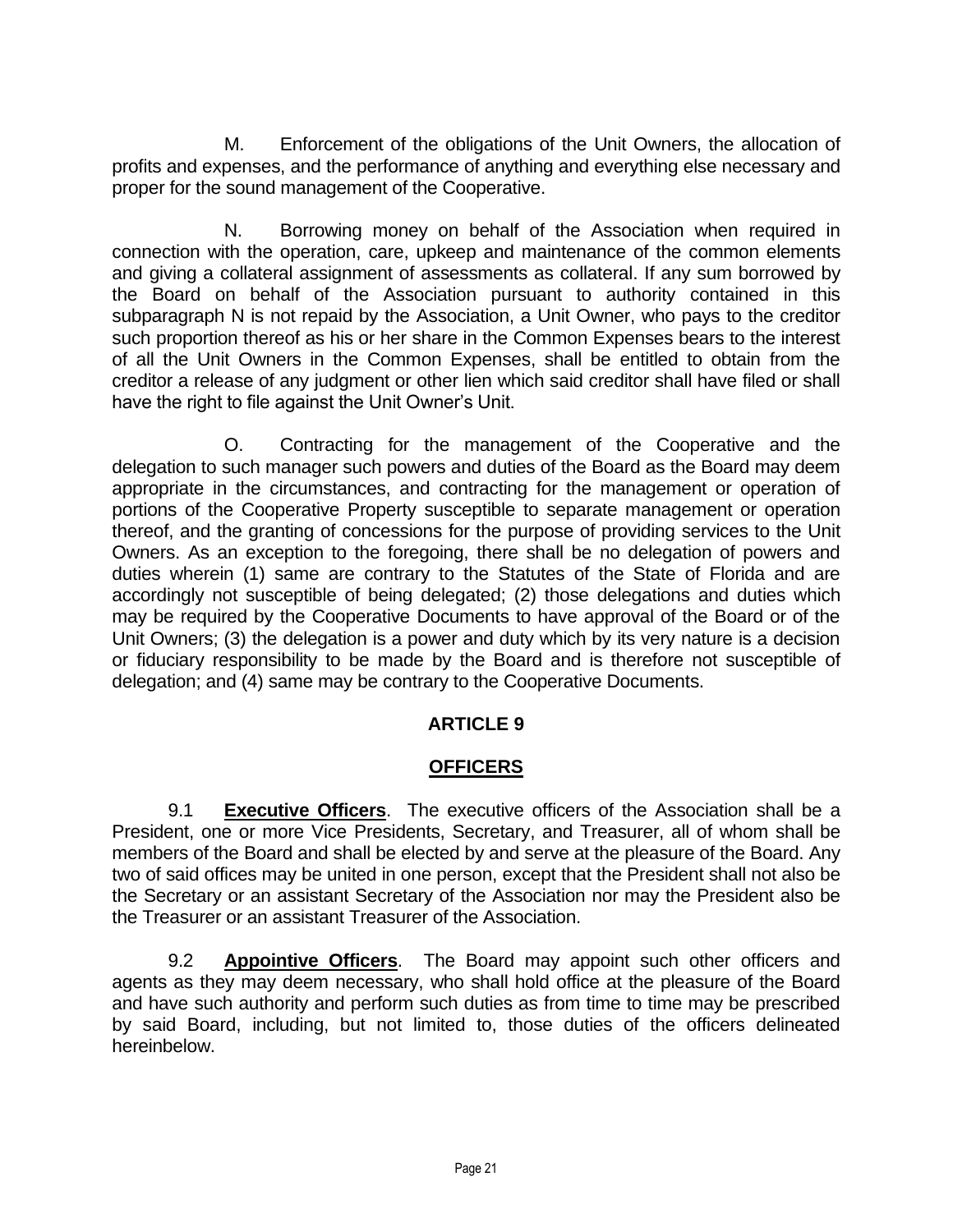9.3 **Election**. The Board, at its first meeting after each annual meeting of general members, shall elect all officers.

9.4 **Term**. The officers of the Association shall hold office until their successors are chosen and qualify in their stead. Any officer elected or appointed by the Board may be removed at any time by the affirmative vote of a majority of the whole Board.

9.5 **The President**. The President shall be the chief executive officer of the Association. Subject to the provisions of Sections 6.7 and 7.12 hereinabove, the President shall preside at all meetings of Members and of the Board, shall exercise the executive powers of the Association and have general supervision over its affairs and other officers, and shall perform all of the duties incident to the office and such other duties as may be delegated to the President from time to time by the Board.

9.6 **The Vice President**. The Vice President shall perform all of the duties of the President in the absence of the President, and such other duties as may be required by the Board.

9.7 **The Secretary**. The Secretary or assistant Secretary shall issue notices of all Board meetings and all meetings of Members, shall attend and keep the minutes of same, and shall have charge of all of the books of the Association as well as its records and papers, except those kept by the Treasurer. All minutes shall be kept in a businesslike manner and shall be available for inspection by Unit Owners as set forth in the Act.

# 9.8 **The Treasurer**.

A. The Treasurer or the Treasurer's designee shall have custody of the Association's funds and securities, shall keep full and accurate accounts of the Association's receipts and disbursements, and shall deposit all monies and other valuable effects in the name of, and to the credit of, the Association in such depositories as may be designated by the Board. The books shall reflect an account for each Unit in the manner required by the Cooperative Act.

B. The Treasurer or the Treasurer's designee shall disburse the funds of the Association as may be ordered by the Board, making proper vouchers for such disbursements, and shall render an account of all his or her transactions as the Treasurer, and of the financial condition of the Association to the Board whenever it may require it.

C. The Treasurer or the Treasurer's designee shall collect all assessments and shall report promptly to the Board the status of collections.

D. The Treasurer or the Treasurer's designee shall maintain accounting records according to good accounting practices and shall render to Unit Owners or their authorized representatives, at least annually, a written summary of the Association's fiscal activities.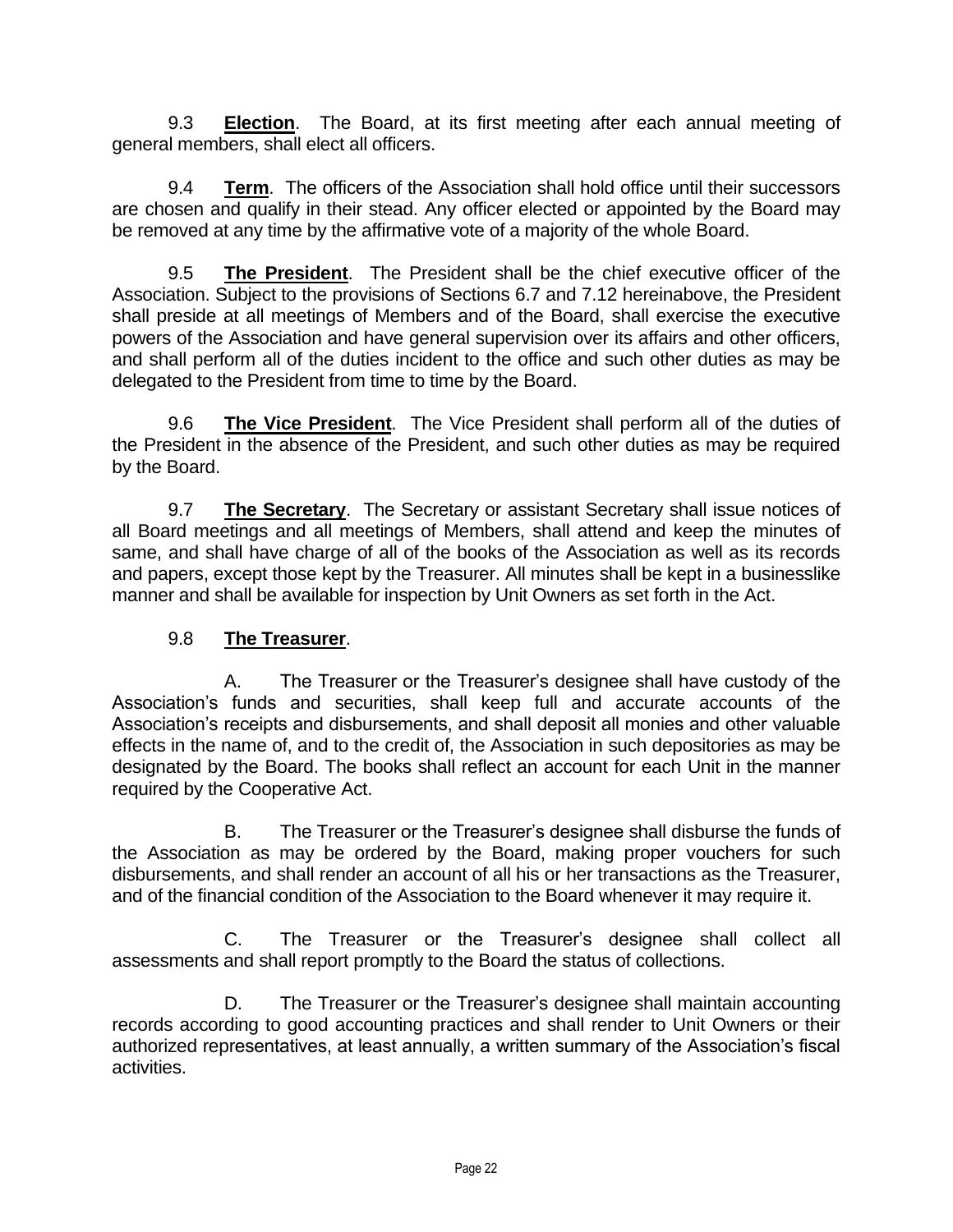9.9 **Compensation**. Officers shall not receive compensation for their services.

9.10 **Resignations**. Any officer may resign at any time at a Board or members' meeting or by written resignation, delivered to the President or Secretary, which shall take effect upon its receipt unless a later date is specified in the resignation, in which event the resignation shall be effective from such date. The acceptance of a resignation shall not be required to make it effective.

## **ARTICLE 10**

### **STOCK OF THE ASSOCIATION**

10.1 **Shares**. Each owner of shares of stock in this Association shall be entitled solely by reason of ownership of said shares in the Association to occupy the Apartment to which he or she has been issued a proprietary lease, and in the appropriate cases, a cabana to which he or she has been issued a proprietary lease, in the Cooperative Property for each block of shares of stock owned by said Member. In accordance with the terms of a proprietary lease and/or occupancy agreement entered into between the Association and the Member simultaneously with the issuance of said shares to the Member and in accordance with these By-Laws. The shares of this Association may be issued only in connection with the execution and delivery of a proprietary lease and/or occupancy agreement by and between the Association and Member, applicable to the Apartment in the Cooperative Property owned or leased by the Association, as to which said block of shares shall be applicable, and in appropriate cases also applicable to a cabana in the Cooperative Property. Stock ownership in this Association shall have the prerequisites of and be equivalent with membership in this Association, and shall constitute "ownership of an Apartment" as that term may be generally used in these By-Laws.

10.2 **Certificates of Stock**. Certificates of stock of the Association shall be in the form approved by the Board of Directors and shall be signed by the President, or the Vice President, and the Secretary or an Assistant Secretary, or the Treasurer, or an Assistant Treasurer, and sealed with the seal of the Association and shall be numbered in the order in which issued Certificates shall be bound in a book and issued in consecutive order therefrom and in the margin or stub thereof shall be entered the name of the person holding the shares therein represented, the number of shares and the date of issue. Each Certificate exchanged or returned to the Association shall be cancelled and the date of cancellation shall be indicated thereon by the Secretary or the Stock Transfer Agent and further indicated in the Certificate Book opposite the memorandum of its issue. In the discretion of the Board of Directors, Certificates of stock shall also reflect the lien rights of the Association as set forth in Article 10, Section 10.5, and Article 12 of these By-Laws and in addition, the words "The shares of stock represented by this Certificate may be transferred only in accordance with the By-Laws of the Association" may be reflected on the face of the Stock Certificates.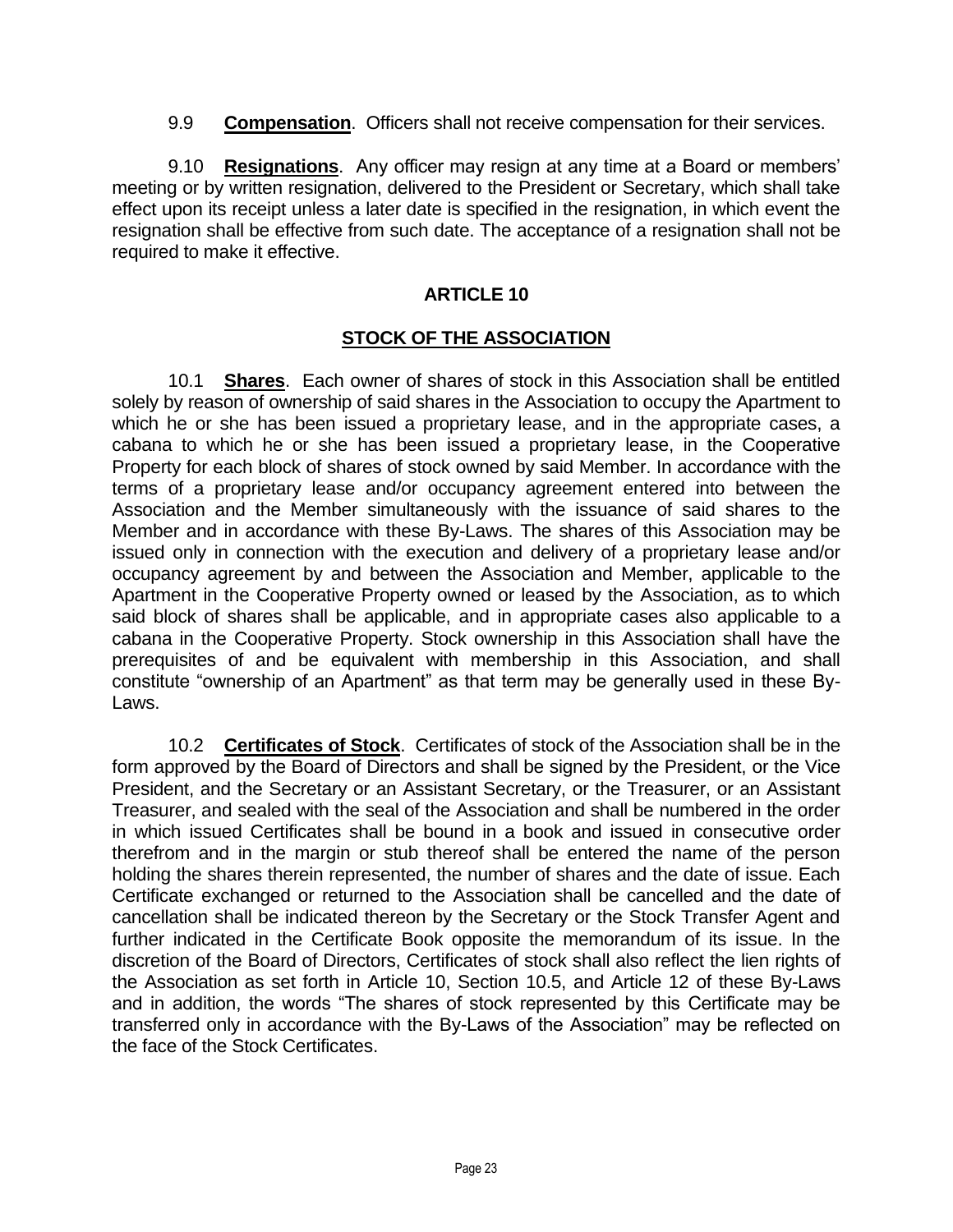10.3 **Transfer**. Transfers of shares shall be made only on the books of the Association by the holder in person or by powers of attorney duly executed and witnessed and filed with the Secretary, and on the surrender of the Certificate of such shares, except that shares sold by the Association to satisfy any lien which it holds thereon, may be transferred without the surrender of such Certificate. No transfer of stock shall be valid as against the Association, its stockholders and creditors for any purpose until it shall have been entered in the Stock Book by an entry showing from whom and to whom transferred.

10.4 **Units of Issuance**. There shall be issued the number of shares of stock set forth in the schedule below for each Apartment or Unit and cabana in the Cooperative Property owned by the Association, to the Member having the rights of occupancy thereto, simultaneously and in conjunction with the execution and delivery of a proprietary lease and/or occupancy agreement applicable to such Apartment or Unit, and, in the appropriate case, cabana. Unless and until all proprietary leases and/or occupancy agreement which shall have been executed by the Association and its members have been terminated, the shares of stock which accompany each proprietary lease and/or occupancy agreement shall be represented by a single certificate and shall not be sold or transferred except to the Association, or as an entirety to a person who has acquired such proprietary lease and/or occupancy agreement or a new one in place thereof, after complying with and satisfying the requirements of such proprietary lease and/or occupancy agreement and these By-Laws in respect to the sale, transfer or assignment thereof.

### **SCHEDULE OF SHARES ATTRIBUTABLE TO APARTMENTS AND CABANAS**

| One Bedroom Apartments (17)                     | 79 shares<br>per apartment  | 1343 |
|-------------------------------------------------|-----------------------------|------|
| Two Bedroom Apartments (65)                     | 121 shares<br>per apartment | 7865 |
| Three Bedroom Apartments (2)<br>(#307 and #404) | 173 shares<br>per apartment | 346  |
| Apartment No. 110                               | 79 shares                   | 79   |
| Cabanas (16)                                    | 12 shares<br>per cabana     | 192  |
|                                                 | TOTAL                       | 9825 |

The Schedule of Shares in this Section 10.4 may not be amended save with the unanimous consent of the membership.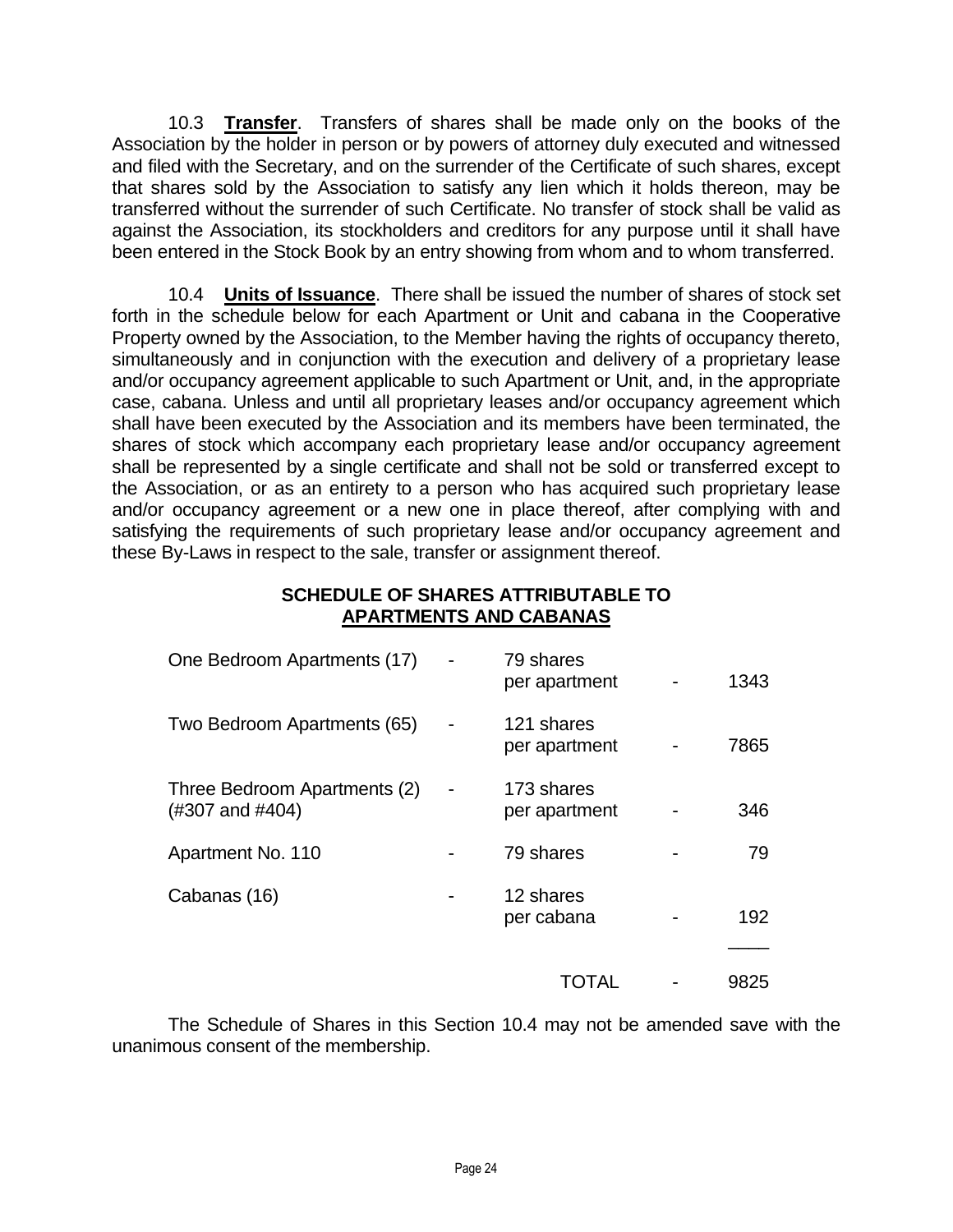10.5 **Association's Lien**. The Association shall at all times have a first lien on the shares of stock owned by each Member to secure the payment by such Member of all carrying charges payable or becoming payable by such Member under the provisions of any proprietary lease and/or occupancy agreement issued by the Association, and at any time held by such Member, and for all other indebtedness from such Member to the Association, and to secure the performance by the Member of all the covenants and conditions of said proprietary lease and/or occupancy agreement to be performed or complied with by the Member. Unless and until such Member or lessee makes default in the payment of any such carrying charges or other indebtedness or in the performance of any such covenants or conditions, such shares shall continue to stand in the name of the Member on the books of the Association, and the Member shall be entitled to exercise the right to vote thereon. Upon any default by the Member in the payment of any of the carrying charges or other indebtedness due from him to the Association, upon default by the Member under the terms of his or her proprietary lease and/or occupancy agreement, or under the terms of these By-Laws, the Association shall have the right to enforce said lien in accordance with the terms of these By-Laws and/or the proprietary lease and/or occupancy agreement, and in conjunction with said enforcement, to issue to any purchaser of such shares a Certificate of the shares of stock so purchased substantially the same as the Certificate which had been issued to such defaulting Member, and thereupon the Certificate for such stock which may have been issued to such defaulting Member shall become void, and said defaulting Member shall surrender the same to the Association upon demand.

10.6 **Maximum Number of Shares**. The maximum number of shares which this Association shall have issued and outstanding at any time, including any treasury shares owned by the Association in respect of Apartments and cabanas is Nine Thousand Eight Hundred Twenty-Five (9,825) shares. This Section 10.6 may not be amended save with the unanimous consent of the membership.

10.7 **Certificates To Be Held In Escrow**. Upon resolution of the Members or of the Board of Directors, Certificates representing shares of stock of the Association shall be held in escrow by an Escrow and Stock Transfer Agent appointed by the Association, and instead of said Certificates, the membership shall be issued escrow receipts evidencing their registered ownership of the shares and issuance of said Certificates, together with a copy of the Certificate. Said Certificates shall be delivered or said shares transferred only with the consent of the Association as evidenced by action of the Board of Directors. The terms of the escrow arrangement shall be in the discretion of the Board of Directors. If such a Stock Transfer Agent and Escrow Agent is appointed, he or she may be authorized to co-sign the stock certificates of the Association as Transfer Agent or Stock Transfer Agent, together with the President, Vice President, Treasurer or Secretary of the Association, the provisions of Section 10.2 of this Article 10 to the contrary, notwithstanding. If an Escrow Agent is appointed and said Escrow Agent issues the escrow receipts, then wherever in these By-Laws a Member is required to deliver the stock certificates he or she may in lieu thereof deliver to escrow receipt issued by the Escrow Agent.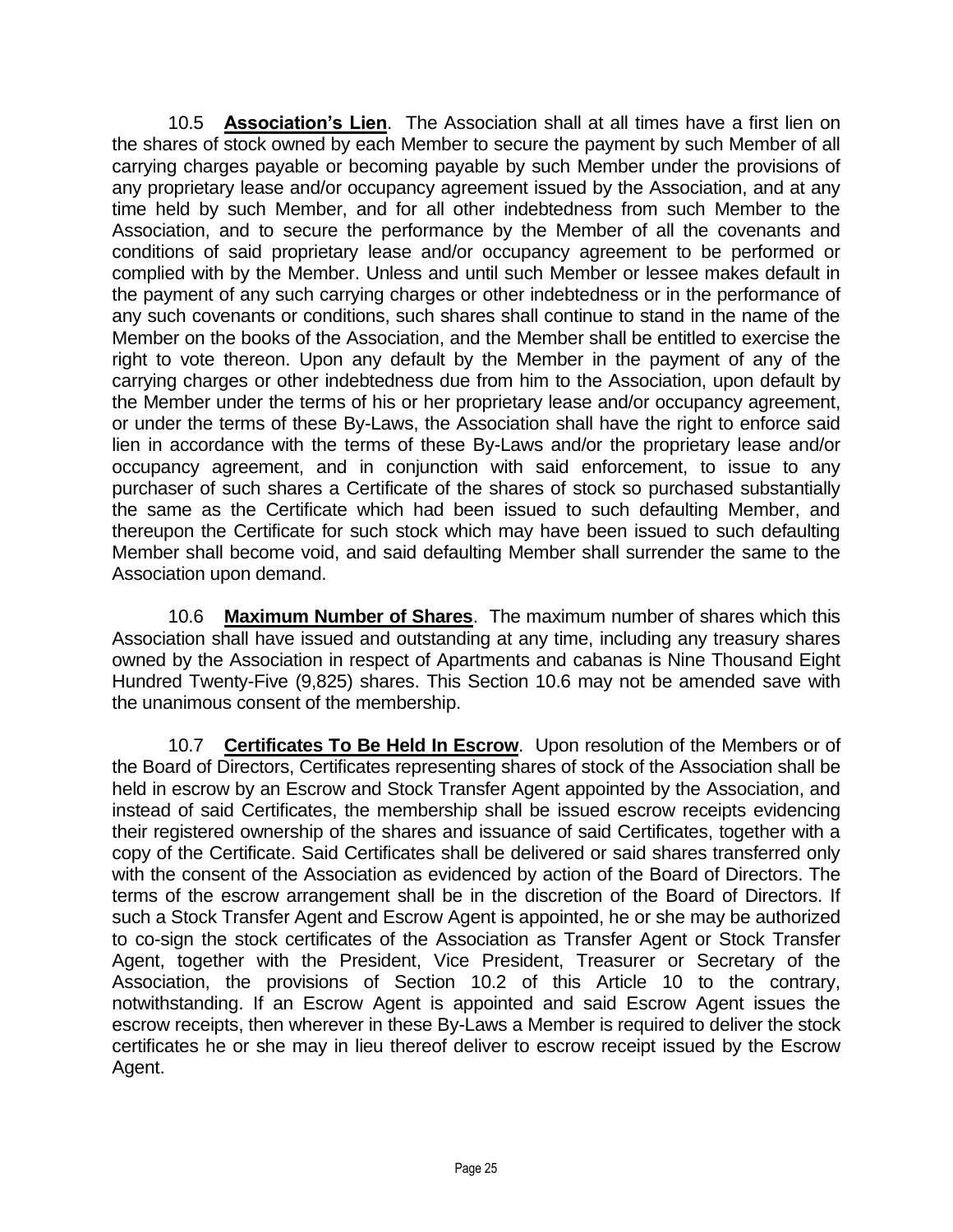### **ARTICLE 11**

## **FINANCES AND ASSESSMENTS**

11.1 **Depositories**. The funds of the Association shall be deposited in such banks and depositories as may be determined and approved by appropriate resolutions of the Board. Funds shall be withdrawn only upon checks and demands for money signed by such officer(s) or agent(s) as may be designated by the Board.

11.2 **Fiscal Year**. The fiscal year of the Association shall begin on the first day of January of each year; provided, however, that the Board, whenever it deems it advisable, is expressly authorized to change to a different fiscal year in accordance with the applicable provisions of the Internal Revenue Code.

### 11.3 **Determination of Assessments**.

A. The Board of Directors shall fix and determine the sum or sums necessary and adequate to assess Unit Owners for their share of the Common Expenses set forth in the budget for the Association and the Cooperative. Funds for the payment of Common Expenses shall be assessed against Unit Owners in accordance with the schedule of shares set forth in Section 10.4 of these By-Laws. Assessments shall be payable not less frequently than quarterly and shall be due on the first day of each quarter or month unless otherwise ordered by the Board. Assessments shall be made against Unit Owners in an amount not less than required to provide funds in advance for payment of all of the anticipated current operating expenses and for all of the unpaid operating expenses previously incurred. Special Assessments, if necessary, shall be levied in the same manner provided in the Act and shall be payable in the manner determined by the Board.

B. Any meeting at which a proposed annual budget of the Association or an amendment thereto will be considered by the Board (or Unit Owners as provided in subsection C of this Section 11.3) shall be open to all Unit Owners. At least fourteen (14) days prior to such a meeting, the Board shall mail, hand deliver or electronically transmit to each Unit Owner at the address last furnished to the Association by the Unit Owner, a notice of such meeting and a copy of the proposed annual budget. An officer or manager of the Association or other person providing notice of such meeting, shall execute an affidavit evidencing compliance with such notice requirement and such affidavit shall be filed among the official records of the Association.

C. If the Board adopts in any fiscal year an annual budget which requires assessments against Unit Owners which exceed 115 percent of assessments for the preceding fiscal year, the Board shall conduct a special meeting of the Unit Owners to consider a substitute budget if the Board receives, within twenty-one (21) days after adoption of the annual budget, a written request for a special meeting from at least ten (10%) percent of all voting interests. The special meeting shall be conducted within sixty (60) days after adoption of the annual budget. At least fourteen (14) days prior to such special meeting, the Board shall hand deliver or mail to each Unit Owner at the address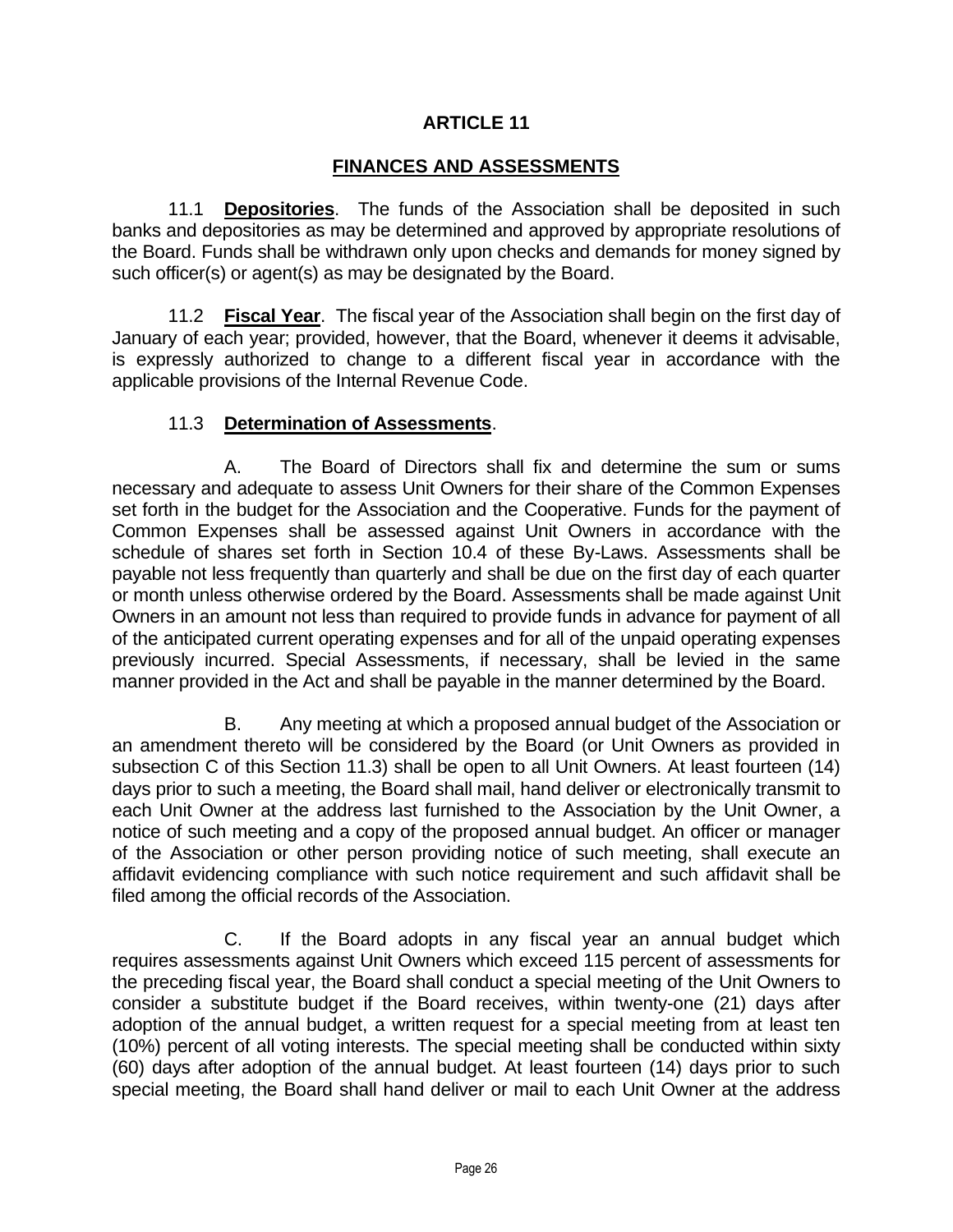last furnished to the Association, a notice of the meeting. An officer or manager of the Association, or other person providing notice of such meeting shall execute an affidavit evidencing compliance with this notice requirement and such affidavit shall be filed among the official records of the Association. Unit Owners may consider and adopt a substitute budget at the special meeting. A substitute budget is adopted if approved by a majority of all voting interests. If there is not a quorum at the special meeting or a substitute budget is not adopted, the annual budget previously adopted by the Board shall take effect as scheduled.

Any determination of whether assessments exceed one hundred fifteen (115%) percent of assessments for the prior fiscal year shall exclude any authorized provision for reasonable reserves for repair or replacement of the Cooperative Property, anticipated expenses of the Association which the Board does not expect to be incurred on a regular or annual basis, or assessments for betterments to the Cooperative Property.

D. The proposed annual budgets of Common Expenses shall be detailed and shall show the amounts budgeted by accounts and expense classifications, including, if applicable, but not limited to those expenses listed in the Cooperative Act. In addition to annual operating expenses and to the extent applicable, the budgets shall include reserve accounts for capital expenditures and deferred maintenance. These accounts shall include, but not be limited to, roof replacement, building painting and pavement resurfacing, regardless of the amount of deferred maintenance expense or replacement cost, and for any other item for which the Cooperative Act would require reserves. The amount to be reserved shall be computed by means of a formula which is based upon estimated remaining useful life and estimated replacement cost or deferred maintenance expense of each reserve item. The Association through the Board may adjust replacement reserve assessments annually to take into account any extension of the useful life of a reserve item caused by deferred maintenance. The foregoing reserve account requirements shall not apply to an adopted budget in which the Members of the Association have determined by a majority vote of those present, in person or by proxy, at a duly called meeting of the Association at which a quorum is established, to provide no reserves or less reserves than those described in this subparagraph.

E. When the Board determines the amount of any Assessment, the Treasurer shall mail or present to each Unit Owner a statement of Assessment specifying the amount of same and to whom and where same should be payable and sent. Upon request, the Treasurer shall give a receipt for each payment received.

11.4 **Application of Payments and Commingling of Funds**. All funds collected by the Association shall be maintained separately in the Association's name. For investment purposes only, reserve funds may be commingled with operating funds of the Association. Commingled operating and reserve funds shall be accounted for separately and a commingled account shall not, at any time, be less than the amount identified as reserve funds.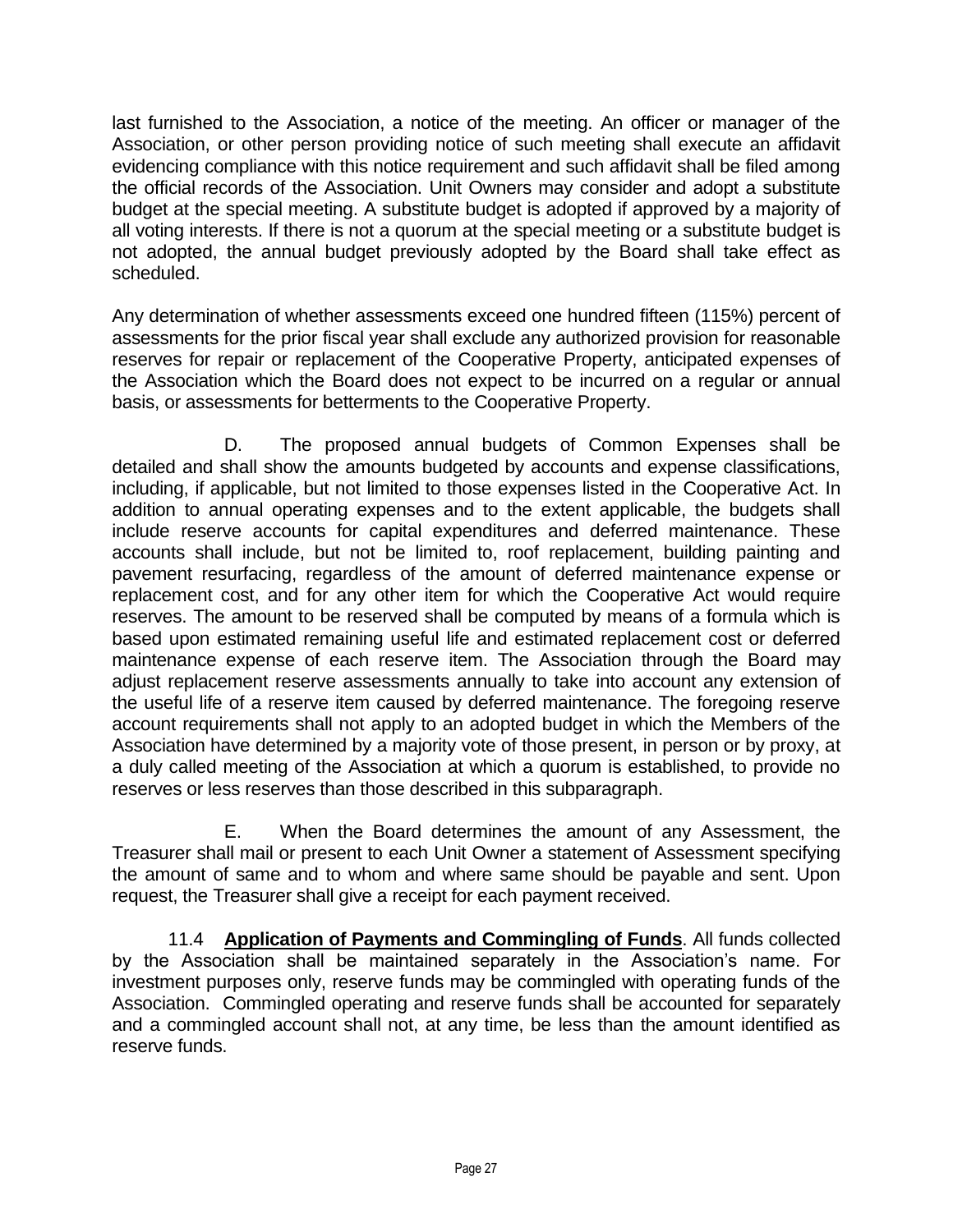11.5 **Fidelity Bonds**. The Association shall obtain and maintain fidelity bonding of all persons who control or disburse funds of the Association in the principal sum not less than that required by the Cooperative Act, as same may be amended from time to time.

11.6 **Financial Statements**. The Board shall cause to be prepared financial statements either compiled, reviewed or audited, financial statement or a report of cash receipts and expenditures in lieu of financial statements, in accordance with the Cooperative Act, as amended from time to time.

## **ARTICLE 12**

### **COLLECTION OF ASSESSMENTS**

12.1 **Liability for Assessments**. A Unit Owner, regardless of how title is acquired, including by purchase at a foreclosure sale or by deed in lieu of foreclosure, shall be liable for all Assessments and other charges coming due while that person is the Unit Owner. Each Unit Owner is liable for a proportionate share of the Common Expenses equal to his or her proportionate share of stock ownership set forth in Article 10 of these By-Laws. The Unit Owner shall also be jointly and severally liable with the previous Owner for all unpaid Assessments and other charges that came due up to the time of the transfer of title. This liability is without prejudice to any right the Owner may have to recover from the previous Owner the amounts paid by the Owner. The person acquiring title shall pay the amount owed to the Association upon transfer of title. Failure to pay the full amount when due shall entitle the Association to record a claim of lien against the Cooperative Parcel and proceed in the same manner as provided herein and in the Act, as amended from time to time, for the collection of unpaid Assessments. The liability for Assessments may not be avoided by waiver of the use or enjoyment of any Common Elements or by the abandonment of the Unit for which the Assessments are made or otherwise.

12.2 **Default in Payment of Assessments for Common Expenses**. Assessments and installments thereof not paid within fifteen (15) days from the date when they are due shall bear interest at the highest lawful rate from the date due until paid. In addition to the above stated interest, the Association shall charge an administrative late fee in an amount not to exceed the highest amount provided for in the Cooperative Act, as same may be amended from time to time, on Assessments and installments thereof not paid when due. All partial payments upon account shall be applied in the manner prescribed in the Cooperative Act, as same may be amended from time to time. The Association has a lien on each Cooperative Parcel to secure the payment of Assessments. The lien is effective from the date of the recording of a claim of lien in the Public Records of Palm Beach County. All claims of lien must state the description of the Cooperative Parcel, the name of the record Owner, the name and address of the Association, the amount due and the due dates and must be executed and acknowledged by an officer or authorized agent of the Association. The claim of lien shall secure (whether or not stated therein) all unpaid Assessments, which are due at the time a claim of lien is recorded, as well as all regular and special Assessments which may be levied or which may accrue subsequent to the recording of the claim of lien and prior to satisfaction of the lien or the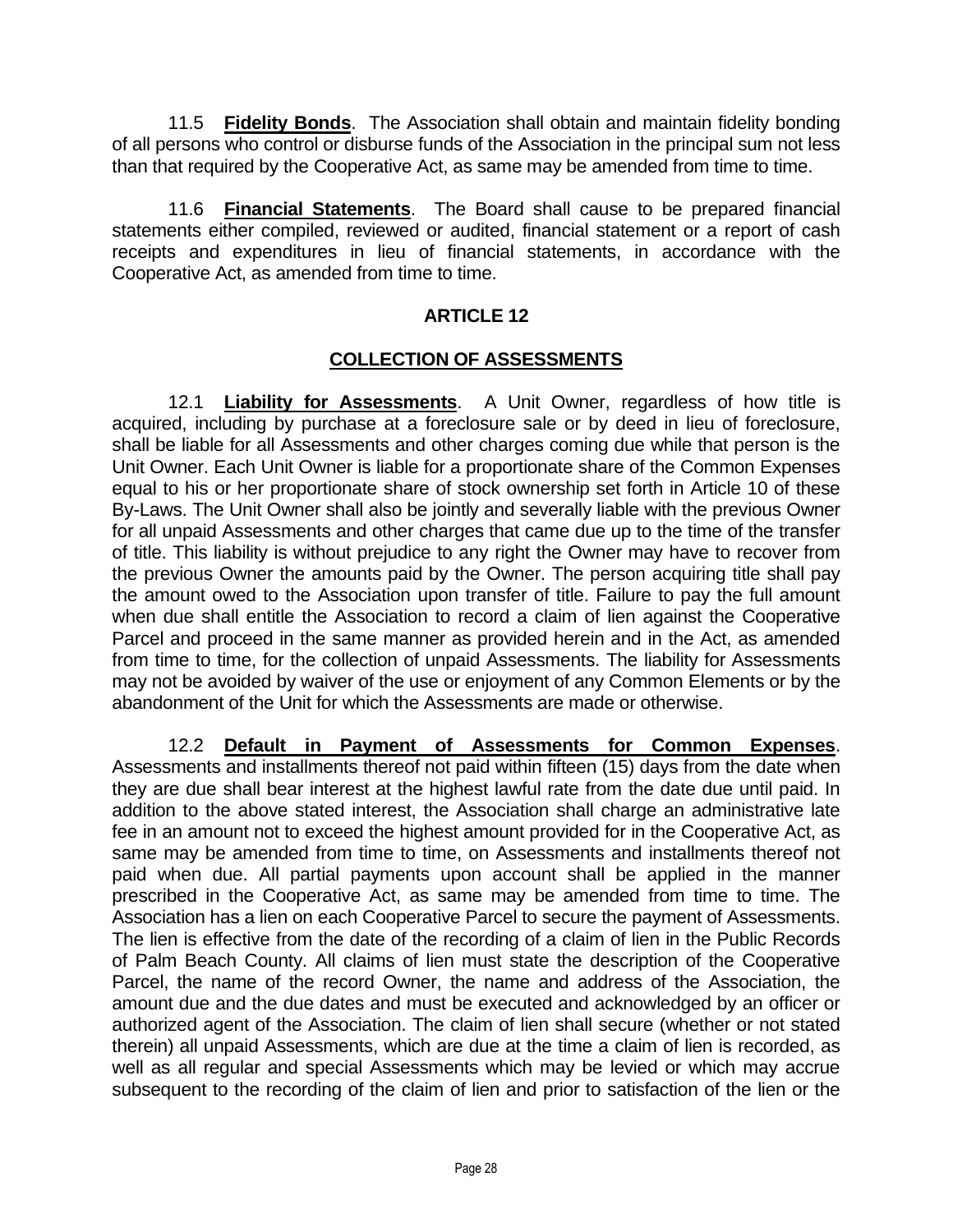issuance of a certificate of title, together with interest, late charges and all reasonable costs and attorney's fees incurred by the Association incident to the collection and foreclosure process. Upon payment in full, the person making the payment is entitled to a satisfaction of the lien. The Association may bring an action in its name to foreclose its lien in the same manner a mortgage of real property is foreclosed and may also bring an action at law to recover a money judgment for the unpaid Assessments without waiving any claim of lien. The Association is entitled to recover its reasonable attorney's fees incurred in either a lien foreclosure action or an action to recover a money judgment for unpaid assessments. As an additional right and remedy of the Association, upon default in the payment of Assessments as aforesaid, the Association may declare the Assessment installments for the remainder of the fiscal year in which a claim of lien has been filed to be accelerated, as provided in Section 12.6 below.

12.3 **Appointment of Receiver to Collect Rental**. If the Unit Owner remains in possession of the Unit or rents the Unit, the rents are hereby deemed assigned to the Association upon default by the Unit Owner in the timely payment of assessments and the Association may collect rental from the tenant if the Unit is rented, or from the Unit Owner if the Unit Owner remains in possession after an action for foreclosure is filed, and may request the Court in its discretion to require the tenant or the Unit Owner to pay such rental for the Unit into the Court Registry or the Association is entitled to the appointment of a receiver to collect such rental.

12.4 **Certificate of Unpaid Assessments**. Within fifteen (15) days after request by a Unit Owner or mortgagee of a Unit, the Association shall provide a certificate stating whether all Assessments and other moneys owed to the Association by the Unit Owner with respect to his or her Unit have been paid. Any person other than the Unit Owner who relies upon such certificate shall be protected thereby. The Association or its authorized agent may charge a reasonable fee for the preparation of the Certificate.

12.5 **Installments**. Regular Assessments may be collected monthly or quarterly, in advance, at the option of the Board of Directors. Special assessments shall be payable on such terms as may be established by the Board.

12.6 **Acceleration of Assessment Installments Upon Default**. If a Unit Owner shall be in default in the payment of an installment upon an Assessment, the Board may accelerate the remaining installments of the Assessment upon notice to the Unit Owner, and the then unpaid balance of the Assessment shall be due upon the date stated in the notice.

# **ARTICLE 13**

# **PROPRIETARY LEASES (SUBLEASES) AND/OR OCCUPANCY AGREEMENTS**

13.1 **Form**. The Board of Directors shall adopt a form of proprietary lease and/or occupancy agreement to be used by the Association for the leasing of all Apartments in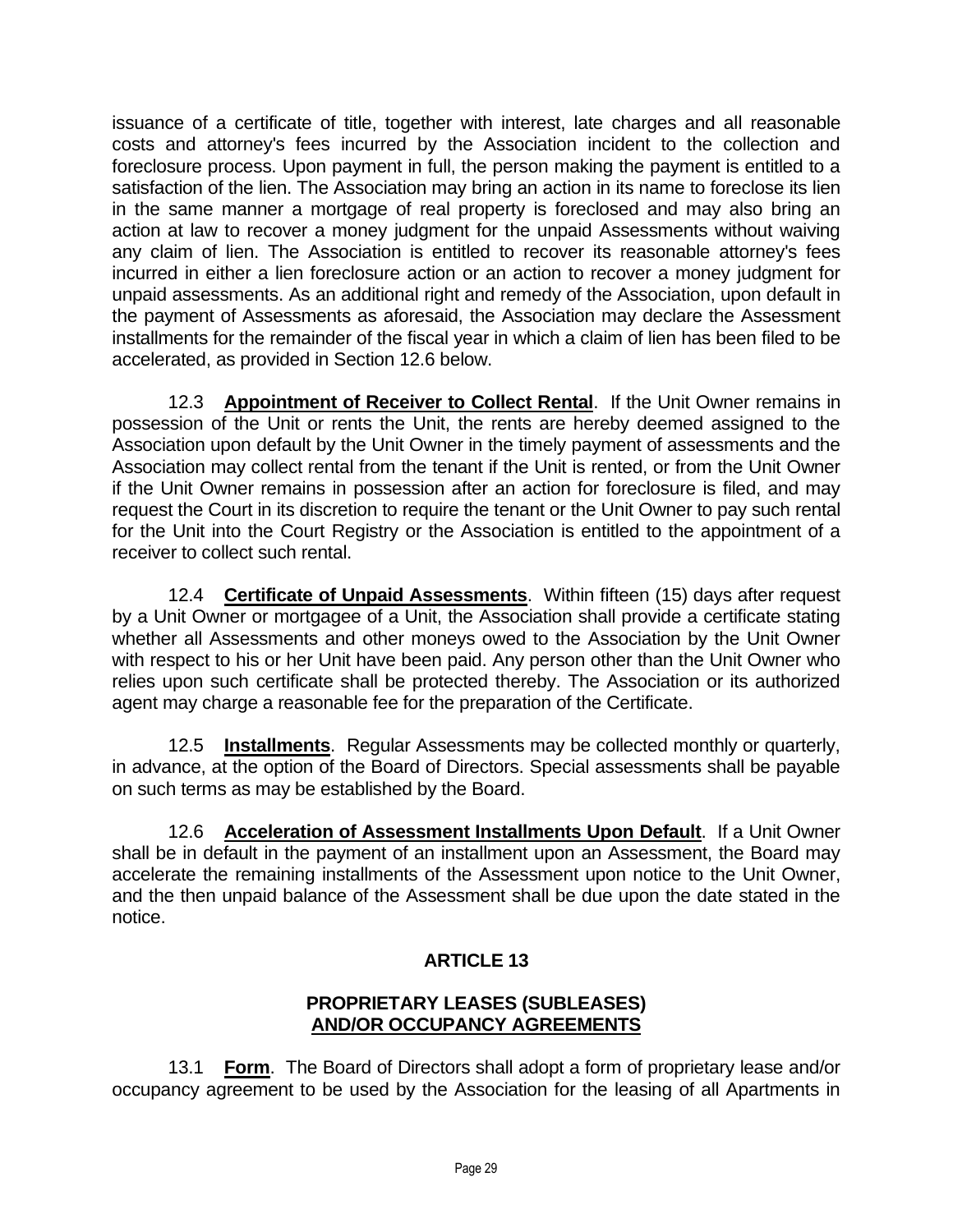the Cooperative Property to Members. Such proprietary leases and/or occupancy agreements shall be for such terms, with or without provisions for renewals and shall contain such restrictions, limitations and provisions in respect to the assignment thereof, the subletting of the premises demised thereby, and the sale and transfer of shares of stock of the Association accompanying the same and such other terms, provisions, conditions and covenants as the Board deems advisable. Said proprietary lease and/or occupancy agreement may further provide for the manner and vote whereby it and all outstanding proprietary leases and/or occupancy agreements executed by the Association and its Members may be amended and revised, but all proprietary leases shall be identical.

13.2 **Issuance and Assignment**. Proprietary leases and/or occupancy agreements shall be assigned or transferred only in compliance with, and may not be assigned or transferred in violation of, the terms, conditions and provisions of these By-Laws and of such proprietary leases and/or occupancy agreements. A duplicate original of each proprietary lease and/or occupancy agreement shall always be kept on file in the office of the Association.

13.3 **Association and Trusts**. Leases and accompanying capital stock shall be issued to and held by natural persons or trusts formed for the purpose of estate or financial planning, except the Association or institutional mortgagee taking title by foreclosure or deed in lieu of foreclosure. Any institutional mortgagee acquiring title shall designate in writing the family who shall be the occupying tenant or tenants, which family shall be subject to all the requirements of such lease as if said family were the tenant named in said lease.

13.4 **Mandatory Provisions**. Each and every proprietary lease and/or occupancy agreement shall be deemed to contain the following provisions, which need not be included in the language of said proprietary lease and/or occupancy agreement, but which nevertheless shall be binding upon each and every member as if set out in full in such agreements:

## A. Determination of Assessments and the Payment Thereof.

1. All regular Assessments and other payments shall be due and payable on a quarter-annual basis, on the first day of January, April, July and October of each year, unless the Board of Directors shall make such payments due on a monthly basis or at another time.

2. In the event of special or emergency Assessments, the Association shall give the Member at least ten (10) days written notice of the member's share of any such Assessment as determined by the Board of Directors, such notice to be addressed to the Member at his or her Apartment or at such other address as to which the Member may from time to time advise the Association in writing that he or she desires notification to be given.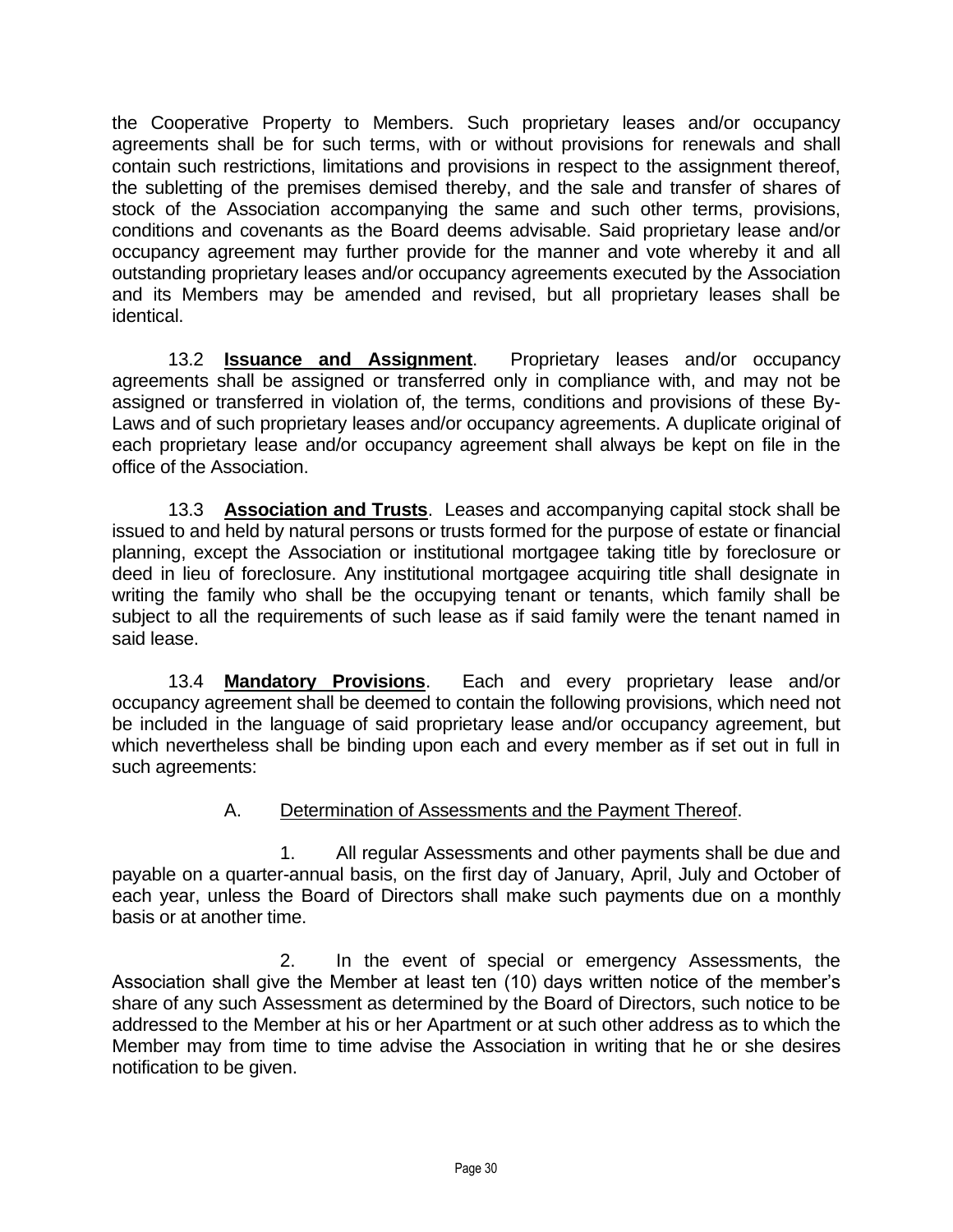3. The determination by the Board of Directors of the amount of any regular Assessments, special Assessments or other payments, herein collectively referred to as "carrying charges", shall not be subject to approval, amendment, or challenge, review or change by the Member or any of them; such determination shall be final, binding and conclusive on the Members, the Association's Members, and all other persons whatsoever. However, nothing herein shall be construed to give the Board of Directors the power to change each Member's percentage responsibility for Common Expenses.

4. The Member shall be obligated to pay the amount of the Assessments and carrying charges levied and determined by the Association and its Board of Directors, regardless of the extent to which he or she uses or does not use his or her Apartment, any area or facility located on, or constituting a part of the Cooperative Property or premises of which it is a part.

B. Termination of Membership. It is an essential condition of the Proprietary Lease that the estate thereby created, shall cease, determine and become null and void at the option of the Association on the happening of any one of the following events or contingencies:

1. If at any time during the term thereof, the Association shall determine by the affirmative vote of a majority of its entire Board of Directors, ratified in writing by at least five-sixths (5/6ths) of the Members, either at a meeting of Members duly called for that purpose, or otherwise by their assent in writing, to sell the Cooperative Property and its interest in the real estate upon which the Cooperative Property is situate (whether that interest be fee simple, leasehold or otherwise), then and in such event the Lease and all rights and estate of the Member hereunder shall cease and terminate at a time fixed by the Association for the consummation of the sale of said real property, or the Association's interests therein, to the end that the Association may deliver good and sufficient title to any purchaser thereof, free, clear and discharged of any estate or interest of the Member therein.

2. Total or substantial destruction of the Cooperative Property by fire or other casualty as defined in Section 18.1(B) hereof.

3. If at any time during the term of a Lease, a Member shall cease to be the owner of and have standing in his or her name on the books of the Association, the capital stock of the Association attributable to his or her Apartment; provided, however, in the event of the death of the Member, during the term of this Lease, and the personal representative of the Member shall duly perform each and every one of the obligations of the Member hereunder, said rights of the Association to terminate this Lease by virtue of the preceding provisions shall be suspended for a period of eighteen (18) months from the date of death of the Member.

4. If at any time during the term of the Lease, a Member or his or her successors in interest shall be adjudged a bankrupt; or a receiver of all or substantially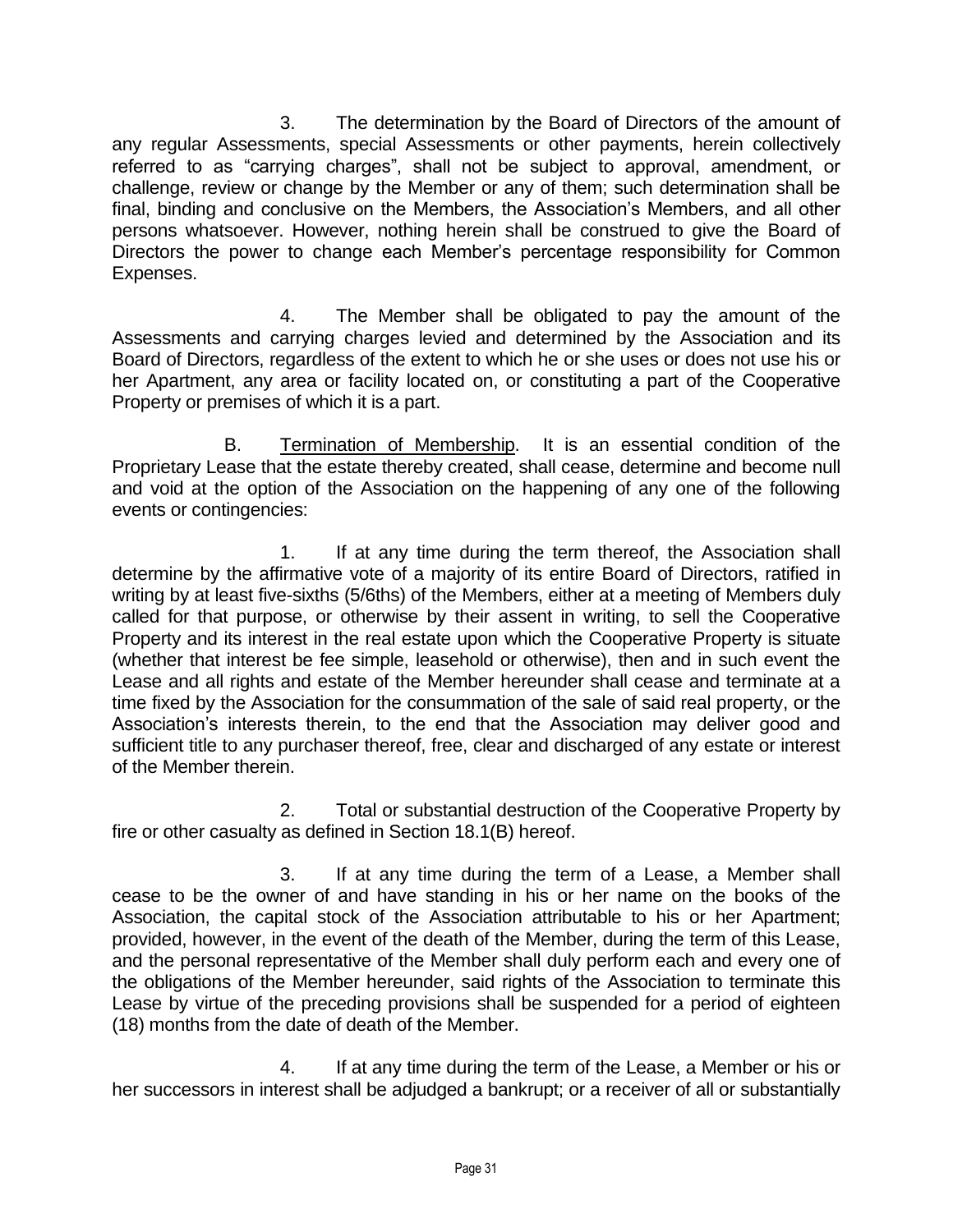all of the property of the member be appointed; or a Member shall make a general assignment for the benefit of his or her creditors; or if any interest of the Member hereunder or in the stock of the Association shall be attached or levied on by any judicial process, and such attachment or levy shall not have been released within ten (10) days; or if the member shall pledge or give as security his or her stock interest in the Association or his or her interests hereunder, to any person, real or corporate, other than to the Association, or to a state or national banking institution approved by the Board of Directors, without the consent of the Board of Directors.

5. If any sale, assignment or purported assignment, or any subletting or purported subletting is made by the Member hereunder except as herein otherwise expressly provided for, or except as expressly provided for in the By-Laws of the Association, or if the Member shall make default in payment of rent or any installment or part thereof, or of any other sums payable by Member to the Association hereunder, and such default shall continue for a period of thirty (30) days after notice in writing thereof to Member; or if Member shall make default of any of the covenants to be kept or performed by the Member hereunder, and any such defaults shall continue or be repeated after written notice to said Member, or if after the expiration of thirty (30) days following such written notice, any such default shall continue or be repeated.

6. If the Member shall suffer any lien to be placed on or against the property of the Association on account of any material or labor used in the making of any decorations, improvements or repairs of the demised Apartment, chargeable to said member under the terms hereof, and in the further event that said lien is not released within thirty (30) days after notice of the filing of same shall be given to said Member.

## **ARTICLE 14**

## **USE RESTRICTIONS**

In order to provide for congenial occupancy of the Cooperative Property and for the protection of the values of the Units, the use of the Cooperative Property shall be restricted to and shall be in accordance with the following provisions:

## 14.1 **Occupancy**.

A. No Unit shall be permanently occupied by more than two (2) persons for each bedroom in the Unit. In addition, temporary guests are permitted so long as they do not create an unreasonable source of noise or annoyance to the other residents. Occupancy of a Unit is limited to one family – no more than one family may occupy a Unit. A "family" is defined as:

1. One person or group of two or more persons, each of whom is related to each of the others by blood, marriage or adoption; or

2. One unmarried couple, and the children of either or both of them, who reside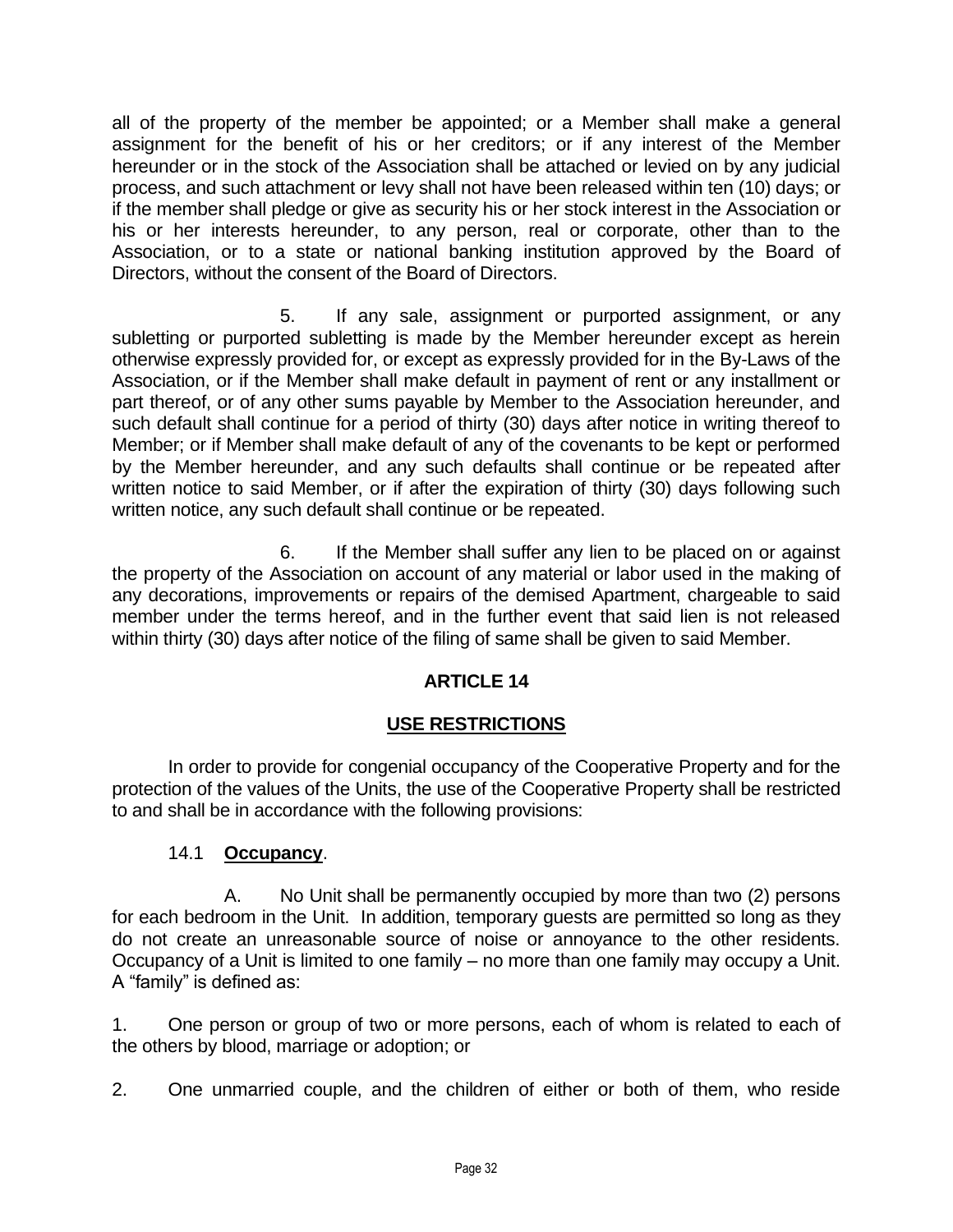together as a single household.

In addition, an Owner or tenant is permitted to have live-in housekeepers, nannies, or care givers, subject to compliance with the limit on the number of occupants. Occupancy of as Unit by groups of unrelated persons is prohibited.

B. Under no circumstances may any Unit be used for any business purpose which would cause a level of noise, odor, traffic, debris or other activity inconsistent with residential use.

C. A guest shall be considered any occupant who is not a Unit Owner or an approved sub-lessee.

D. If a Unit is purchased by several people, the purchasers MUST designate which of the purchasers will occupy the Unit as the single family of people occupying the Unit as a single housekeeping unit. The others will be permitted as guests.

E. There shall be no time limitation on guest occupancy provided the guest occupies the Unit with the Owner or the approved sub-lessee or the guest is a member of the Owner's or approved sub-lessee's "immediate family", as defined below.

F. Guest occupancy in the absence of the Unit Owner or sub-lessee shall be limited to Unit Owner's or sub-lessee's "immediate family." The term "immediate family" is defined as the parents, children, grandchildren and siblings of the Owner or sublessee, and the spouse or domestic partner of such persons. Prior to any occupancy of the Unit by any guest in the absence of the Owner or sub-lessee, the Owner or sub-lessee must provide written notice to the Association of the name or names of the intended guests, clarification (and verification if requested by the Association) of the relationship of the guest to the Owner or sub-lessee, the anticipated date of arrival, and the anticipated date of departure.

14.2 **Use of Common Areas**. The Common Areas shall be used only for furnishing of the services and facilities for which they are reasonably suited and which are incident to the use and occupancy of Units.

14.3 **Nuisances**. No nuisances (as defined by the Association) shall be allowed on the Units, cabanas or Cooperative Property, nor shall any use or practice be allowed which is a source of annoyance to residents or occupants of Units or which interferes with the peaceful possession or proper use of the Units, cabanas or Cooperative Property by its residents or occupants. The Board of Directors is hereby authorized to adopt additional rules and regulations regarding noise, including, but not limited to, regulations regarding the types of activities that are permitted, the level of noise that is permitted, and the hours during the day during which certain types of activities are permitted.

14.4 **No Improper Uses**. No improper, offensive, hazardous or unlawful use shall be made of the Units, cabanas or Cooperative Property or any part thereof, and all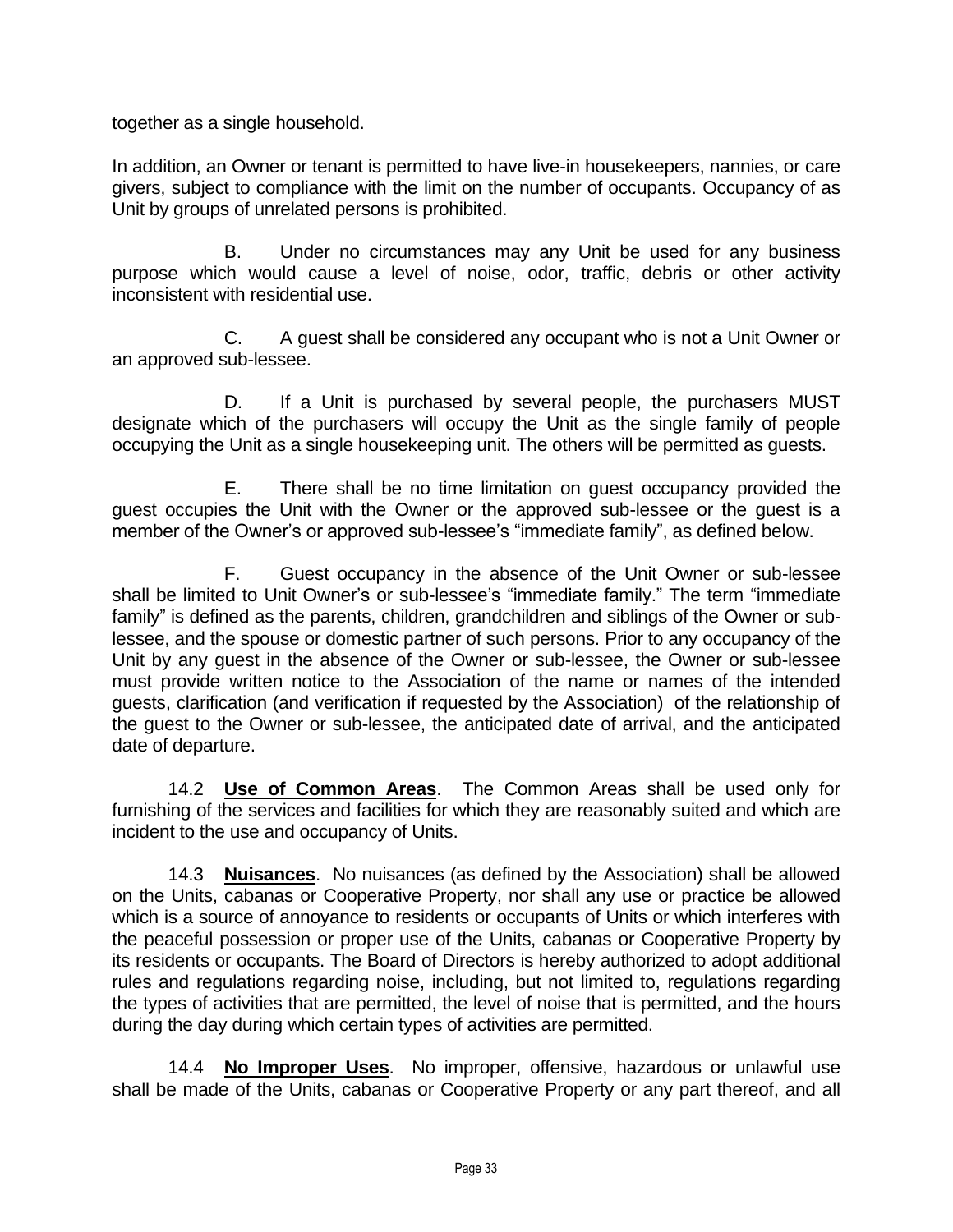valid laws, zoning ordinances and regulations of all governmental bodies having jurisdiction thereover shall be observed. Violations of laws, orders, rules, regulations or requirements of any governmental agency having jurisdiction thereover, relating to any portion of the Units, cabanas or Cooperative Property, shall be corrected by, and at the sole expense of, the party obligated to maintain or repair such portion of the Units, cabanas or Cooperative Property, as elsewhere herein set forth. Notwithstanding the foregoing and any provisions of the Articles of Incorporation or these By-Laws, the Association shall not be liable to any person(s) for its failure to enforce the provisions of this subsection.

14.5 **Sub-Leases**. The term sub-lease means the Unit Owner leasing the Unit to a tenant. Only an entire Unit may be sub-leased and no portion of a Unit may be subleased. A Unit shall not be sub-leased without the prior written approval of the Association, as provided in Article 15 hereof, which approval shall not be unreasonably withheld. No Unit Owner may sub-lease his or her Unit more than once in a twenty-four (24) month period, measured from the commencement of the most recent prior lease. No sub-lease may be for a term of less than three (3) months or more than twelve (12) months. A Unit shall be considered sub-leased any time it is occupied by a sub-lessee. The Association shall have the right to require that a substantially uniform form of sub-lease be used. The Association has authority and standing to evict any sub-lessee of a Unit Owner who is in breach or violation of these Cooperative Documents or the rules and regulations of the Association. In the event the Association approves a sub-lease, such approval of a sublease shall not release the Unit Owner from any obligation under these Cooperative Documents, and the sub-lessee shall have the right to use the facilities and Common Areas to the exclusion of the Unit Owner unless the sub-lessee waives such rights in writing. Regardless of whether or not expressed in the applicable sub-lease, if any, all Unit Owners shall be jointly and severally liable with their sub-lessees to the Association for any amount which is required by the Association to effect such repairs or to pay any claim for injury or damage to property caused by the negligence or intentional act of the sublessee or for the acts and omissions of the sub-lessee(s) or occupant(s) (whether or not subject to a sub-lease), and any guests or invitees of the sub-lessee. All sub-lessees shall comply with and be subject to the provisions of the Cooperative Documents, Rules and regulations as well as the Act and other Florida Statutes and the provisions of same shall be deemed expressly incorporated into any lease of a Unit. Sub-subleases are prohibited.

14.6 **Parking**. The following guidelines shall apply with regard to permitted and prohibited vehicles on the Cooperative Property (including, without limitation, any assigned or unassigned parking spaces):

A. ONLY passenger automobiles, station wagons, sport utility vehicles and passenger vans may park on the Cooperative Property. In addition, the motorcycles and scooters will be permitted, so long as the motorcycle or scooter is approved in writing by the Board of Directors and subject to such limitations as the Board of Directors may require.

B. Without limiting the general provisions set forth above, the following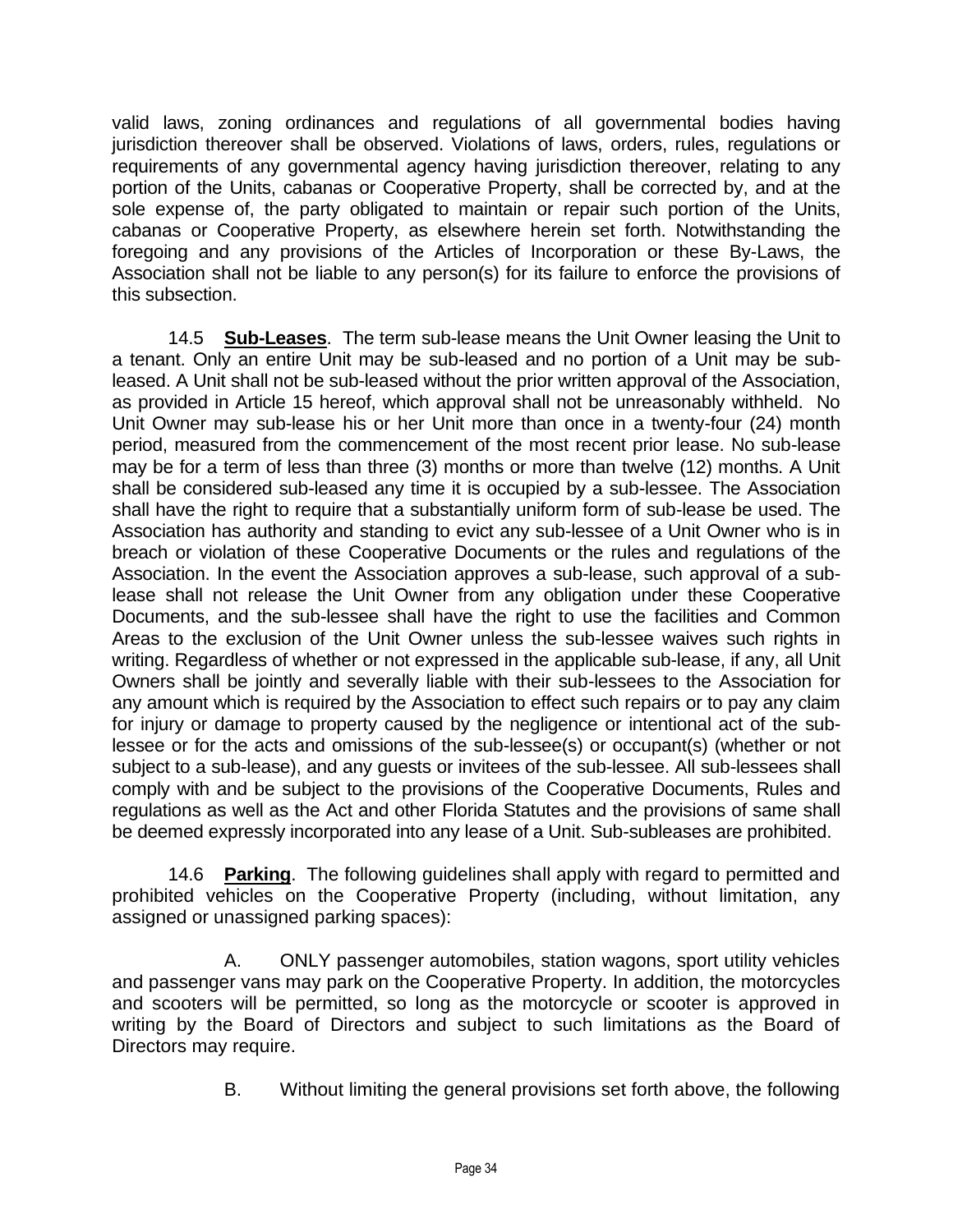types of vehicles WILL NOT be permitted to park on the Cooperative Property, except as provided by sub-paragraph (C) below:

1. Commercial vehicles of any type;

2. Vans, other than passenger vans (passenger vans must have windows on all body panels);

3. Limousines or "stretch" limousines, except in areas designated by the Board of Directors;

- 4. Trucks in excess of one-half ton capacity;
- 5. Agricultural vehicles;
- 6. Dune buggies;
- 7. Any trailer or other device transportable by vehicular towing;
- 8. Semis, tractors or tractor trailers;
- 9. Buses;
- 10. Travel trailers;

11. Boats and boat trailers with or without boat, except in areas designated by the Board of Directors;

12. Vehicles which are not fully mechanically operable or not currently licensed or registered for use;

- 13. Motorcycle delivery wagons;
- 14. Recreational vehicles, except in areas designated by the

Board of Directors;

- 15. Mobile homes or mobile houses;
- 16. Truck mounted campers attached or detached from the truck

chassis;

- 17. Motor homes or motor houses;
- 18. Motor vehicles not having any bodies whatever, or incomplete

buggies;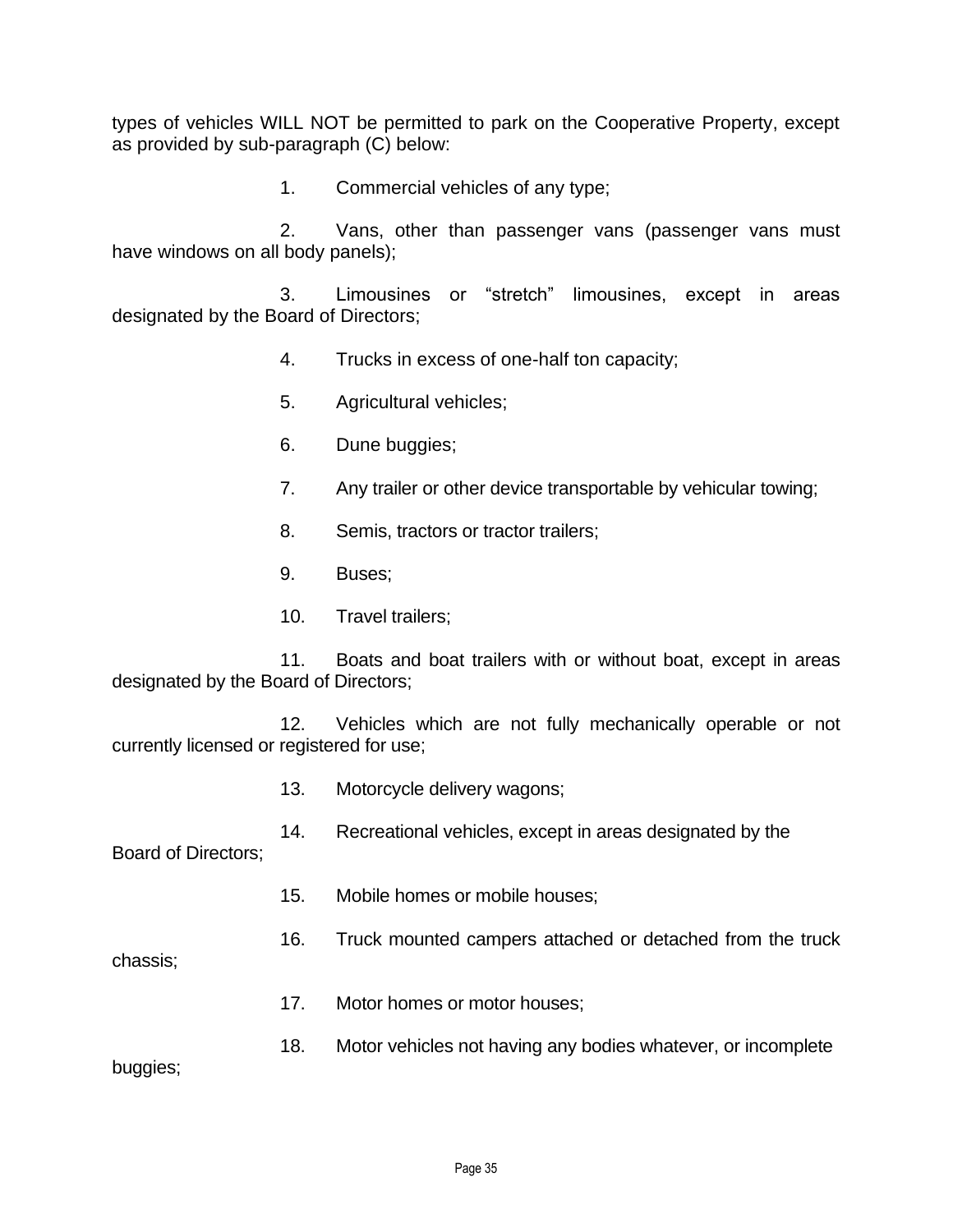- 19. Swamp buggies; and
- 20. Passenger automobiles that have been converted for racing.
- 21. Vehicles which leak oil or other fluids.

If there is a vehicle which because of its size or length obstructs the view of other drivers, the Board may require the vehicle to be parked in a designated location to avoid creating a hazard. The Board's determination of whether such a vehicle should be parked in a designated location is controlling.

C. While engaged in making deliveries or service calls, or if being utilized by Association employees, trucks and other commercial vehicles may be parked in designated areas, but not overnight.

D. All vehicles parked on the property contrary to the provisions contained herein shall be subject to being towed in accordance with Section 715.07, Florida Statutes, as amended from time to time, at the expense of the owner of the vehicle. Towing shall not be the exclusive remedy of the Association.

E. Notwithstanding anything herein to the contrary, but subject to subparagraph C above, no vehicle or other device shall be permitted to park on Cooperative Property for other than delivery or service call purposes, if its dimensions exceed the dimensions of the parking space assigned or designated.

F. The Board may adopt and amend additional rules and regulations regarding the issuance and display of decals to identify residents' or guests' vehicles.

14.7 **Limitations on Ownership**. No ownership or possessory interest in a Unit may be conveyed, leased or otherwise transferred to a corporation, partnership or other entity of any kind except for trusts formed for the purpose of estate or financial planning. This provision is not applicable to the acquisition of Units by the Association. Notwithstanding the provisions above regarding the acquisition of title by an entity, any entity acquiring title to a Unit through the foreclosure of a mortgage or other lien or by deed in lieu of foreclosure may hold title, but any person taking occupancy of the Unit while title is held by such entity shall be subject to the requirements of this section applicable to leases, regardless of whether the occupants are leasing the Unit or occupying the Unit by, through or on behalf of the entity. Title to a Unit may not be held in the name of more than two (2) natural persons. No person or permitted entity other than the Association may own an interest, directly or indirectly, jointly or individually, in more than two (2) Units in the Cooperative.

## **ARTICLE 15**

## **CONVEYANCES, SALES, SUBLEASES AND TRANSFERS**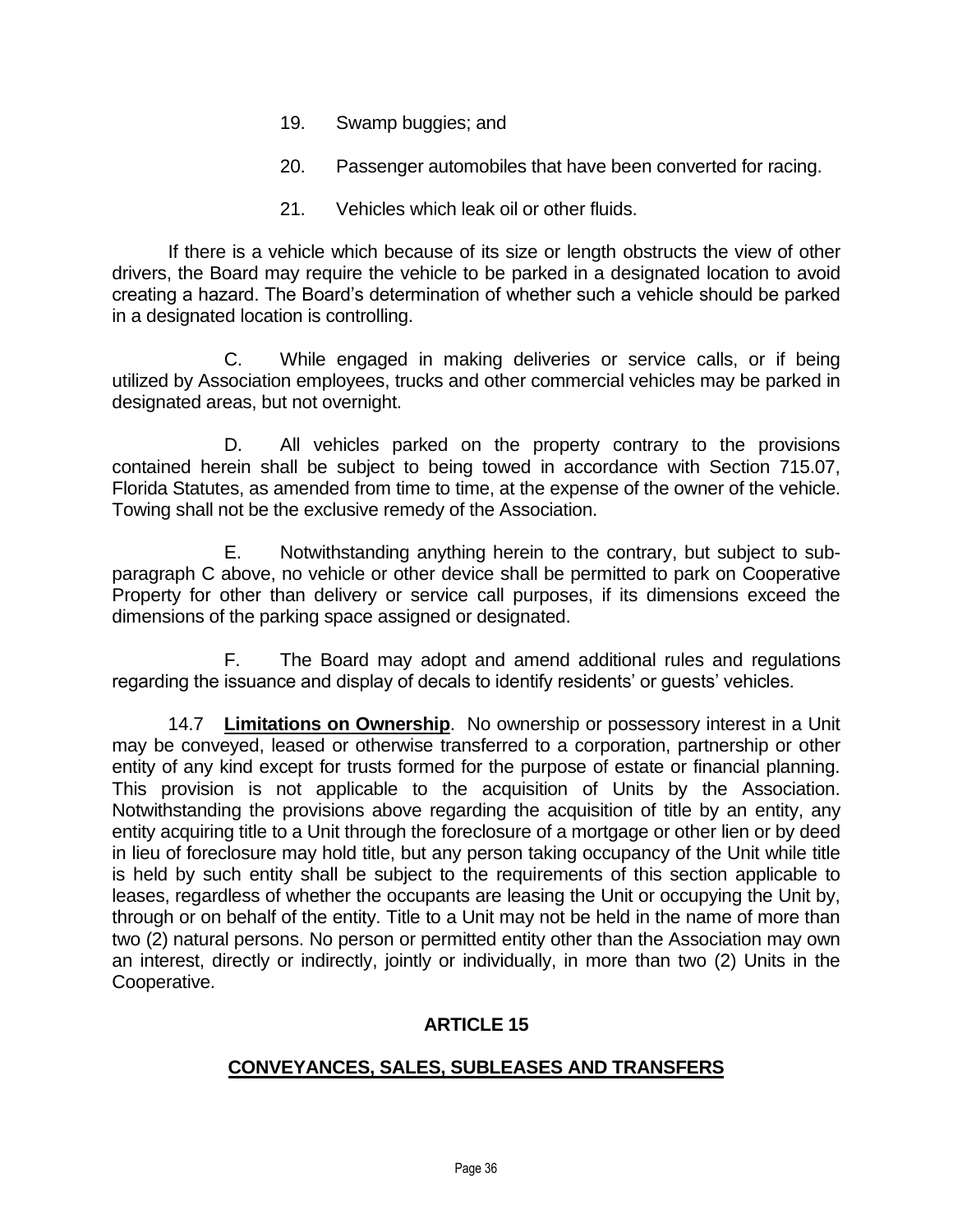In order to insure the community of congenial residents and thus protect the value of the Units, the sale, subleasing, and transfer of Units by any Owner shall be subject to the following provisions:

15.1 **Transfers Subject To Approval**. The following transfers shall be subject to prior written approval of the Board of Directors and any transfer undertaken without prior written approval of the Board of Directors shall be void:

A. All sales of Units, whether by deed, foreclosure sale, deed in lieu of foreclosure, or other judicial process.

- B. All sub-leases of Units.
- C. All transfers by gift.
- D. All transfers by devise or inheritance.
- E. Any other transfer of title to or possession of a Unit.

15.2 **Notice and Application to Association**. Prior to approving any transfer subject to approval hereunder, the Owner shall properly submit to the Association written notice of the transferor's intent to make the transfer with a copy of the documentation evidencing the intended transfer, including, but not limited to, a copy of the contract for sale in the case of a sale, a copy of the proposed sub-lease in the case of a sub-lease, a copy of the transferor's Last Will and Testament in the event of a transfer by devise, and a copy of any other documentation pertaining to a proposed transfer subject to approval hereunder which the Association may reasonably require, completed applications on forms prescribed by the Association, a personal interview with the proposed transferee(s) and any other intended occupants of the unit, and such other and further information about the intended transferees or occupants as the Association may reasonably require.

All transfers subject to approval shall require, as a condition of approval, the payment to the Association of a transfer fee not to exceed the maximum amount permitted by the Cooperative Act, as same may be amended from time to time. All transfers by lease may be conditioned upon the posting of a security deposit with the Association not to exceed the maximum amount permitted by the Cooperative Act, as same may be amended from time to time.

15.3 **Association's Election**. Within sixty (60) days of receipt of the last of the information required pursuant to Section 15.2 above, the Association must either approve or disapprove the transfer. Failure on the part of the Association to respond within said sixty (60) day period shall constitute automatic approval for the proposed transfer.

A. Approval. In the event the Association approves a sub-lease, the Association shall notify the transferor and transferee of its approval in writing. In the event the Association approves any other transfers subject to approval hereunder, the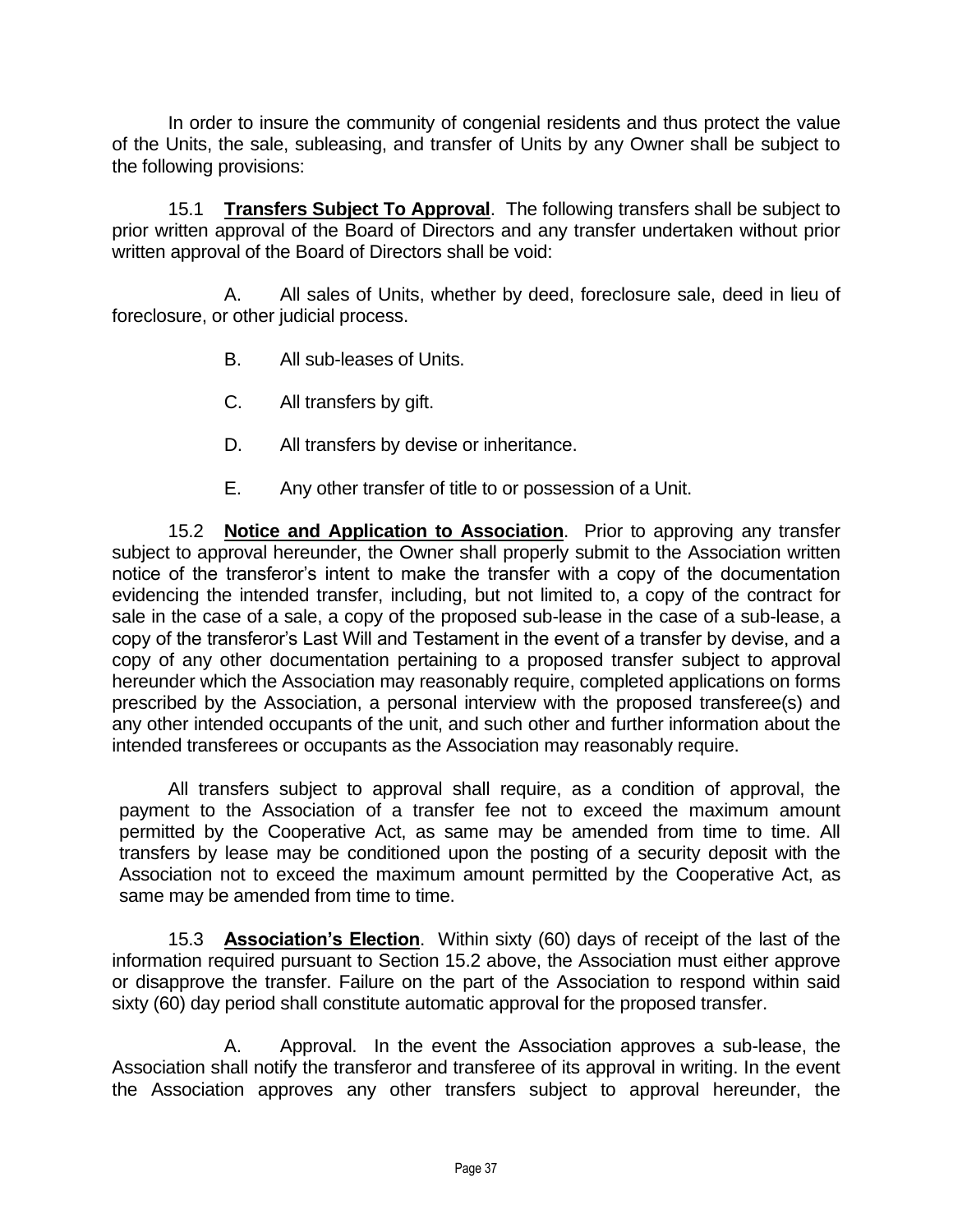Association shall deliver to the transferor or the transferor's designee an executed certificate of approval, approving the transfer, executed by an authorized representative of the Association.

B. Disapproval of Transfer of Lease. In the event the Board of Directors disapproves a proposed sale, unless good cause exists, as defined below, the Association must, within thirty (30) days of receipt of the last of the information provided pursuant to Section 15.2 hereof, provide the owner with an executed contract from the Association or another purchaser acceptable to the Association, which contract must provide for the purchase of the Unit on the same terms as were set forth in the original proposed contract for sale, which contract must provide for a closing date within thirty (30) days from the date it is delivered to the owner by the Association. If the conveyance or transfer was a gift, devise or inheritance, unless good cause exists, as defined below, the purchase price shall be determined by an appraiser selected by and at the expense of the substitute purchaser. If the Unit Owner does not agree with the appraisal, the owner may select and pay for another appraisal and the purchase price shall be the average of the two appraisals. If the Association does not respond to the application within thirty (30) days, as set forth above, or the substitute purchaser provided by the Association does not close within thirty (30) days, as set forth above, the original transaction shall be deemed approved and the Unit Owner may proceed to closing and shall be entitled to a Certificate of Approval as described in Paragraph A of this Section 15.3.

If good cause exists for the Association to disapprove a proposed sale, conveyance or transfer by gift, devise or inheritance, the Association shall not be obligated to purchase or provide a substitute purchaser for the Unit. Good cause shall be defined to include the following:

1. The applicant fails to qualify for membership in the Association, including, but not limited to, those applicants who fail to qualify for membership because of the restrictions on occupancy or ownership set forth in the Cooperative Documents or Rules and Regulations;

2. The person seeking approval (which shall include all proposed occupants of the Unit) failed to provide the information, fees or appearance required to process the application in a timely manner or included materially inaccurate or materially false information in the application, or the person seeking approval failed to participate in the personal interview with the Board;

3. The person seeking approval or any proposed occupant of the Unit has been convicted of a felony involving violence to persons or property, sale, distribution, or use of controlled substances, or a felony demonstrating dishonesty or moral turpitude or has been charged with any such felon(ies) and the person was not acquitted or the charges were not dropped;

4. The person seeking approval (or any proposed occupant of the Unit) is a registered sex offender in any state;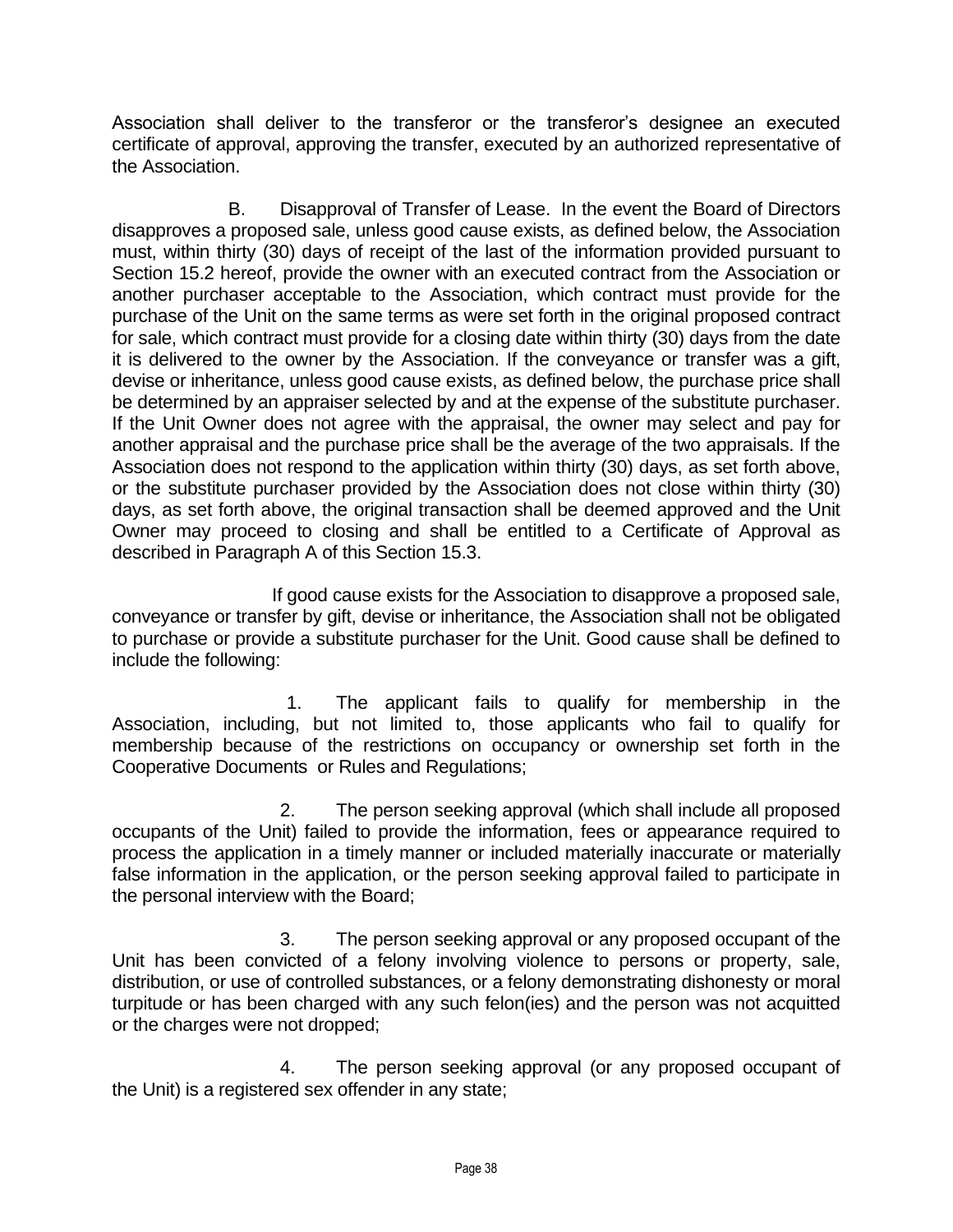5. The person seeking approval does not reasonably appear to have adequate financial resources available to meet his/her obligation to the Association and cannot demonstrate such resources;

6. The applicant takes possession of the Unit prior to approval by the Association as provided for herein;

7. The person seeking approval (or any proposed occupant of the Unit) has a history of disruptive behavior or disregard for the rights and property of others as evidenced by his or her conduct in this cooperative as a sub-lessee, guest, owner or occupant of a Unit; or

8. The applicant fails to comply with the requirements of Section 15.2 hereof.

C. Disapproval of Sub-Lease. In the event the Board of Directors disapproves a sub-lease, the sub-lease shall not be made and the proposed sub-lessee shall not take occupancy of the Unit. No sub-lease will be approved unless and until all financial obligations of the Owner to the Association are brought current or are satisfied, as the case may be.

## **ARTICLE 16**

## **SALE OR ACQUISITION OF ASSETS**

### 16.1 **Sale of Assets**.

A. The Association shall not sell or otherwise transfer its interest in and to the Cooperative Property which its Members occupy and its interests in the lands appurtenant thereto, including what is referred to as the "Manager's Apartment 110", except that this restriction shall not be deemed to prohibit the Association from reorganizing should the occasion arise. Thereafter, the Association may sell or otherwise transfer its interests as owner or the Cooperative Property and lands upon which said building is situate with the written consent and approval of not less than two-thirds (2/3rds) of the Members; providing, however, that any such sale or transfer shall be subject to the interests of the Members under their outstanding proprietary lease and/or occupancy agreements unless the membership shall have otherwise given its consent to such sale or transfer in accordance with the provisions of said proprietary lease and/or occupancy agreements.

B. If any sale or transfer shall be approved by the Members as aforesaid, said approval shall also determine and specify whether or not any part or all of the proceeds of said sale or transfer shall be distributed to the membership. Any such distribution shall be in accordance with Section 16.2 of this Article 16.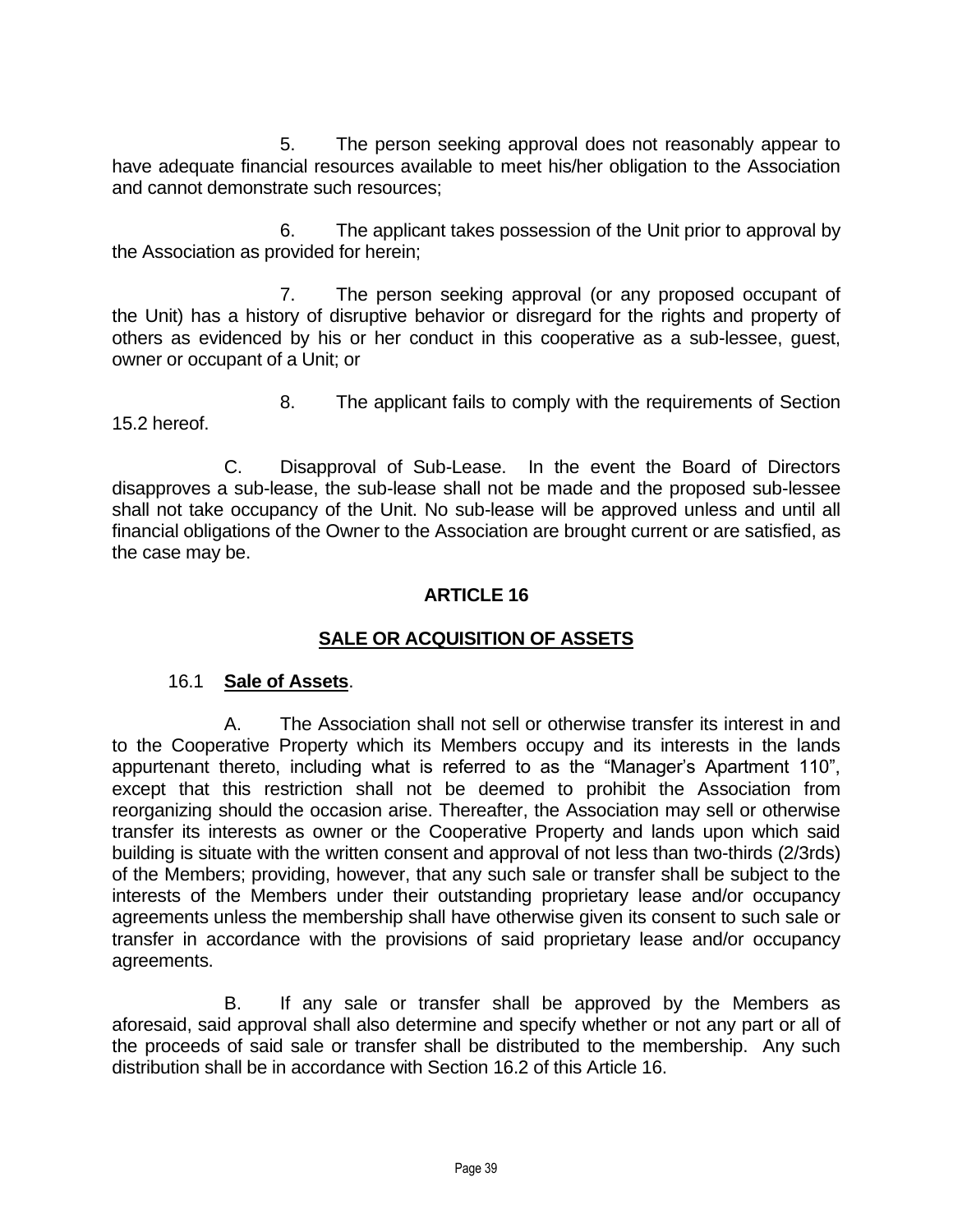## 16.2 **Distributions**.

A. All distributions to members of the proceeds of any sale of the assets of the Association, or any other lawful distributions to members by the Association shall be in proportion to the Members' stock ownership shares of stock of the Association issued and outstanding.

B. The sale of any of the Association's assets other than its interests as owner of the Apartment house and its interests in the appurtenant lands may be made under such terms and conditions as the Board of Directors may approve, except that the sale or transfer of any asset having a fair market value on the date of approval of said sale or transfer by the Board of Directors in excess of Ten Thousand Dollars (\$10,000.00) shall also require the approval of not less than two-thirds (2/3rds) of the Members unless said sale or transfer is in exchange for like property acquired by the Association for similar use as that property sold or exchanged.

16.3 **Amendment**. Section 16.2 of this Article 16 shall not be amended in any way which will reduce any member's share of any distribution of the assets of the Association without the consent of such Member, it being understood, however, that nothing herein shall be construed to require the Association to distribute more than the proceeds of sale, net after costs and expenses of any sale or disposition of assets.

# **ARTICLE 17**

## **INSURANCE**

Insurance shall be carried upon the Cooperative Property and upon each Unit, subject to the following provisions:

17.1 **Authority to Purchase; Named Insured**. All insurance policies upon the Cooperative Property shall be purchased by the Association, except as specified below. The named insured shall be the Association individually, and as agent for the Unit Owners and their mortgagees, without naming them. Such policies shall provide that payments by the insurer for losses shall be made to the Association for the benefit of the Unit Owners and their mortgagees.

# 17.2 **Coverage**.

A. Casualty. Except as otherwise provided herein, the Association shall obtain and maintain fire, wind, general casualty, flood and extended coverage insurance with a responsible insurance company upon all of the Insurable Improvements of the entire Cooperative, including the Common Areas, the Units, and the personal property of the Association, for the full replacement or insurable value thereof, including coverage for changes in building codes, and less a commercially reasonable deductible as determined by the Board, provided the Board may exclude foundation and excavation costs in its discretion. Notwithstanding the foregoing requirement, the Association, through its Board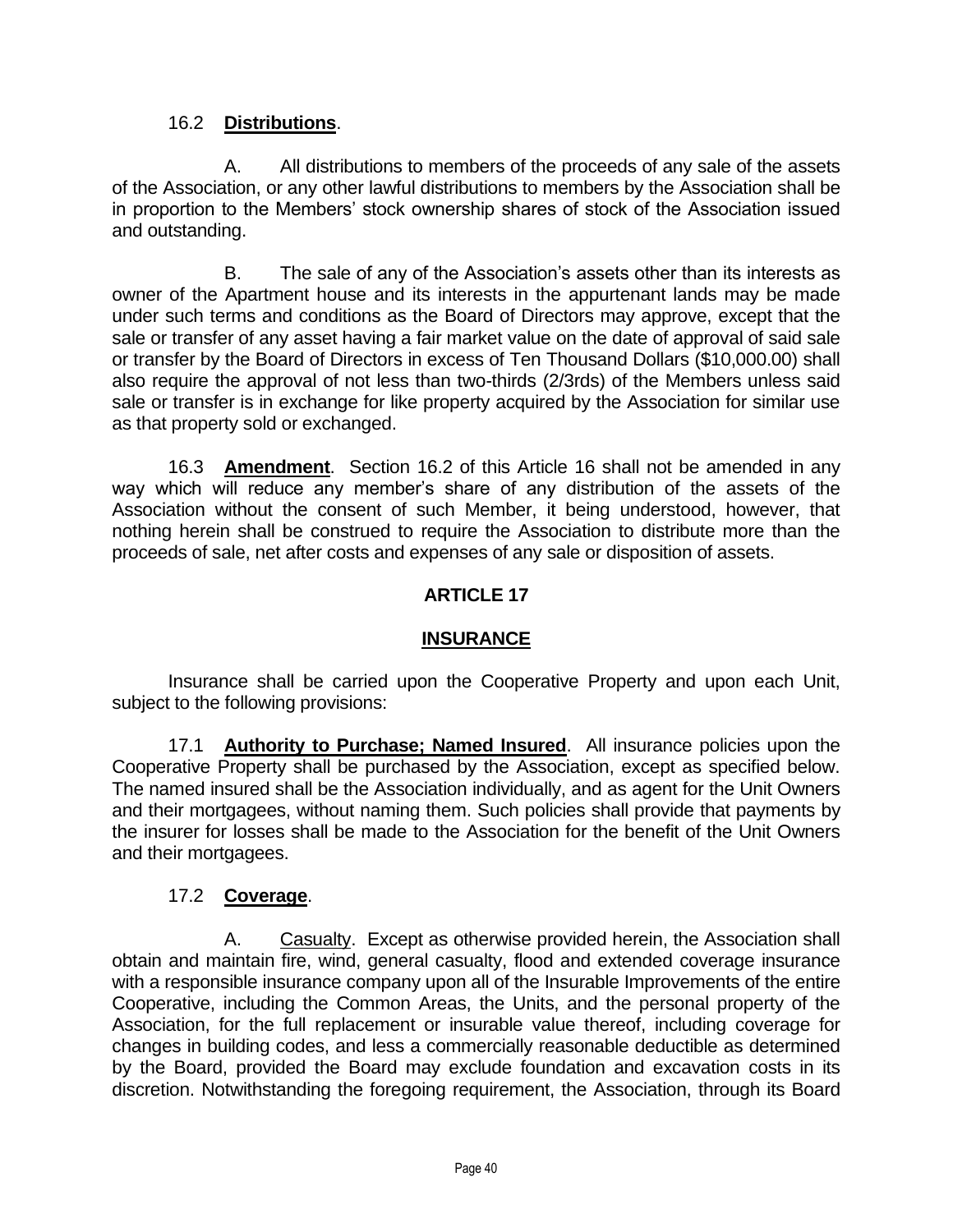of Directors, will have fulfilled its duty to obtain insurance coverage if it obtains and maintains such insurance coverage as may be reasonably available from time to time given market and economic conditions, provided such coverage shall always meet the minimum level of adequate coverage required by Chapter 719, Florida Statutes, as amended from time to time. The original policy of insurance shall be held by the Association, and mortgagees shall be furnished, upon request, mortgage endorsements covering their respective interests. The word "Building" or "Insurable Improvement" in every hazard policy issued to protect a Cooperative Property does not include Unit floor, wall, or ceiling coverings; electrical fixtures; appliances; air conditioner or heating equipment; water heaters; water filters; built-in cabinets or countertops; window treatments, including curtains, drapes, blinds, hardware and similar window treatment components; replacements of any of the foregoing, which are located within the boundaries of a Unit and serve only one Unit; all air conditioning compressors that service only an individual Unit, whether or not located within the Unit boundaries. The Unit Owners shall be responsible to insure any portion of the Cooperative Property which is excluded from the Association's coverage obligations hereunder or which may be removed from Association insurance responsibilities by virtue of future amendments to Chapter 719, Florida Statutes, as well as alterations, modifications or additions made to the Unit or Common Areas by a Unit Owner, or his or her predecessor in interest or title. If the Association's master insurance policy obligations are increased by amendments to the Florida Statutes, the Association shall insure such items.

B. Liability. The Association shall obtain and maintain public liability insurance covering all of the Common Areas and Cooperative Property and insuring the Association and the Unit Owners as their interest may appear in such amount as the Board of Directors may deem appropriate. The Board of Directors shall have authority to compromise and settle all claims against the Association or upon insurance policies held by the Association. The Unit Owners shall have no personal liability upon such claims, except as may be otherwise provided by law, and nothing herein contained shall in any way be construed as imposing upon the Association a duty to assess Unit Owners for the purpose of raising sufficient funds to discharge any liability in excess of insurance coverage.

C. Workmen's Compensation. The Association shall procure a workmen's compensation policy to meet the requirements of law or deemed appropriate by the Board.

D. Other Insurance. The Association may procure such other insurance as the Board of Directors of the Association shall determine from time to time to be desirable.

E. Insurance By Unit Owners.Unit Owners are required to purchase and maintain adequate insurance coverage. Title insurance is optional, and is the sole responsibility of the Unit Owner. Flood insurance, excess to the Association's coverage is optional. Unit Owners are required to carry basic property (aka casualty) insurance and liability insurance. Such insurance must include liability coverage of at least \$300,000.00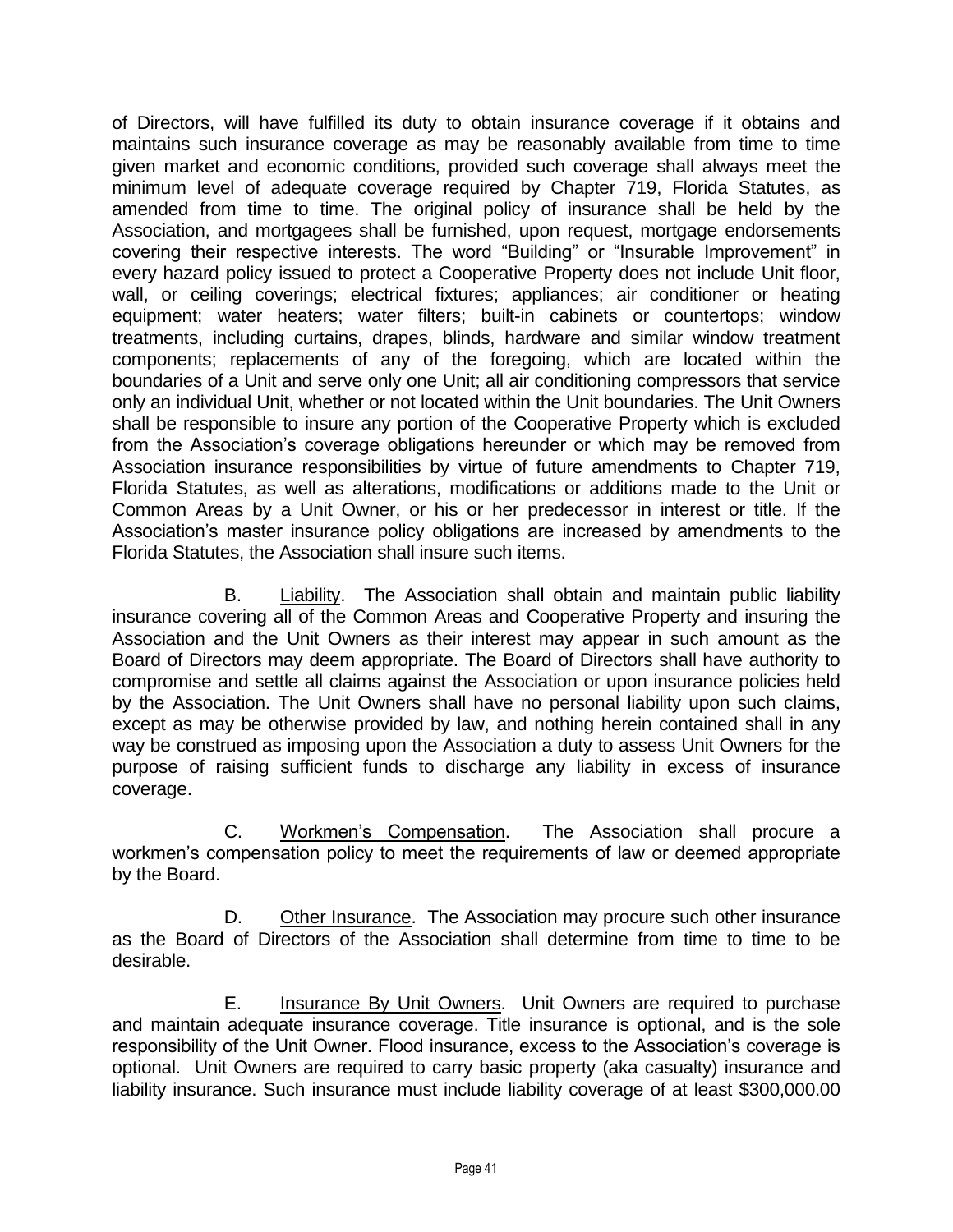for injury to persons or property occurring within the Unit, the Common Areas, or claims involving the Unit Owner's tenants, guests, and invitees. Owners are also required to carry property insurance in amounts deemed sufficient by the Board (which may establish additional and supplemental individual Unit Owner's insurance obligations from time to time by rule) covering all real and personal property in the Owner's Unit which is excluded from coverage under the Association's policy. The Association may but is not obligated to require Unit Owners to provide proof of insurance. Owners are also encouraged to carry Loss Assessment coverage, and such other coverages as their individual insurance agent may recommend to provide full protection. The Board may require that Unit Owners provide Certificates of Insurance, or other appropriate evidence of the Unit Owner's carrying insurance required by these By-Laws.

17.3 **Deductible and Other Insurance Features**. The Board of Directors shall establish the amount of the deductible under the insurance policies procured by the Association, and other features, as they deem desirable and financially expedient, in the exercise of their business judgment.

17.4 **Premiums**. Premiums upon insurance policies purchased by the Association shall be paid by the Association and charged to the Unit Owners as Common Expenses.

17.5 **Shares of Proceeds**. All insurance policies purchased by the Association shall be for the benefit of the Association and the Unit Owners and their mortgagees, as their interest may appear, and shall provide that all proceeds covering property losses shall be paid to the Association or to such bank in Florida with trust powers as may be designated as Insurance Trustee by the Board of Directors of the Association, which bank shall be referred to as the Insurance Trustee. Proceeds of insurance shall be shared as follows:

A. Common Areas. Proceeds on account of damage to Common Areas shall be an undivided share for each Unit Owner, each share being the same as the allocation of Assessments in Section 12.1 hereinabove.

B. Units. Proceeds on account of damage to Units shall be held in the following undivided shares:

1. When the Building is to be Restored. For the Owners of damaged Units in proportion to the cost of repairing the damage suffered by such Unit Owner, which cost shall be determined by the Association; each Unit Owner shall be bound by a certificate issued by the Association as to his or her proportionate share of the cost of repairs.

2. When the Building is Not to be Restored. An undivided share for each Unit Owner, such share being the same as the allocation of Assessments in Section 12.1 hereinabove.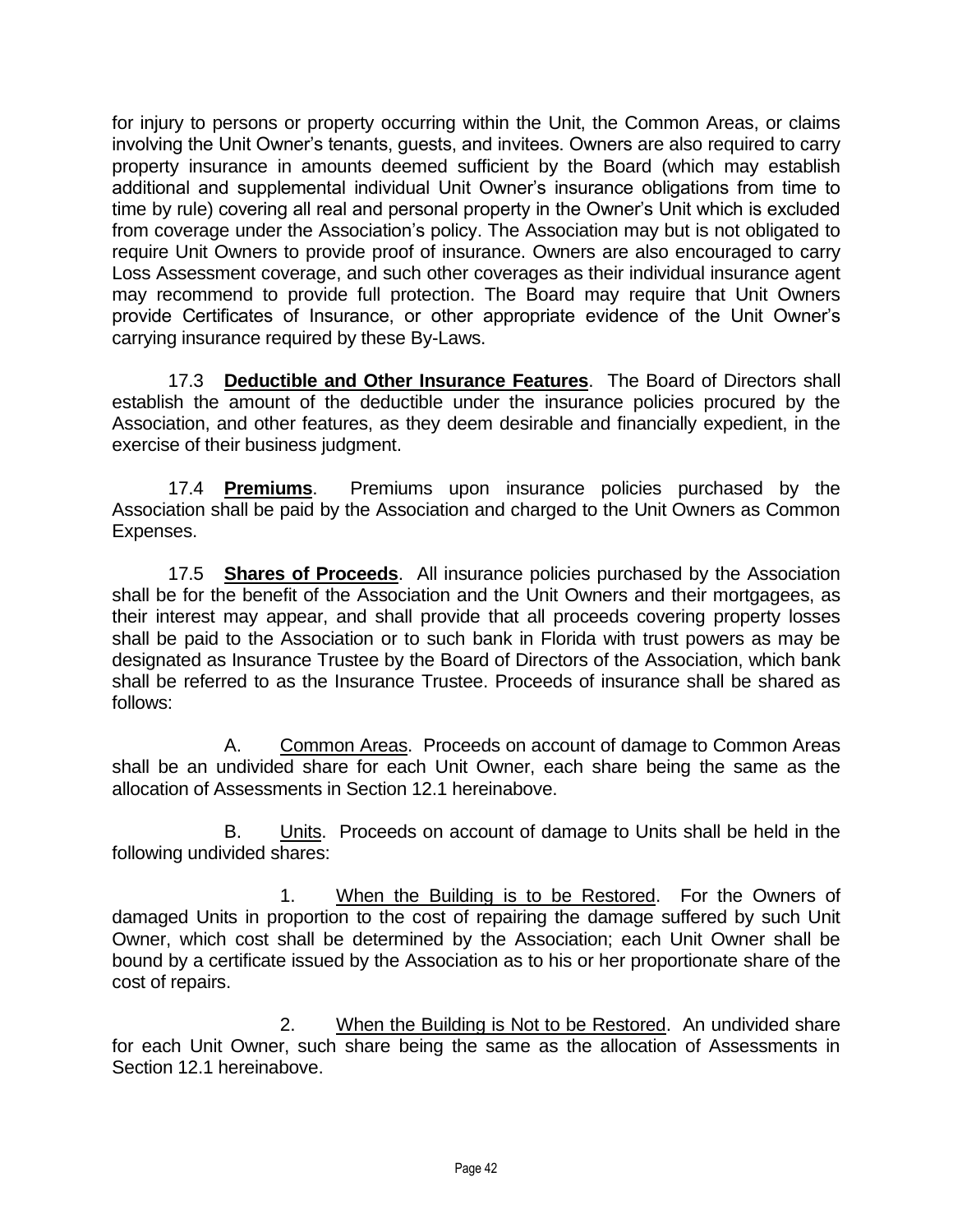C. Mortgages. In the event a mortgage endorsement has been issued as to a Unit and submitted to the Association, the share of the Unit Owner shall be held for the mortgagee and the Unit Owner as their interests may appear in such endorsement submitted to the Association; provided, however, that no mortgagee shall have any right to determine or participate in the determination as to whether or not any damaged property shall be reconstructed or repaired, and no mortgagee shall have any right to apply or have applied to the reduction of a mortgage debt any insurance proceeds except distributions of such proceeds made to the Unit Owner and mortgagee pursuant to the provisions of these Bylaws.

D. Common Areas and Units.When both Common Areas and those portions of the Unit insured by the Association are damaged by a single casualty, the proceeds of insurance shall be allocated between damage to Common Areas and Units as the Board of Directors shall determine. It shall be presumed that when there are insurance proceeds received on account of such a casualty, but insufficient proceeds for casualty repair (including but not limited to shortfalls occasioned by the existence of a deductible), that such shortfalls shall first be applied to damages to the Common Areas, and then to damages to the Units, it being the intent of this provision that when there is a common casualty loss causing significant damage to the premises, the shortfalls occasioned by deductibles shall be first apportioned to all Unit Owners in proportion to their share of the Assessments and not applied first to Unit damage.

17.6 **Distribution of Proceeds**. Proceeds of insurance policies received by the Association or the Insurance Trustee shall be distributed in the following manner:

A. Expense of the Trust. All expenses of any Insurance Trustee shall be paid first or provisions made for such payment.

B. Reconstruction or Repair. If the damage for which the proceeds are paid is to be repaired, the remaining proceeds shall be paid to defray the cost of such repairs as elsewhere provided. Any proceeds which remain after defraying such costs shall be distributed to the Unit Owners and their mortgagees, if there is a mortgagee endorsement submitted to the Association, remittances to Unit Owners and their mortgagees being payable in the manner provided in such mortgagee endorsement or jointly if the endorsement does not provide otherwise.

C. Failure to Reconstruct or Repair. If it is determined in the manner elsewhere provided that the damage for which proceeds are paid shall not be repaired, the insurance proceeds shall be distributed to the Unit Owners and their mortgagees, if there is a mortgagee endorsement submitted to the Association, remittances to Unit Owners and their mortgagees being payable in the manner provided in such endorsement or jointly of the endorsement does not provide otherwise.

D. Certificate. In making distribution to Unit Owners and their mortgagees, the Insurance Trustee, if any, may rely upon a certificate of the Association made by its President and Secretary as to the names of the Unit Owners, and their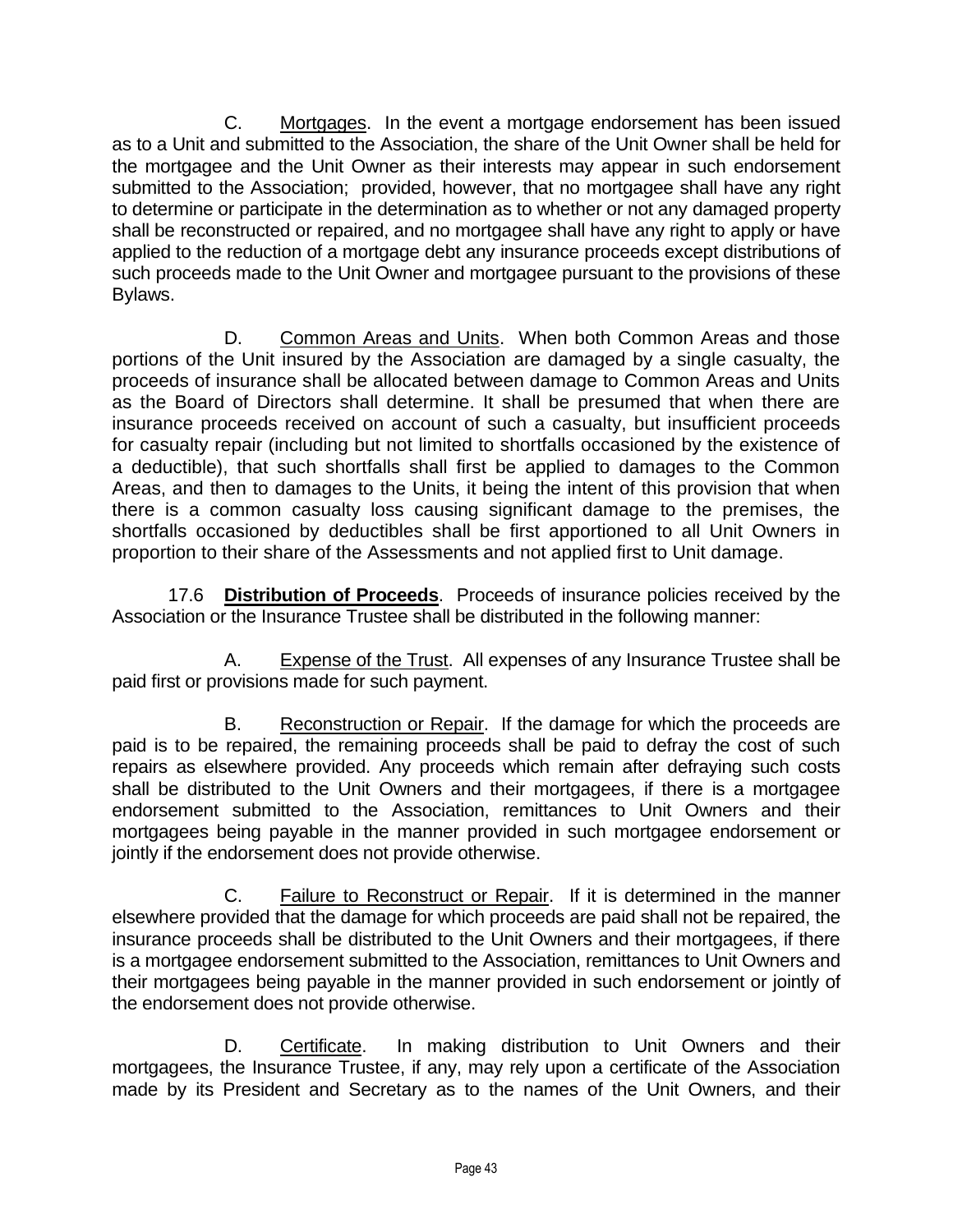mortgagees, and their respective shares of the distribution.

17.7 **The Association as Agent**. The Association is hereby irrevocably appointed agent for each Unit Owner and for each owner mortgagee and for each owner of any other interest in the Cooperative Property for the purpose of adjusting or compromising and settling all claims arising out of insurance policies purchased by the Association, and is empowered to execute and deliver releases upon the payment of claims.

# **ARTICLE 18**

## **RECONSTRUCTION AFTER CASUALTY**

This provision shall apply to the reconstruction and repair of any portion of the Cooperative Property damaged by casualty.

### 18.1 **Determination to Reconstruct**.

A. Any portion of the Cooperative Property damaged by casualty shall be reconstructed and repaired, as appropriate, as promptly as reasonably possible after the casualty, whether the responsibility for reconstruction or repair lies with the Association or with the Unit Owner, unless the determination is made not to reconstruct or repair the Cooperative Property pursuant to subsection (B) hereof.

B. The Unit Owners may vote not to reconstruct or repair the Cooperative Property after casualty and terminate the Cooperative in the event a casualty results in more than fifty percent (50%) of Units in the Cooperative being condemned by the local building department and one hundred percent (100%) of the Association's casualty insurance policy becomes payable based upon the extent of the damage. Should those two events both occur, the membership may vote to forego reconstruction and repair, and vote to terminate the Cooperative. Such a vote may be initiated by the Board or by a petition signed by at least a majority of the total votes of the membership. In either event, the vote not to reconstruct and to terminate the Cooperative must occur within one hundred eighty (180) days of the determination to condemn the property by the local building department or the final insurance adjustment, whichever occurs later, and the vote to forego reconstruction and repair and to terminate the Cooperative must be approved in the manner required by Section 13.4(B)(1) hereinabove for termination of memberships.

## 18.2 **Responsibility For Reconstruction and Cost Of Reconstruction**.

A. If any portion of the Cooperative Property for which the Association is required to provide casualty insurance is damaged by casualty, the reconstruction and repair of that portion of the Cooperative Property shall be undertaken by the Association. Any Unit Owner who undertakes such reconstruction or repair without prior written approval from the Board of Directors waives any claim or right the Owner may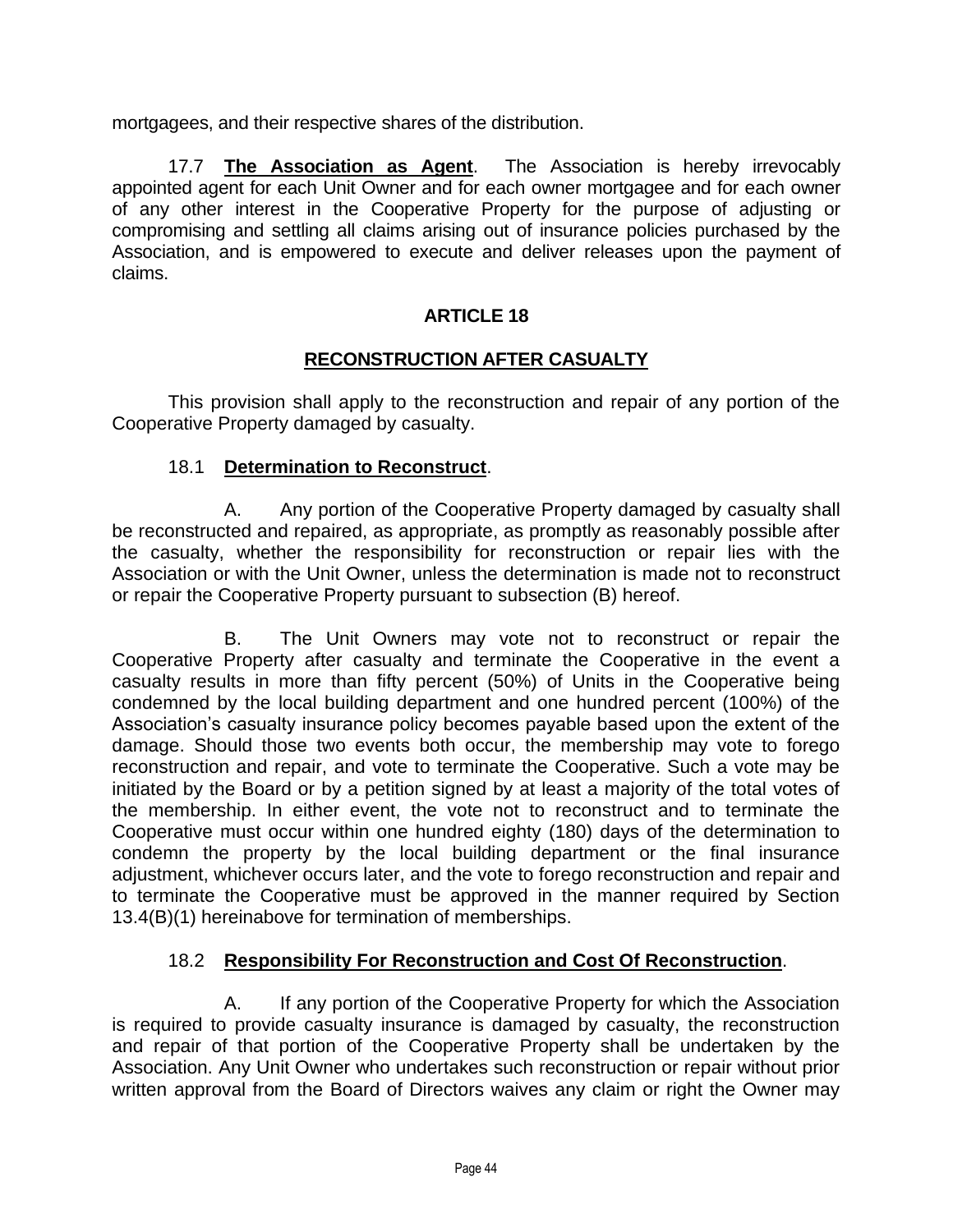have to receive insurance proceeds from the Association's casualty insurance policy for any such damage. Even if the Association consents to the Unit Owner performing such reconstruction or repair, the Owner's recovery from the Association shall be limited to the amounts approved and paid by the Association's insurance carrier.

B. If any portion of the Cooperative Property which the Unit Owner is required to insure is damaged by casualty, such damaged property shall be reconstructed and repaired by the Unit Owner. If the Unit Owner fails to perform such repair within a reasonable time, as determined by the Board, the Association may perform such repair and the cost thereof shall be assessed against the Owner of the damaged Unit and shall be enforceable in the same manner as an Assessment under Section 12 hereof.

C. All reconstruction and repair undertaken as a result of casualty shall be in substantial accordance with the pre-existing construction prior to the casualty damage and any material alteration, whether by the Association or the Unit Owner, must first be approved in the manner elsewhere provided in these By-Laws or the applicable Statute.

D. Any reconstruction or repair expense which is not covered by insurance proceeds from the Association's casualty insurance policy shall be assessed in the following manner:

1. To the extent the insurance proceeds are insufficient because of any deductible in the Association's policy attributable to windstorm, the deficiency shall be the subject of a special Assessment levied against all Owners in the proportionate shares by which the Owners otherwise share Assessments under Section 12.1 hereinabove.

2. To the extent the insurance proceeds are insufficient because of a deductible for any other peril (other than windstorm) or for any other reason other than a deductible, the deficiency in the insurance proceeds is a Common Expense only if the damaged portion of the Cooperative Property is the responsibility of the Association to maintain, repair or replace under these By-Laws or the Proprietary Lease and Occupancy Agreement, and is the expense of the individual Unit Owner if the damaged portion of the Cooperative Property is the responsibility of that Unit Owner to maintain, repair or replace under these By-Laws or the Proprietary Lease and Occupancy Agreement.

18.3 **Estimates of Costs**. After a determination is made to rebuild or repair damage to property for which the Association or Unit Owner has the responsibility of reconstruction and repair, the Association or Unit Owner shall obtain promptly reliable and detailed estimates of the cost to rebuild or repair. However, if the Association determines to perform the work on behalf of the Unit Owners, the Association shall obtain the estimates for that portion of the work to be performed by the Association.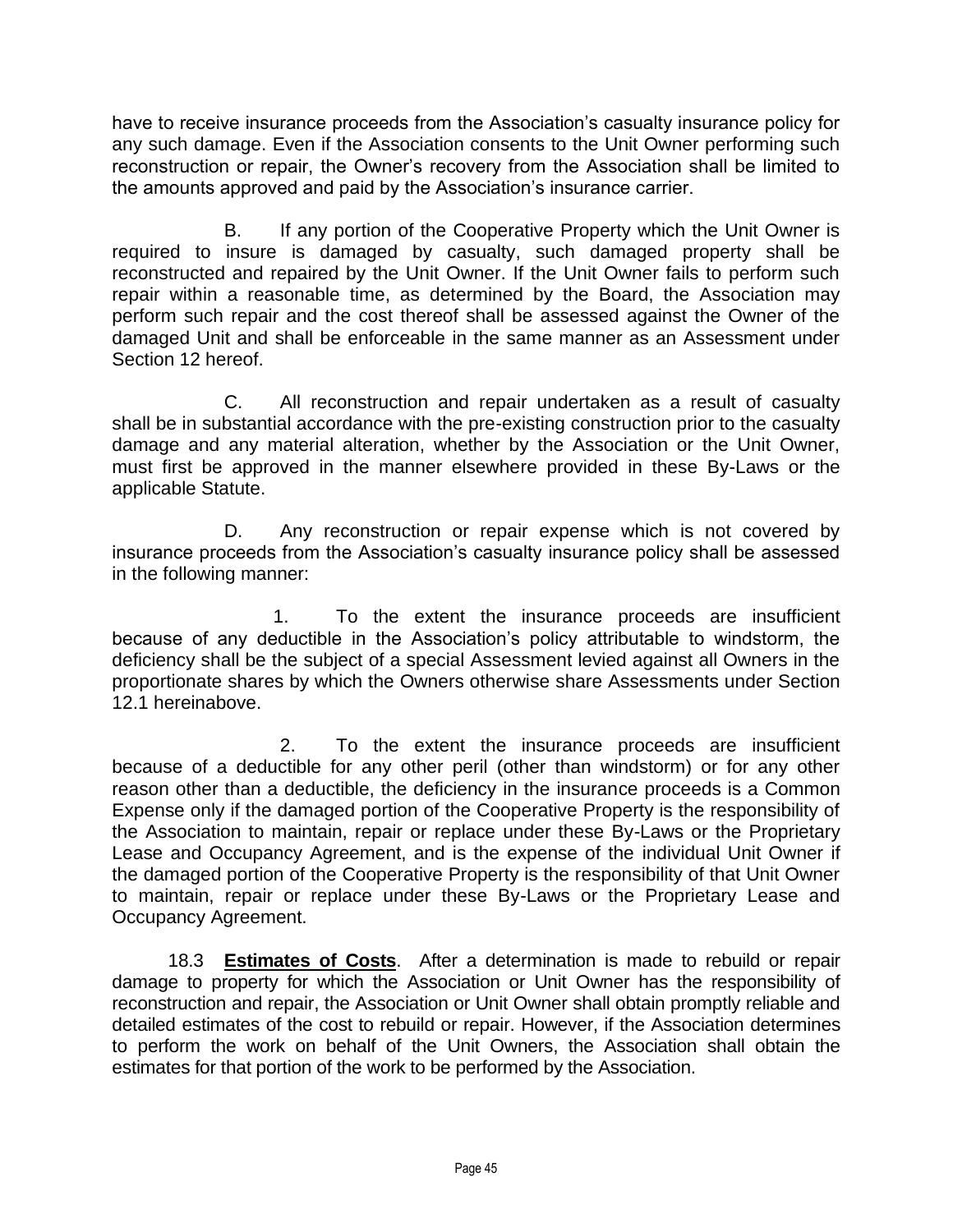18.4 **Termination of Cooperative if not reconstructed**. If the Owners vote not to reconstruct the Cooperative by vote required in Article 18.1(B) hereof, the Cooperative shall be terminated in accordance with the procedures set forth in Section 13.4(B)(1) hereof.

18.5 **Additional Board Authority**.In addition to Board authority granted by law and the Cooperative Documents, the Board shall have the following power and authority after a casualty:

A. To determine after a casualty whether the Units can be safely occupied.

B. To declare any portion of the Cooperative Property or Association Property unavailable for occupancy by Owners, tenants, or guests after a casualty, including during the rebuilding process. Such decision by the Board shall be made only if necessary to protect the health, safety, or welfare of the Association, Owners, tenants, or guests.

C. To mitigate damage and take action to prevent the spread of fungus (mold, mildew, etc.) by tearing out wet drywall and carpet (even if the Unit Owner is obligated to insure and/or replace those items) and to remove personal property from the Unit and store at a offsite location, with Owners responsible for reimbursing the Association for items for which the Owner is responsible, including storage charges, but which may be necessary to prevent further damage. The Association shall bear no liability for such actions, and shall have no liability for loss or damage to Unit contents removed and/or stored by the Association, if the action taken by the Association is taken in good faith.

D. To contract on behalf of Unit Owners, with said Owners responsible to reimburse the Association, for items for which the Owner is responsible but which may be necessary to prevent further damage. Without limitation, this includes, dry-out of Units and replacement of damaged air conditioners when necessary to provide climate control in the Units.

E. To implement a disaster plan prior to, during or after an impending casualty including, but not limited to, shutting down elevators, electricity, security systems, and air conditioners.

F. The Board may relocate the principal office or designate alternative principal offices or authorize the officers to do so.

G. To hold Board meetings with notice given only to those Directors with whom it is practicable to communicate, and the notice may be given in any practicable manner, including publication or radio. The Director or Directors in attendance at such a meeting shall constitute a quorum.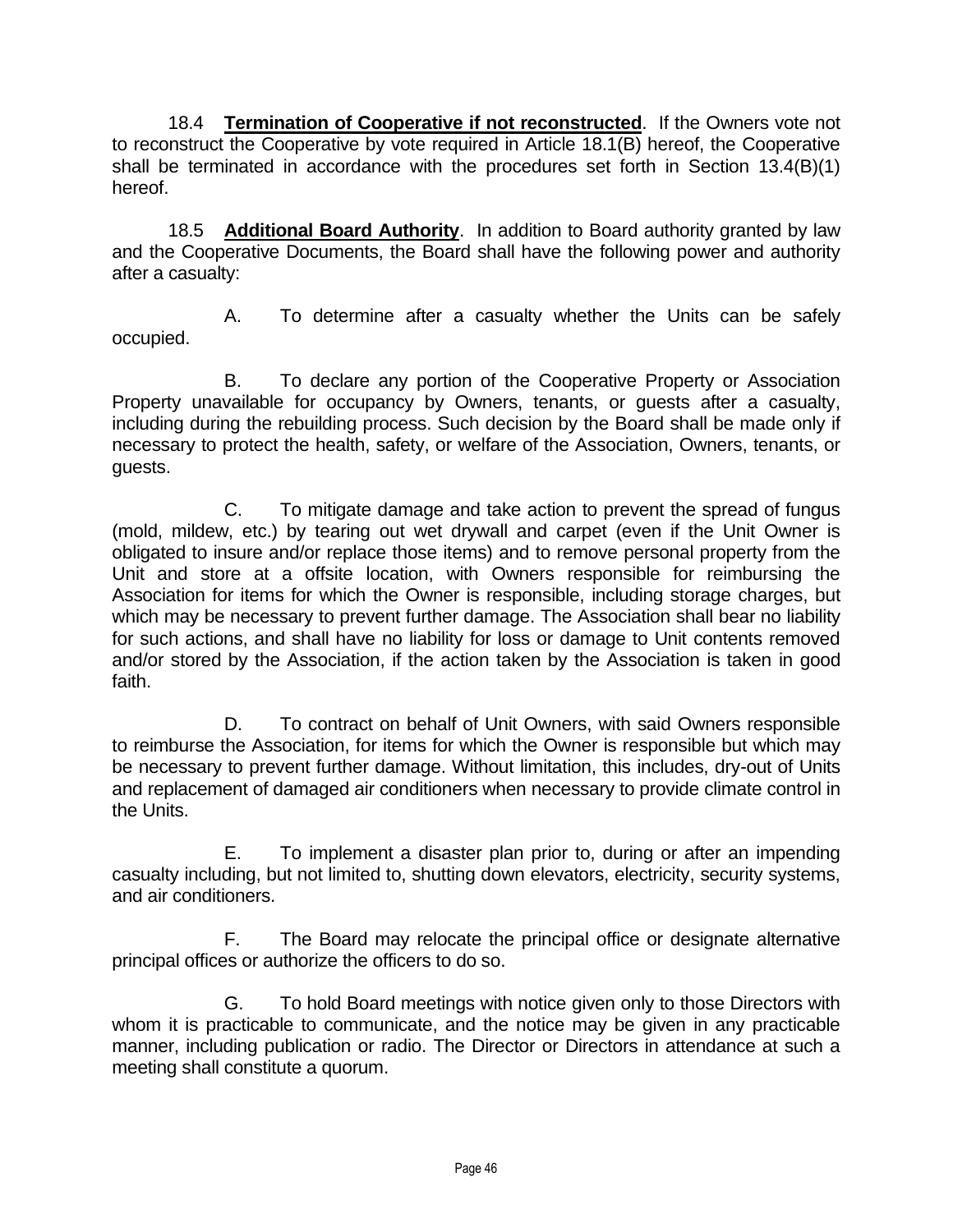H. To change or postpone the annual meeting date to a date and time determined by the Board, even if such change will result in not holding an annual meeting in a particular calendar year.

I. To use reserve funds to meet Association needs, and use reserve funds as collateral for Association loans.

J. To adopt, by Board action, emergency assessments with such notice deemed practicable by the Board.

K. To adopt emergency Rules and Regulations governing the use and occupancy of the Units and Common Areas, with notice given only to those Directors with whom it is practicable to communicate.

### **ARTICLE 19**

### **OFFICIAL RECORDS**

The Association shall maintain official records as defined in the Cooperative Act, as same may be amended from time to time, which shall be subject to inspection as provided in the Act, as the Act may be amended from time to time.

### **ARTICLE 20**

### **PARLIAMENTARY RULES**

Roberts' Rules of Order (latest edition) shall govern the conduct of the Association meetings when not in conflict with the Articles or these By-Laws.

### **ARTICLE 21**

### **INDEMNIFICATION**

The Association shall indemnify any person who was or is a party or is threatened to be made a party to any threatened, pending or contemplated action, suit or proceeding, whether civil, criminal, administrative or investigative, by reason of the fact that he or she is or was a director, officer, or committee member of the Association, against expenses (including attorneys' fees and appellate attorneys' fees), judgments, fines and amounts paid in settlement actually and reasonably incurred by him or her in connection with such action, suit or proceeding, unless (1) a court of competent jurisdiction determines, after all available appeals have been exhausted or not pursued by the proposed indemnitee, that he or she did not act in good faith, nor in a manner he or she reasonably believed to be in or not opposed to the best interest of the Association, and, with respect to any criminal action or proceeding, that he or she had reasonable cause to believe his or her conduct was unlawful, and (2) such court further specifically determines that indemnification should be denied. The termination of any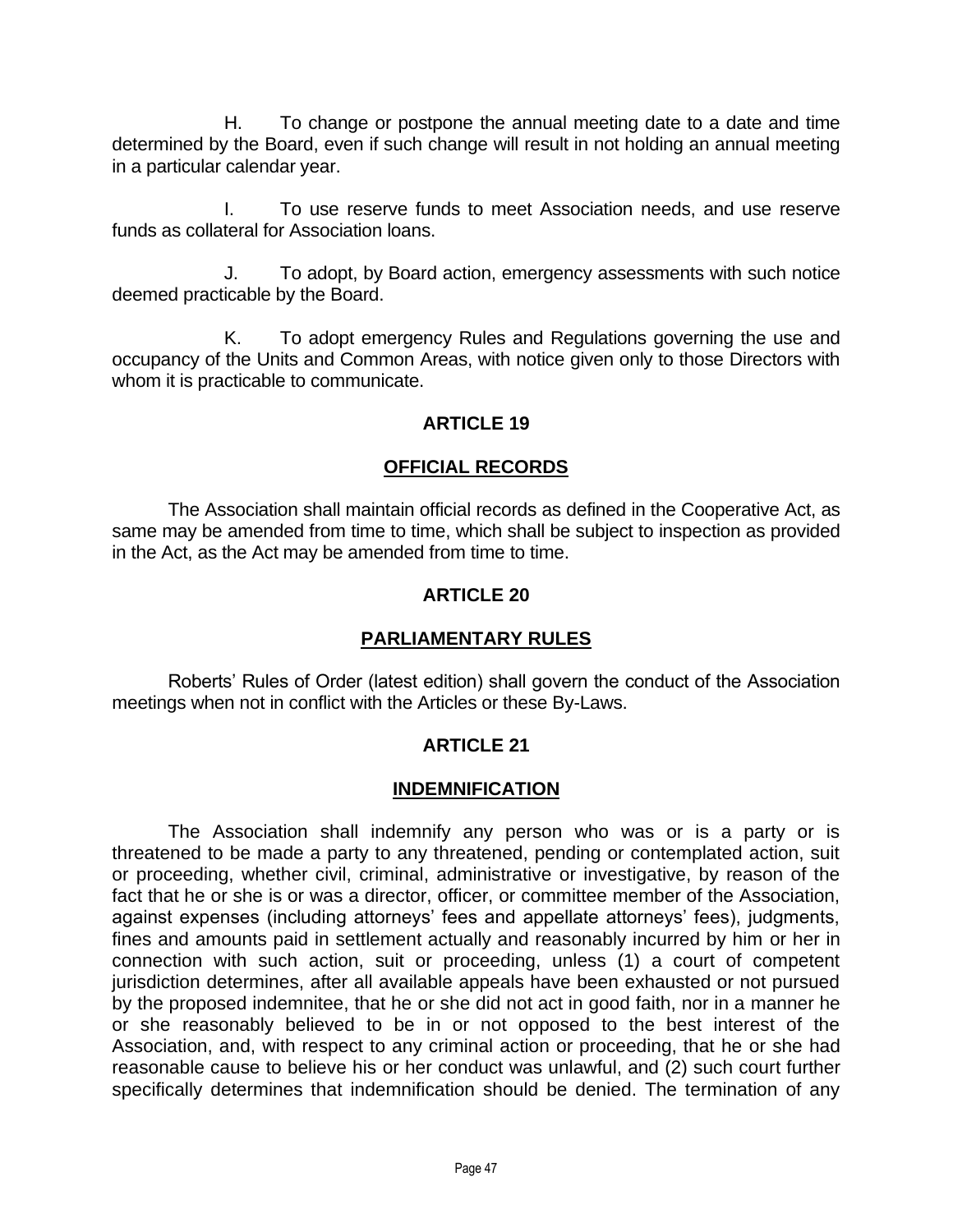action, suit or proceeding by judgment, order, settlement, conviction or upon a plea of nolo contendere or its equivalent shall not, of itself, create a presumption that the person did not act in good faith and in a manner which he or she reasonably believed to be in or not opposed to the best interest of the Association, and, with respect to any criminal action or proceeding, had reasonable cause to believe that his or her conduct was unlawful.

## **ARTICLE 22**

### **AMENDMENTS**

Except as otherwise provided elsewhere, these By-Laws may be amended in the following manner:

22.1 **Notice**. Notice of the subject matter of a proposed amendment shall be included in the notice of any meeting at which a proposed amendment is to be considered.

22.2 **Adoption**. A resolution for the adoption of a proposed amendment may be proposed either by a majority of the Board or by not less than one-fourth (1/4) of the Voting Interests of the Association. A proposed amendment must be approved by not less than two-thirds (2/3) of the total voting interests of the Association, which may be accomplished at any Members meeting or by written agreement without a Members meeting.

No By-law shall be revised or amended by reference to its title or number only. Proposals to amend existing By-Laws shall contain the full text of the By-Laws to be amended; new words shall be inserted in the text underlined, and words to be deleted shall be lined through with hyphens. However, if the proposed change is so extensive that this procedure would hinder, rather than assist, the understanding of the proposed amendment, it is not necessary to use underlining and hyphens as indicators of words added or deleted, but, instead, a notation must be inserted immediately preceding the proposed amendment in substantially the following language: "Substantial rewording of By-Laws. See By-Law . . . for present text." Nonmaterial errors or omissions in the By-Law process shall not invalidate any otherwise properly promulgated amendment.

22.3 **Execution and Recording**. A copy of each amendment shall be attached to a certificate certifying that the amendment was duly adopted as an amendment of the By-Laws, which certificate shall be executed by the President or Vice-President and attested by the Secretary or Assistant Secretary of the Association with the formalities of a deed. The amendment shall be effective when the certificate and copy of the amendment are recorded in the Public Records of Palm Beach County.

## **ARTICLE 23**

## **COMPLIANCE AND DEFAULT**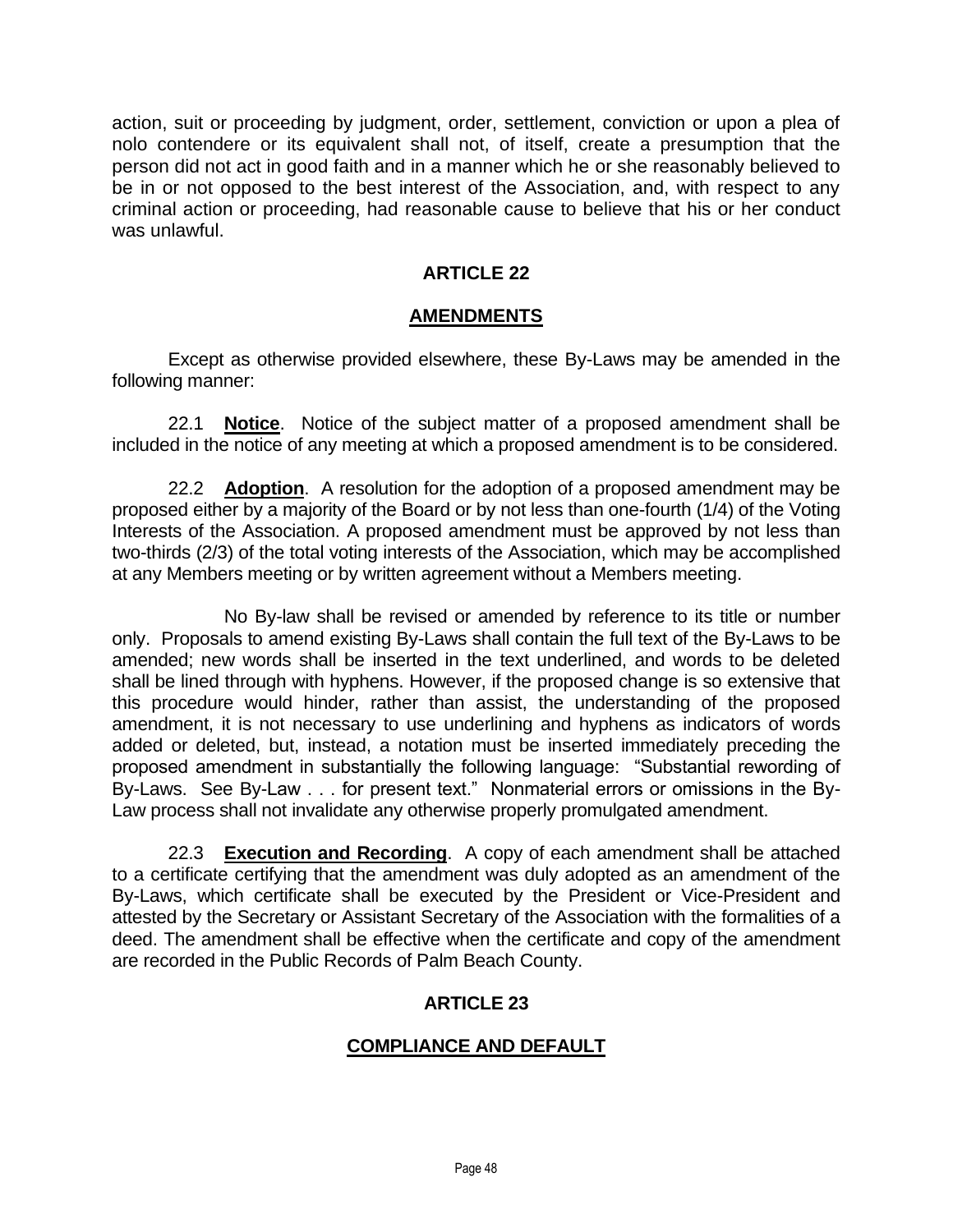23.1 **Violations**. In the event of a violation (other than the non-payment of an assessment) of any of the provisions of the Cooperative Documents or the Rules and Regulations, the Association, by direction of its Board, shall notify the relevant Unit Owner of said breach by written notice, transmitted to the Unit Owner at his or her Unit by regular mail. If such violation shall continue for a period of ten (10) days from the date of mailing of the notice, except in the event of an emergency, the Association shall have the following remedies, which shall be cumulative:

1. To commence an arbitration proceeding with the Division of Florida Land Sales, Condominiums and Mobile Homes to enforce performance on the part of the Unit Owner or other party;

2. To commence an action at law to recover its damages;

3. To commence an action in equity for such equitable relief as may be necessary under the circumstances, including injunctive relief or eviction;

Act; or

4. To pursue any and all other remedies authorized in the Cooperative

5. If there is some condition in a Unit which would likely cause harm to the Common Areas or other Unit, such as a leak, the Association may take all actions the Association in good faith deems necessary to address the problem and prevent further damage.

23.2 **Negligence or Carelessness of an Owner**. Each Unit Owner shall be liable for the expenses of any maintenance, repair or replacement rendered necessary by his or her act, neglect or carelessness, or by the negligence of any member of his or her family, his or her or their guests, employees, agents, licensees, or lessees. Such liability shall include misuse, occupancy or abandonment of any Unit or its appurtenances, failure to monitor the Unit and allowing excessive humidity in the Unit. Nothing contained herein, however, shall be construed as modifying any waiver by an insurance company as to its rights of subrogation. The cost of any maintenance, repair or replacement performed pursuant to this section shall be charged to said Unit Owner as a specific assessment, enforceable in the same manner as any other assessment under these By-Laws, including by recordation and foreclosure of a claim of lien.

23.3 **Costs and Attorney's Fees**. In any proceeding arising because of an alleged violation of the Cooperative Documents or Rules and Regulations, the prevailing party shall be entitled to recover the costs of the proceeding and such reasonable attorney's fees as may be determined by the court.

23.4 **No Waiver of Rights**. The failure of the Association or a Unit Owner to enforce any right, provisions, covenant or condition which may be granted by the governing documents shall not constitute a waiver of the right of the Association or Unit Owner to enforce such right, provision, covenant or condition in the future.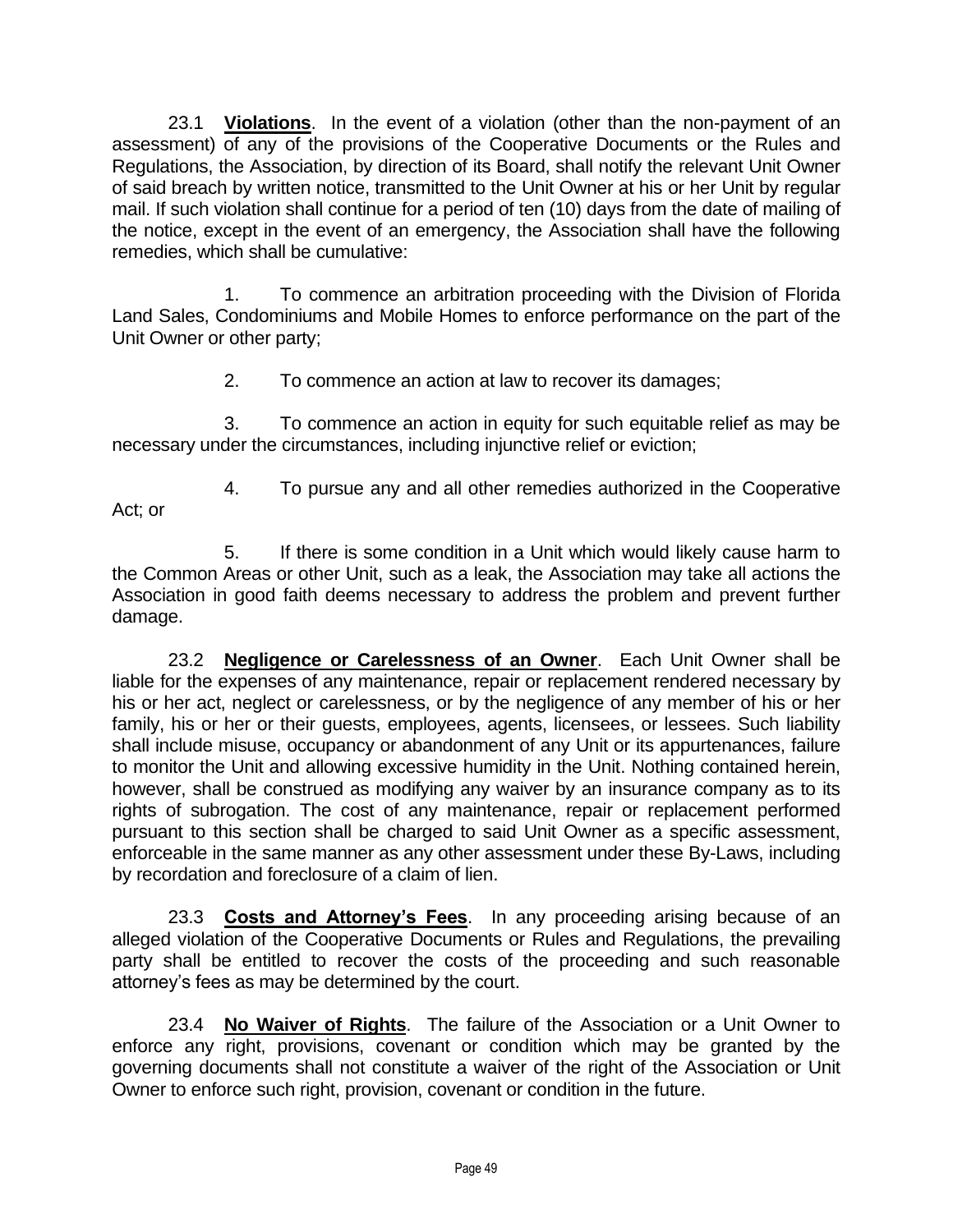23.5 **Election of Remedies**. All rights, remedies and privileges granted to the Association or a Unit Owner pursuant to any terms, provisions, covenants or conditions of the governing documents shall be deemed to be cumulative, and the exercise of any one or more shall neither be deemed to constitute an election of remedies, nor shall it preclude the party thus exercising the same from exercising such other additional rights, remedies or privileges as may be granted by the governing documents.

## **ARTICLE 24**

### **LIABILITY SURVIVES TERMINATION OF MEMBERSHIP**

The termination of membership in the Association shall not relieve or release any former Unit Owner or Member from any liability or obligation incurred under or in any way connected with the Cooperative during the period of ownership and membership, or impair any rights or remedies which the Association may have against such former Unit Owner and Member, arising out of, or which is in any way connected with, such ownership and membership.

### **ARTICLE 25**

### **LIMITATION OF LIABILITY**

Notwithstanding the duty of the Association to maintain and repair parts of the property, the Association shall not be liable for injury or damage caused by a latent condition in the property, nor for injury or damage caused by the elements, or other Unit Owners or persons.

### **ARTICLE 26**

### **CABANAS AND PARKING SPACES**

#### 26.1 **Cabanas**.

A. The Association shall provide sixteen (16) cabanas upon the Cooperative Property, which may be leased to Members, but only in conjunction with and as an appurtenance to an Apartment. The rights of a Member to the exclusive use and occupancy of a cabana shall be evidenced by an addendum to the proprietary lease and/or occupancy agreement applicable to such Member's Apartment, which addendum shall be executed by and between the said Member and the Association. Said addendum shall be in a form acceptable to the Board of Directors and shall be substantially the same form in each case for every cabana. The cabanas shall be numbered 1 through 16, unless the Board of Directors by appropriate resolution shall otherwise unambiguously identify them.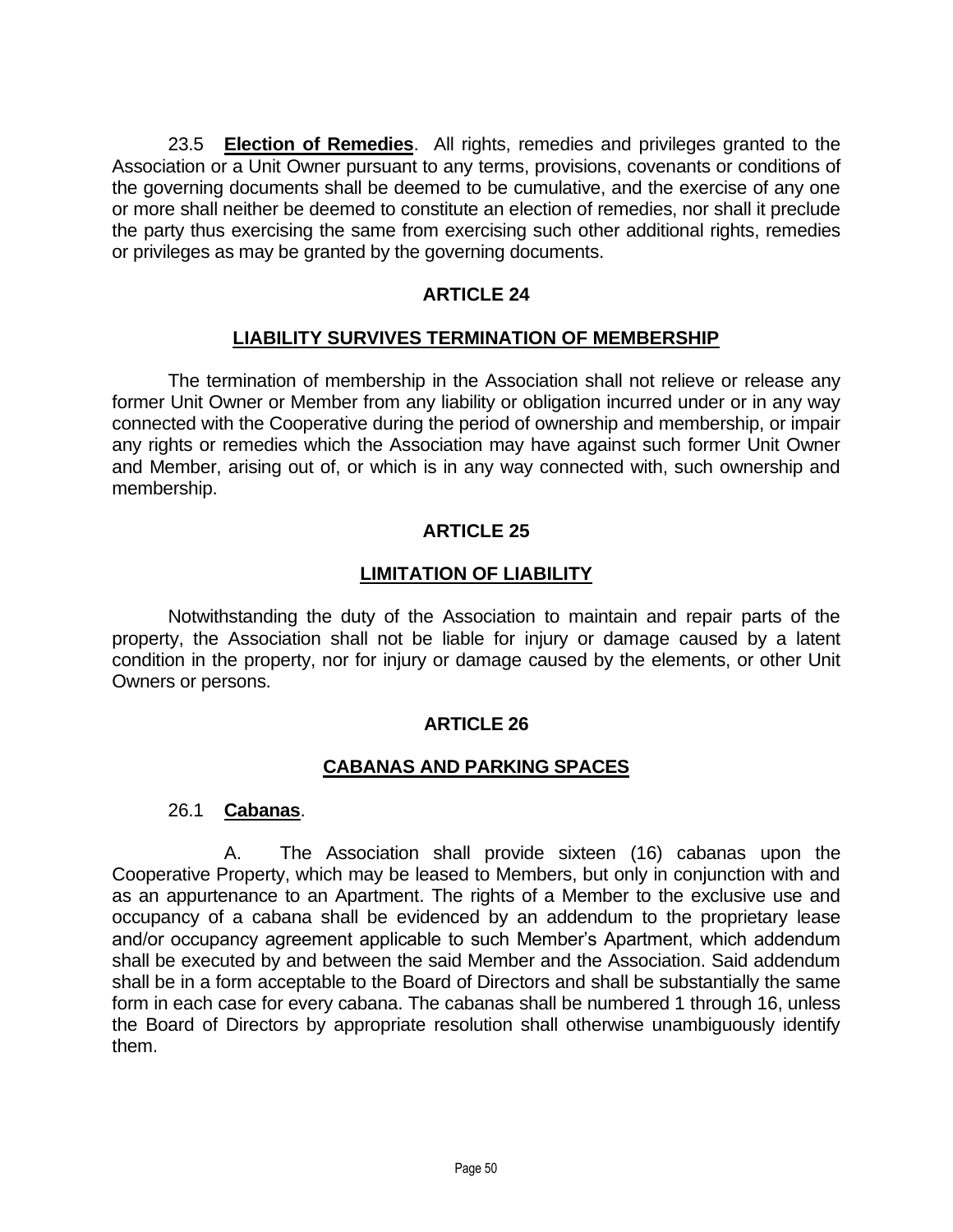B. Once the addendum in respect of a cabana has been executed by a Member, the cabana shall for all purposes be an integral part of, and indivisible from, that Member's Apartment. A conveyance or transfer of that Member's Apartment shall automatically constitute a like conveyance and transfer of the cabana whether or not the instruments of transfer shall so state, unless the instruments of transfer shall specifically state that the cabana is transferred or conveyed to the Association. However, with the consent of the Board of Directors, a Member having the exclusive use and occupancy rights to a cabana may convey or transfer said cabana to another Member of the Association, without simultaneously conveying or transferring the Member's Apartment to said other Member.

C. The Association through the Board of Directors shall have the authority to regulate use of cabanas by reasonable rules and regulations.

26.2 **Parking Spaces**. The Board of Directors shall, from time to time, assign to the membership of this Association the parking spaces upon the property of this Association so that with respect to each Apartment in this Association, a Member shall have an equal or equivalent number of parking spaces. Once parking spaces shall have been assigned to a Member by the Association, their location shall not be moved, except by consent of the Owner or Owners involved or upon the sale of the Apartment, in which event the Board of Directors will assign a parking space to such purchaser which space need not be the same space assigned to the former Member. Further, the Association may reassign parking spaces if required by law or code or any governmental body.

# **ARTICLE 27**

## **FLOORING**

27.1 **Hard Surface Flooring.** An Owner who desires to install in place of carpeting any hard-surface floor covering (e.g. marble, slate, ceramic tile, wood flooring, linoleum or synthetic hard surface flooring) also shall install a sound absorbent underlayment of such kind and quality equivalent or superior to one half inch of cork and perimeter sound isolation material installed in accordance with the requirements of the Board to substantially reduce the transmission of noise to adjoining Units. If governmental code requires a thicker and greater sound absorbent underlayment than the above standard, then in such case the thicker and greater sound absorbent required by the governmental standard shall apply.

The Unit Owner is required to properly apply to the Association and obtain prior written Association approval from the Association prior to any such installation. If the installation is made without prior approval, the Board may, in addition to exercising all the other remedies provided in this Declaration, require the Unit Owner to cover all such hard-surface flooring with carpeting, or require the removal of such hard-surface flooring at the expense of the offending Unit Owner.

This Section 27.1 shall not apply to Unit numbers 101 through 117, inclusive.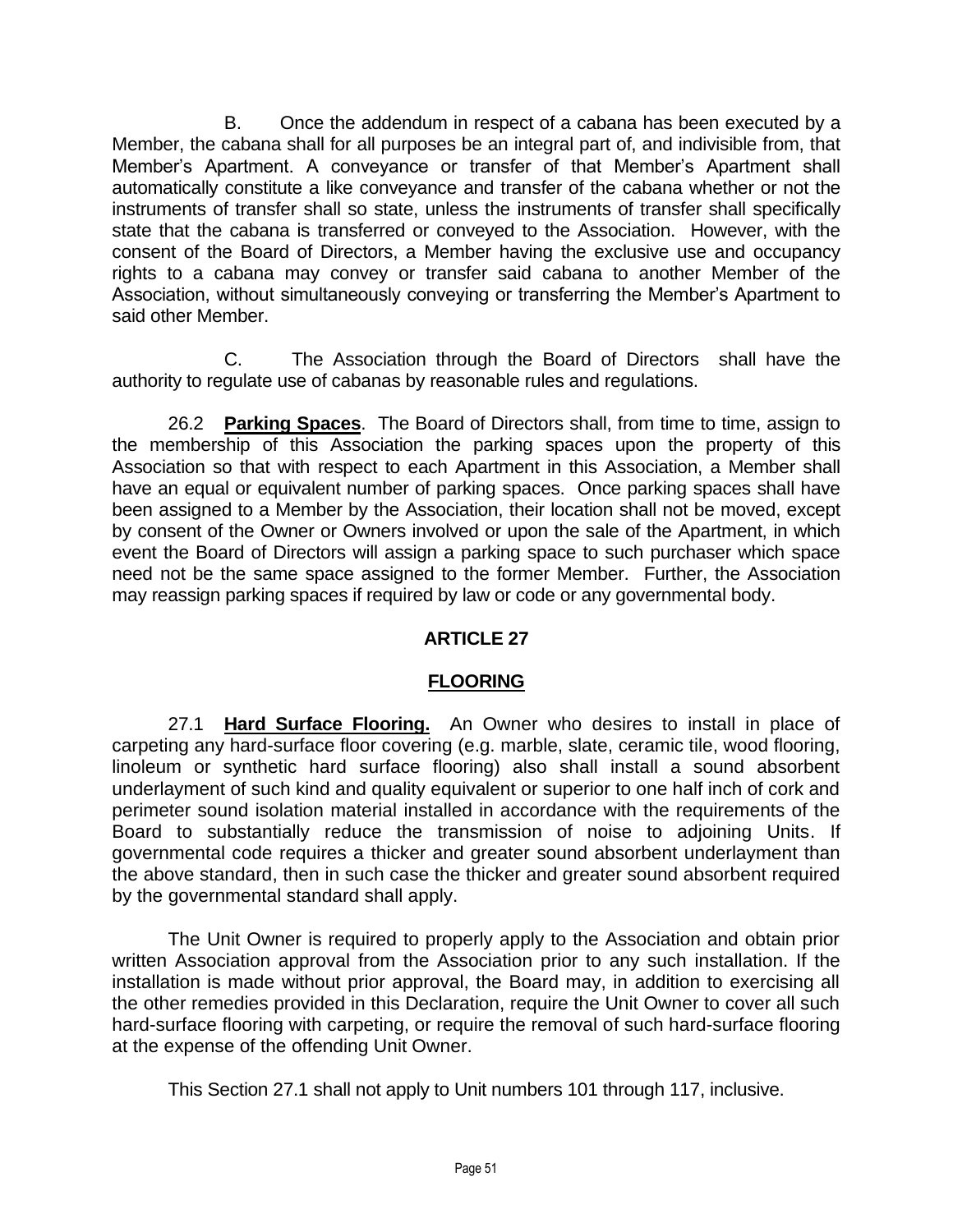27.2 **Balconies and Terraces.** The structural integrity of balconies and terraces constructed of steel reinforced concrete is adversely affected by water and salt intrusion. For this reason, no indoor-outdoor carpet, tile or river rock or similar coverings may be installed or used on exposed balconies and terraces. The only material that a Unit Owner may install or use on floors of exposed balconies and terraces is that certain product which has been approved by the Board of Directors for use on exposed balconies and terraces. The Board may from time to time change the product which may be used as better products are developed. Further, the Unit Owner is required to properly apply to the Association and obtain prior written approval from the Association before any installation or application.

### **ARTICLE 28**

#### **SEAL**

The seal of the Association shall have inscribed thereon the name of the Association, the year of its organization, and the words "non-profit." Said seal may be used by causing it or a facsimile thereof to be impressed, affixed, reproduced or otherwise.

#### **ARTICLE 29**

#### **APPLICABILITY OF FLORIDA COOPERATIVE ACT**

These Bylaws as well as the Proprietary Lease and Occupancy Agreement and the Articles of Incorporation shall be deemed automatically amended to conform to Florida Statutes, Chapter 719, which is the Florida Cooperative Act, as Chapter 719 is amended from time to time.

### **ARTICLE 30**

### **CAPTIONS**

The captions herein are inserted only as a matter of convenience and for reference, and in no way define, limit or describe the scope of these By-Laws or the intent of any provisions hereof.

IN WITNESS WHEREOF, the undersigned have set their hand and seal this  $\frac{1}{2}$  day of  $\frac{1}{2}$ , 20\_\_\_.

Witnesses (as to both): THE REGENCY OF PALM BEACH, INC.

\_\_\_\_\_\_\_\_\_\_\_\_\_\_\_\_\_\_\_\_\_\_\_ By:\_\_\_\_\_\_\_\_\_\_\_\_\_\_\_\_\_\_\_\_\_\_\_\_\_\_\_\_\_\_\_\_

Signature **Association President** 

Print Name

\_\_\_\_\_\_\_\_\_\_\_\_\_\_\_\_\_\_\_\_\_\_\_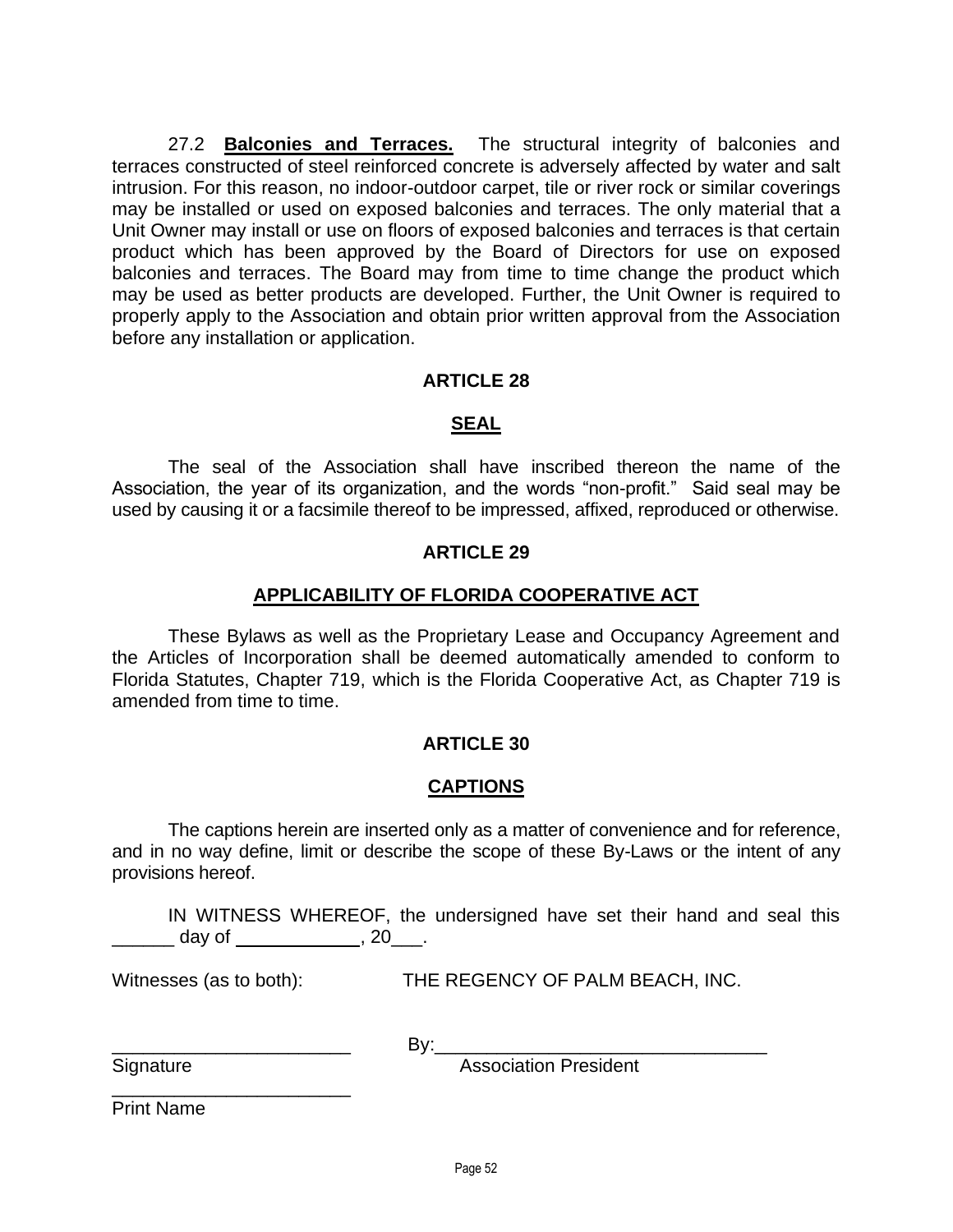Signature Attest:

Association Secretary

Print Name

### STATE OF FLORIDA (1) COUNTY OF PALM BEACH )

\_\_\_\_\_\_\_\_\_\_\_\_\_\_\_\_\_\_\_\_\_\_\_

The foregoing instrument was acknowledged before me this \_\_\_\_ day of \_\_\_\_\_\_\_\_\_, 20\_\_\_\_ by \_\_\_\_\_\_\_\_\_\_\_\_as President and \_\_\_\_\_\_\_\_\_\_\_\_\_\_\_\_\_\_\_\_, as Secretary of THE REGENCY OF PALM BEACH, INC., a Florida not-for-profit corporation, on behalf of the Corporation. They are personally known to me or have produced \_\_\_\_\_\_\_\_\_\_\_\_\_\_\_\_\_\_ as identification.

#### \_\_\_\_\_\_\_\_\_\_\_\_\_\_\_\_\_\_\_\_\_\_\_\_\_\_\_\_\_\_\_\_\_\_\_\_\_\_\_\_\_ NOTARY PUBLIC, State of Florida

T:\ROBERT B\REGENCY OF PALM BEACH\Amended Bylaws Updated 1.11.12.DOC

WPB\_DB: 271092\_5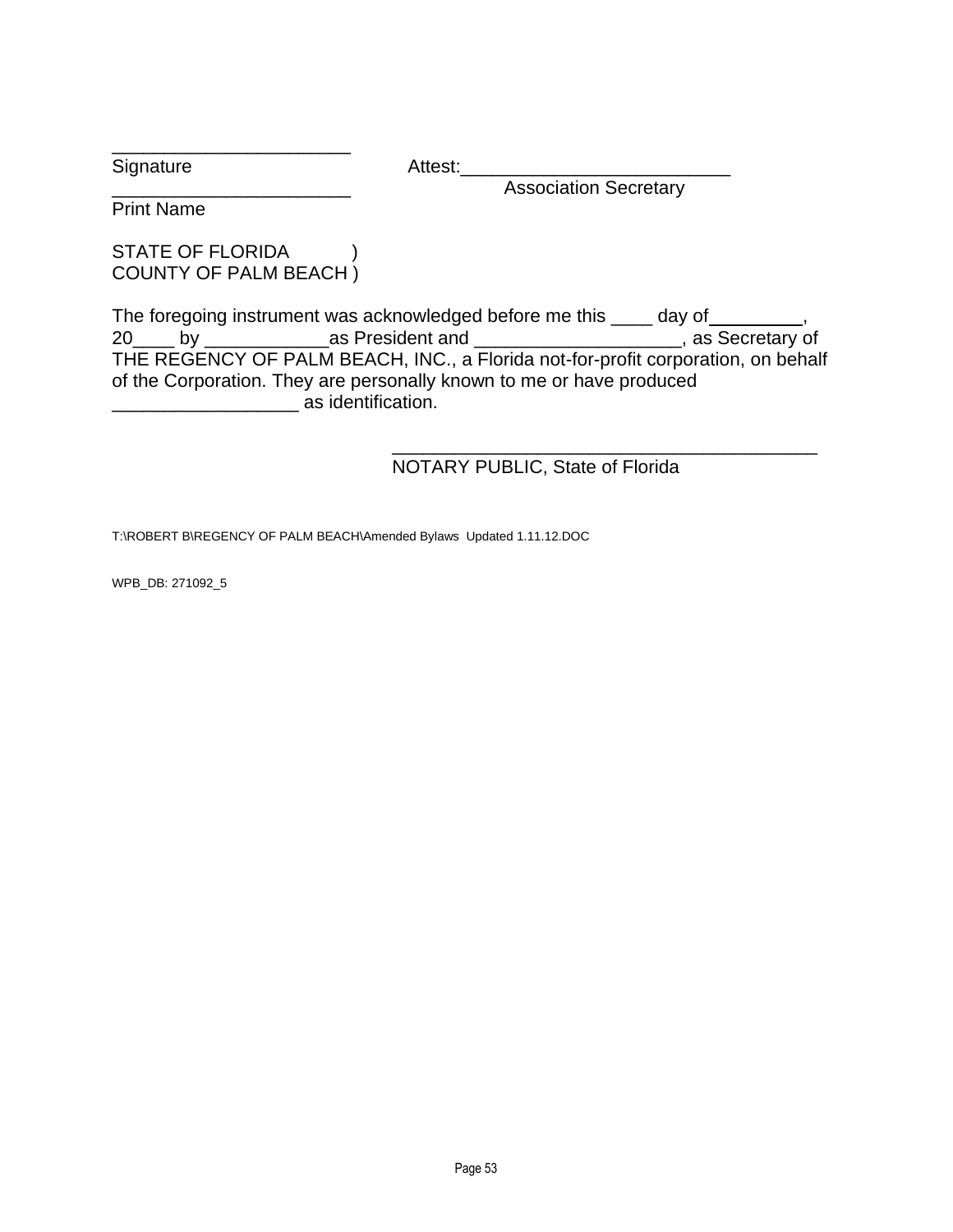## **APPROVED BY MAJORITY VOTE, PASSED @ MEETING 2/1/2017**

### **AMENDMENTS TO THE AMENDED AND RESTATED BYLAWS ("Bylaws") AND PROPRIETARY LEASE AND OCCUPANCY AGREEMENT ("Proprietary Lease") OF THE REGENCY OF PALM BEACH, INC.**

[Added language is underlined.]

**\* \* \* \* \* \* \* \* \* \* \* \* \*** 

1. Article XIV, Section 14.7 of the Bylaws is amended to read as follows:

"14.7 **Limitations on Ownership**. No ownership or possessory interest in a Unit may be conveyed, leased or otherwise transferred to a corporation, partnership or other entity of any kind except for trusts formed for the purpose of estate or financial planning. This provision is not applicable to the acquisition of Units by the Association. Notwithstanding the provisions above regarding the acquisition of title by an entity, any entity acquiring title to a Unit through the foreclosure of a mortgage or other lien or by deed in lieu of foreclosure may hold title, but any person taking occupancy of the Unit while title is held by such entity shall be subject to the requirements of this section applicable to leases, regardless of whether the occupants are leasing the Unit or occupying the Unit by, through or on behalf of the entity. Title to a Unit may not be held in the name of more than two (2) natural persons. No person or permitted entity other than the Association may own an interest, directly or indirectly, jointly or individually, in more than two (2) Units in the Cooperative.

It is common for a Unit to be owned by a trust formed for the purpose of estate or financial planning as permitted above. There is a concern that family members or persons designated as trustees or beneficiaries will occupy Units in the Regency community without screening by the Association as required for purchases and leases.

Application to and prior written Association approval is required for purchase by or other transfer to a trust or trustee. Association approval for purchase by or transfer to a trust does not constitute Association approval for the grantor(s), trustee(s) or beneficiary(ies) who will occupy the Unit. Application to and prior written Association approval is required for each and every grantor, trustee, beneficiary, or other person who will occupy the Unit, BEFORE such persons may occupy the Unit. The Owner shall properly make application to the Association according to the procedure set forth in Article XV of these Bylaws regarding sales and leases. If there is a change in the grantor(s), trustee(s) or beneficiary(ies) or other persons who will occupy the Unit, application to and prior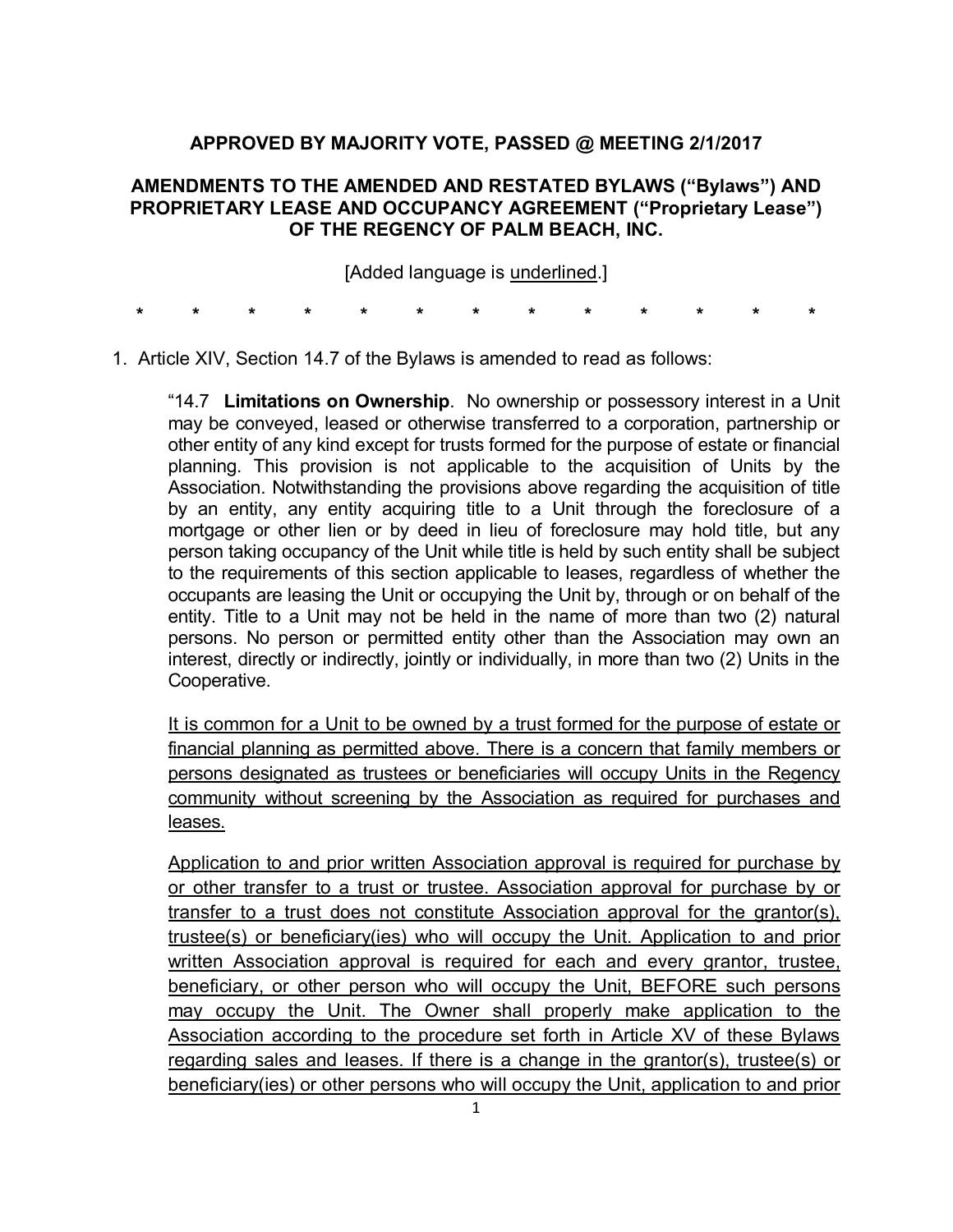written Association approval is required for each person who may occupy the Unit before such person may occupy the Unit.

The trustee of the trust is responsible to receive Association bills, notices and other communications; make sure all Association monetary obligations for the Unit are timely paid; and make sure all occupants, visitors and invitees comply with all Association governing documents and rules. Except in the case of a married couple; if there is more than one trustee, the trustee and the beneficiaries shall designate one particular trustee who shall be primarily responsible for such duties.

**Approval of All New Residents.** Association approval is required for every new resident occupying a Unit for more than thirty (30) daysin one calendar year. The new resident shall follow the same application procedure as for lessees or purchasers. This requirement shall apply to all new residents even if the resident is occupying the Unit with the Owner or sub-lessee. This requirement is in addition to any limitations on guest occupancy."

2. Article XV of the Bylaws is amended by the addition of a new Section 15.1.1 which shall read as follows:

"15.1.1 Application to and prior written Association approval is required for purchase by or other transfer to a trust or trustee. Association approval for purchase by or transfer to a trust does not constitute Association approval for the grantor(s), trustee(s) or beneficiary(ies) who will occupy the Unit. Application to and prior written Association approval is required for each and every grantor, trustee, beneficiary, or other person who will occupy the Unit, BEFORE such persons may occupy the Unit. The Owner shall properly make application to the Association according to the procedure set forth in Article XV of these Bylaws regarding sales and leases. If there is a change in the grantor(s), trustee(s) or beneficiary(ies) or other persons who will occupy the Unit, application to and prior written Association approval is required for each person who may occupy the Unit before such person may occupy the Unit."

3. Article VII of the Proprietary Lease is amended by the addition of a new Sections G and H which shall read as follows: